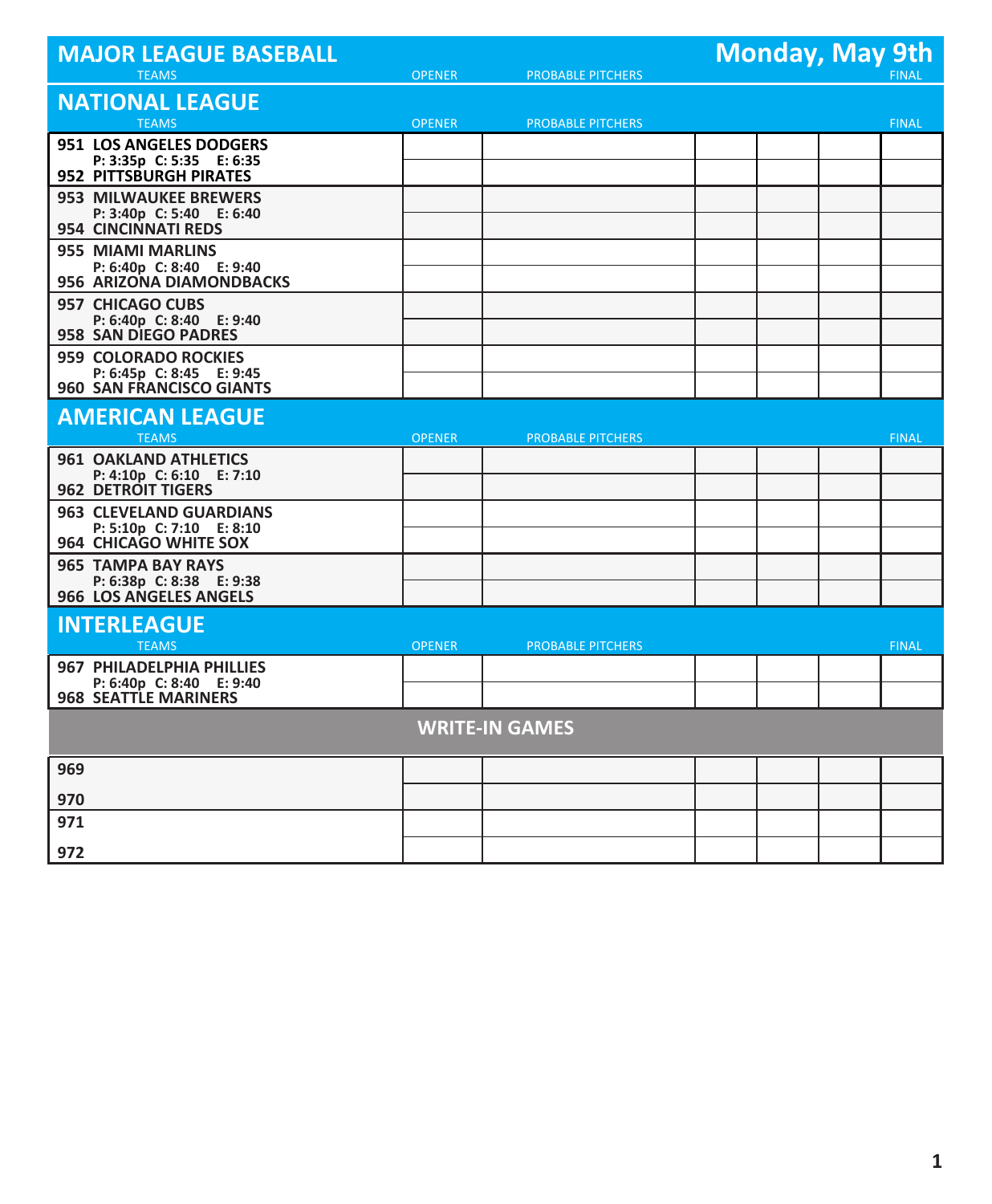| <b>MAJOR LEAGUE BASEBALL</b>                               |               |                          | <b>Tuesday, May 10th</b> |              |
|------------------------------------------------------------|---------------|--------------------------|--------------------------|--------------|
| <b>TEAMS</b>                                               | <b>OPENER</b> | <b>PROBABLE PITCHERS</b> |                          | <b>FINAL</b> |
| <b>NATIONAL LEAGUE</b>                                     |               |                          |                          |              |
| <b>TEAMS</b>                                               | <b>OPENER</b> | <b>PROBABLE PITCHERS</b> |                          | <b>FINAL</b> |
| <b>901 LOS ANGELES DODGERS</b><br>P: 3:35p C: 5:35 E: 6:35 |               |                          |                          |              |
| 902 PITTSBURGH PIRATES                                     |               |                          |                          |              |
| <b>903 MILWAUKEE BREWERS</b>                               |               |                          |                          |              |
| P: 3:40p C: 5:40 E: 6:40<br>904 CINCINNATI REDS            |               |                          |                          |              |
| 905 NEW YORK METS                                          |               |                          |                          |              |
| P: 4:05p C: 6:05 E: 7:05<br>906 WASHINGTON NATIONALS       |               |                          |                          |              |
| 907 CHICAGO CUBS                                           |               |                          |                          |              |
| P: 6:40p C: 8:40 E: 9:40                                   |               |                          |                          |              |
| <b>908 SAN DIEGO PADRES</b><br>909 MIAMI MARLINS           |               |                          |                          |              |
| P: 6:40p C: 8:40 E: 9:40                                   |               |                          |                          |              |
| 910 ARIZONA DIAMONDBACKS                                   |               |                          |                          |              |
| 911 COLORADO ROCKIES<br>P: 6:45p C: 8:45 E: 9:45           |               |                          |                          |              |
| 912 SAN FRANCISCO GIANTS                                   |               |                          |                          |              |
| <b>AMERICAN LEAGUE</b>                                     |               |                          |                          |              |
| <b>TEAMS</b>                                               | <b>OPENER</b> | <b>PROBABLE PITCHERS</b> |                          | <b>FINAL</b> |
| <b>913 DETROIT TIGERS</b><br>P: 10:10a C: 12:10 E: 1:10    |               |                          |                          |              |
| 914 OAKLAND ATHLETICS                                      |               |                          |                          |              |
| 915 OAKLAND ATHLETICS                                      |               |                          |                          |              |
| P: 1:10p C: 3:10 E: 4:10<br>916 DETROIT TIGERS             |               |                          |                          |              |
| 917 TORONTO BLUE JAYS                                      |               |                          |                          |              |
| P: 4:05p C: 6:05 E: 7:05<br>918 NEW YORK YANKEES           |               |                          |                          |              |
| 919 HOUSTON ASTROS                                         |               |                          |                          |              |
| P: 4:40p C: 6:40 E: 7:40                                   |               |                          |                          |              |
| 920 MINNESOTA TWINS<br>921 KANSAS CITY ROYALS              |               |                          |                          |              |
| P: 5:05p C: 7:05 E: 8:05                                   |               |                          |                          |              |
| 922 TEXAS RANGERS                                          |               |                          |                          |              |
| 923 CLEVELAND GUARDIANS<br>P: 5:10p C: 7:10 E: 8:10        |               |                          |                          |              |
| 924 CHICAGO WHITE SOX                                      |               |                          |                          |              |
| 925 TAMPA BAY RAYS<br>P: 6:38p C: 8:38 E: 9:38             |               |                          |                          |              |
| 926 LOS ANGELES ANGELS                                     |               |                          |                          |              |
| <b>INTERLEAGUE</b>                                         |               |                          |                          |              |
| <b>TEAMS</b>                                               | <b>OPENER</b> | <b>PROBABLE PITCHERS</b> |                          | <b>FINAL</b> |
| 927 BOSTON RED SOX<br>P: 4:20p C: 6:20 E: 7:20             |               |                          |                          |              |
| 928 ATLANTA BRAVES                                         |               |                          |                          |              |
| 929 BALTIMORE ORIOLES                                      |               |                          |                          |              |
| P: 4:45p C: 6:45 E: 7:45<br>930 ST. LOUIS CARDINALS        |               |                          |                          |              |
| 931 PHILADELPHIA PHILLIES                                  |               |                          |                          |              |
| P: 6:40p C: 8:40 E: 9:40<br><b>932 SEATTLE MARINERS</b>    |               |                          |                          |              |
|                                                            |               |                          |                          |              |
|                                                            |               | <b>WRITE-IN GAMES</b>    |                          |              |
| 933                                                        |               |                          |                          |              |
| 2 <sub>934</sub>                                           |               |                          |                          |              |
| 935                                                        |               |                          |                          |              |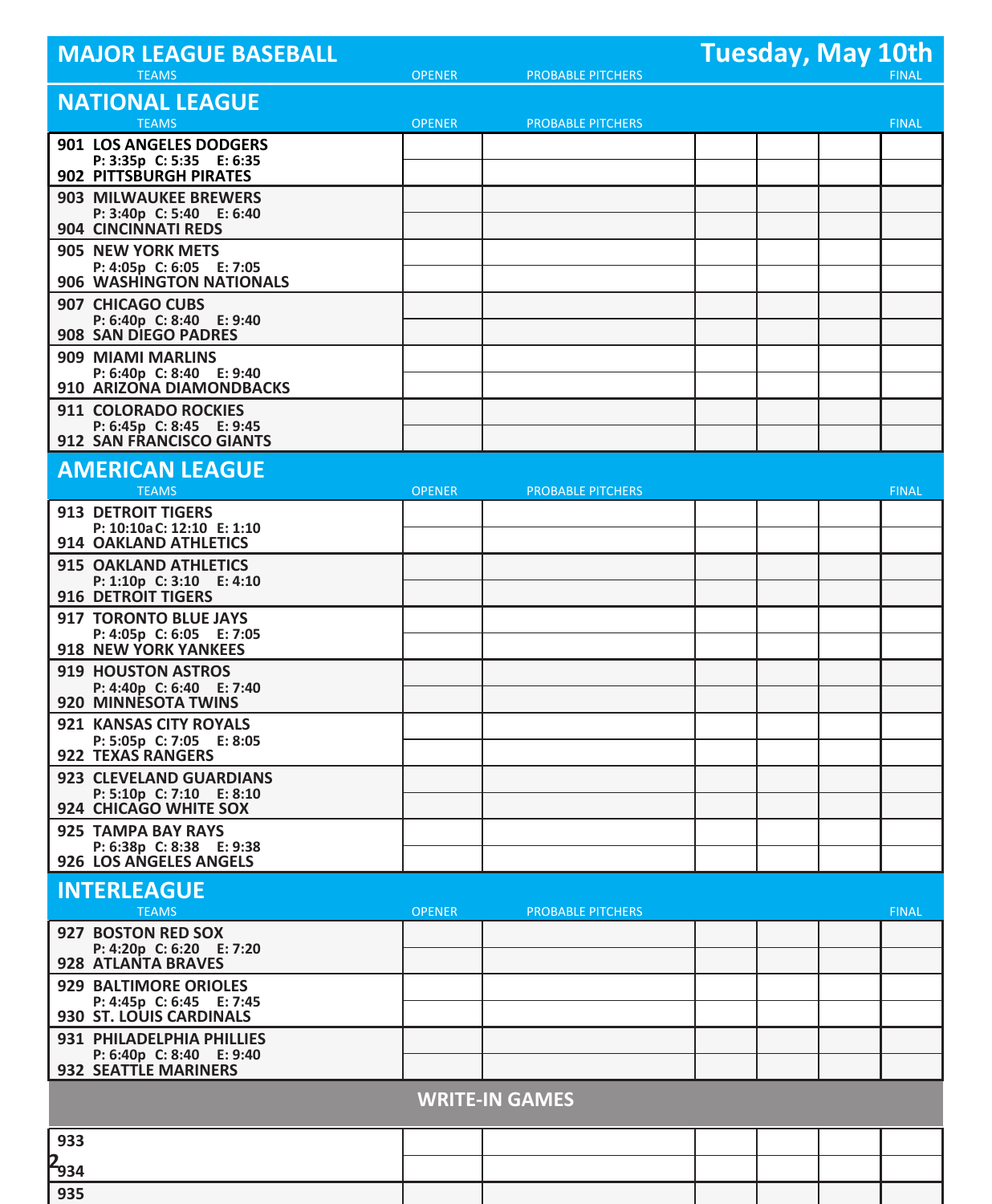| <b>MAJOR LEAGUE BASEBALL</b>                              |               |                          | <b>Wednesday, May 11th</b> |              |
|-----------------------------------------------------------|---------------|--------------------------|----------------------------|--------------|
| <b>TEAMS</b>                                              | <b>OPENER</b> | <b>PROBABLE PITCHERS</b> |                            | <b>FINAL</b> |
| <b>NATIONAL LEAGUE</b>                                    |               |                          |                            |              |
| <b>TEAMS</b>                                              | <b>OPENER</b> | <b>PROBABLE PITCHERS</b> |                            | <b>FINAL</b> |
| 951 LOS ANGELES DODGERS<br>P: 9:35a C: 11:35 E: 12:35     |               |                          |                            |              |
| 952 PITTSBURGH PIRATES                                    |               |                          |                            |              |
| <b>953 MILWAUKEE BREWERS</b>                              |               |                          |                            |              |
| P: 9:35a C: 11:35 E: 12:35<br>954 CINCINNATI REDS         |               |                          |                            |              |
| 955 MIAMI MARLINS                                         |               |                          |                            |              |
| P: 12:40pC: 2:40 E: 3:40<br>956 ARIZONA DIAMONDBACKS      |               |                          |                            |              |
| <b>957 COLORADO ROCKIES</b>                               |               |                          |                            |              |
| P: 12:45pC: 2:45 E: 3:45<br>958 SAN FRANCISCO GIANTS      |               |                          |                            |              |
| 959 CHICAGO CUBS                                          |               |                          |                            |              |
| P: 1:10p C: 3:10 E: 4:10<br><b>960 SAN DIEGO PADRES</b>   |               |                          |                            |              |
| 961 NEW YORK METS                                         |               |                          |                            |              |
| P: 4:05p C: 6:05 E: 7:05<br>962 WASHINGTON NATIONALS      |               |                          |                            |              |
|                                                           |               |                          |                            |              |
| <b>AMERICAN LEAGUE</b><br><b>TEAMS</b>                    | <b>OPENER</b> | <b>PROBABLE PITCHERS</b> |                            | <b>FINAL</b> |
| <b>963 TORONTO BLUE JAYS</b>                              |               |                          |                            |              |
| P: 9:35a C: 11:35 E: 12:35<br><b>964 NEW YORK YANKEES</b> |               |                          |                            |              |
| <b>965 CLEVELAND GUARDIANS</b>                            |               |                          |                            |              |
| P: 11:10a C: 1:10 E: 2:10<br><b>966 CHICAGO WHITE SOX</b> |               |                          |                            |              |
| <b>967 TAMPA BAY RAYS</b>                                 |               |                          |                            |              |
| P: 4:07p C: 6:07 E: 7:07<br><b>968 LOS ANGELES ANGELS</b> |               |                          |                            |              |
| <b>969 OAKLAND ATHLETICS</b>                              |               |                          |                            |              |
| P: 4:10p C: 6:10 E: 7:10<br><b>970 DETROIT TIGERS</b>     |               |                          |                            |              |
| 971 HOUSTON ASTROS                                        |               |                          |                            |              |
| P: 4:40p C: 6:40 E: 7:40<br>972 MINNESOTA TWINS           |               |                          |                            |              |
| 973 KANSAS CITY ROYALS                                    |               |                          |                            |              |
| P: 5:05p C: 7:05 E: 8:05<br>974 TEXAS RANGERS             |               |                          |                            |              |
| <b>INTERLEAGUE</b>                                        |               |                          |                            |              |
| <b>TEAMS</b>                                              | <b>OPENER</b> | <b>PROBABLE PITCHERS</b> |                            | <b>FINAL</b> |
| 975 PHILADELPHIA PHILLIES                                 |               |                          |                            |              |
| P: 12:40pC: 2:40 E: 3:40<br>976 SEATTLE MARINERS          |               |                          |                            |              |
| 977 BOSTON RED SOX                                        |               |                          |                            |              |
| P: 4:20p C: 6:20 E: 7:20<br>978 ATLANTA BRAVES            |               |                          |                            |              |
| 979 BALTIMORE ORIOLES                                     |               |                          |                            |              |
| P: 4:45p C: 6:45 E: 7:45<br>980 ST. LOUIS CARDINALS       |               |                          |                            |              |
|                                                           |               | <b>WRITE-IN GAMES</b>    |                            |              |
| 981                                                       |               |                          |                            |              |
|                                                           |               |                          |                            |              |
| 982<br>983                                                |               |                          |                            |              |
|                                                           |               |                          |                            | З            |
| 984                                                       |               |                          |                            |              |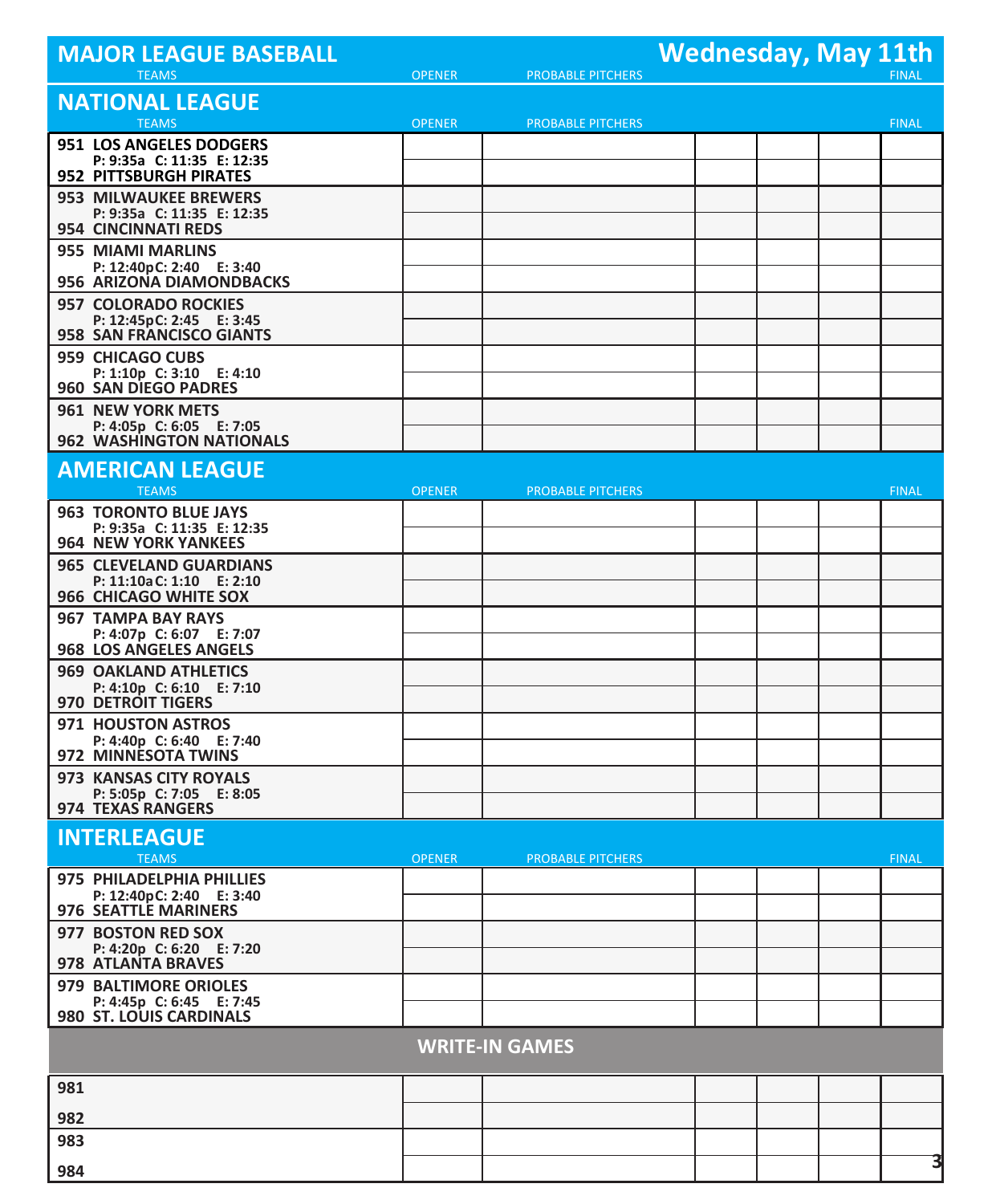| <b>MAJOR LEAGUE BASEBALL</b>                            |               |                          | <b>Thursday, May 12th</b> |              |  |
|---------------------------------------------------------|---------------|--------------------------|---------------------------|--------------|--|
| <b>TEAMS</b>                                            | <b>OPENER</b> | <b>PROBABLE PITCHERS</b> |                           | <b>FINAL</b> |  |
| <b>NATIONAL LEAGUE</b>                                  |               |                          |                           |              |  |
| <b>TEAMS</b>                                            | <b>OPENER</b> | <b>PROBABLE PITCHERS</b> |                           | <b>FINAL</b> |  |
| 901 NEW YORK METS                                       |               |                          |                           |              |  |
| P: 10:05a C: 12:05 E: 1:05<br>902 WASHINGTON NATIONALS  |               |                          |                           |              |  |
| <b>903 CINCINNATI REDS</b>                              |               |                          |                           |              |  |
| P: 3:35p C: 5:35 E: 6:35<br>904 PITTSBURGH PIRATES      |               |                          |                           |              |  |
| 905 PHILADELPHIA PHILLIES                               |               |                          |                           |              |  |
| P: 7:10p C: 9:10 E: 10:10<br>906 LOS ANGELES DODGERS    |               |                          |                           |              |  |
| <b>AMERICAN LEAGUE</b>                                  |               |                          |                           |              |  |
| <b>TEAMS</b>                                            | <b>OPENER</b> | <b>PROBABLE PITCHERS</b> |                           | <b>FINAL</b> |  |
| <b>907 OAKLAND ATHLETICS</b>                            |               |                          |                           |              |  |
| P: 10:10a C: 12:10 E: 1:10<br><b>908 DETROIT TIGERS</b> |               |                          |                           |              |  |
| 909 HOUSTON ASTROS                                      |               |                          |                           |              |  |
| P: 10:10a C: 12:10 E: 1:10<br>910 MINNESOTA TWINS       |               |                          |                           |              |  |
| <b>911 KANSAS CITY ROYALS</b>                           |               |                          |                           |              |  |
| P: 5:05p C: 7:05 E: 8:05<br>912 TEXAS RANGERS           |               |                          |                           |              |  |
| 913 NEW YORK YANKEES                                    |               |                          |                           |              |  |
| P: 5:10p C: 7:10 E: 8:10<br>914 CHICAGO WHITE SOX       |               |                          |                           |              |  |
| <b>INTERLEAGUE</b>                                      |               |                          |                           |              |  |
| <b>TEAMS</b>                                            | <b>OPENER</b> | <b>PROBABLE PITCHERS</b> |                           | <b>FINAL</b> |  |
| <b>915 BALTIMORE ORIOLES</b>                            |               |                          |                           |              |  |
| P: 10:15a C: 12:15 E: 1:15<br>916 ST. LOUIS CARDINALS   |               |                          |                           |              |  |
|                                                         |               | <b>WRITE-IN GAMES</b>    |                           |              |  |
| 917                                                     |               |                          |                           |              |  |
| 918                                                     |               |                          |                           |              |  |
| 919                                                     |               |                          |                           |              |  |
| 920                                                     |               |                          |                           |              |  |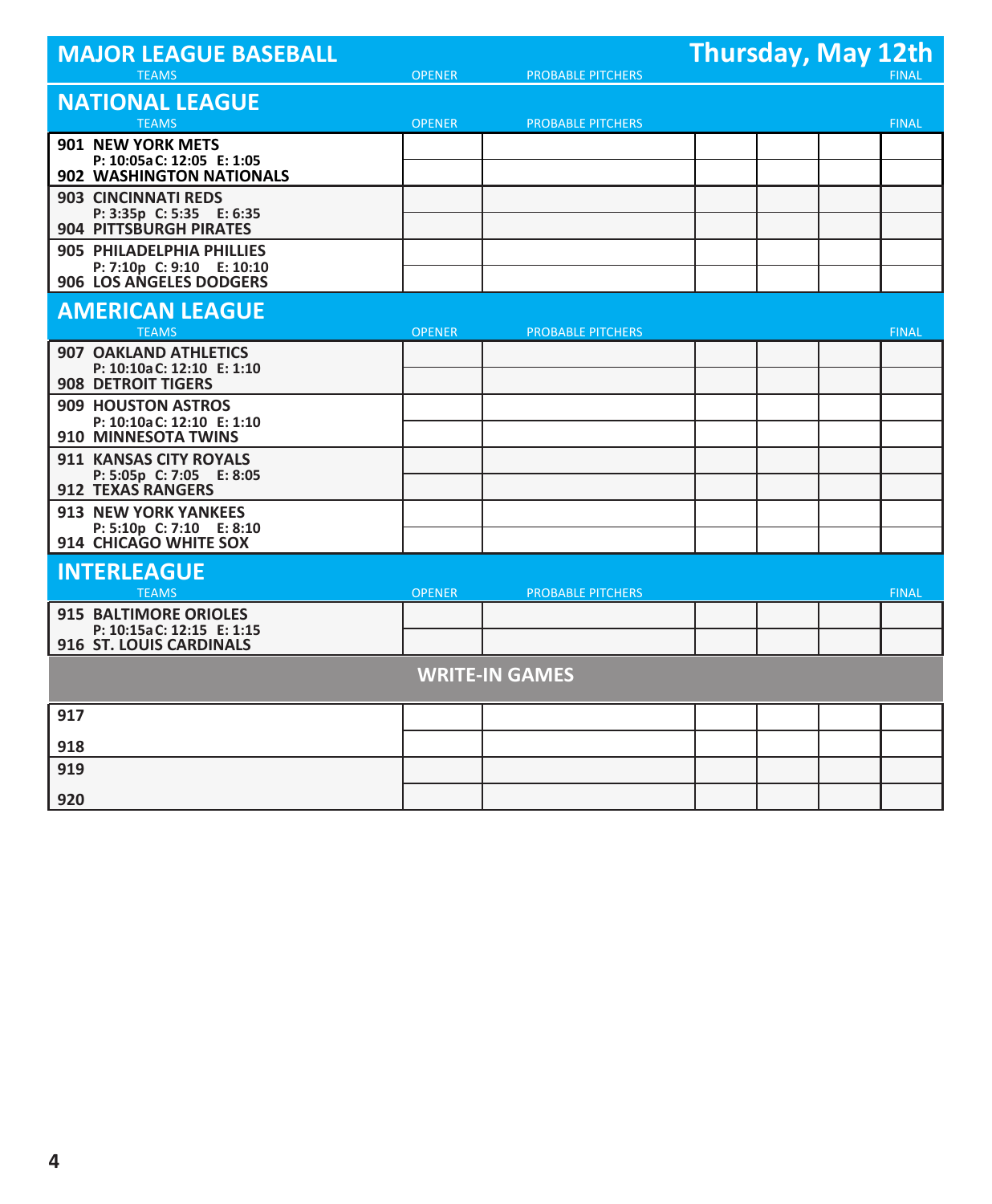| <b>MAJOR LEAGUE BASEBALL</b>                                                  |               |                          | <b>Friday, May 13th</b> |
|-------------------------------------------------------------------------------|---------------|--------------------------|-------------------------|
| <b>TEAMS</b>                                                                  | <b>OPENER</b> | <b>PROBABLE PITCHERS</b> | <b>FINAL</b>            |
| <b>NATIONAL LEAGUE</b>                                                        |               |                          |                         |
| <b>TEAMS</b>                                                                  | <b>OPENER</b> | <b>PROBABLE PITCHERS</b> | <b>FINAL</b>            |
| 951 CINCINNATI REDS<br>P: 3:35p C: 5:35 E: 6:35                               |               |                          |                         |
| 952 PITTSBURGH PIRATES                                                        |               |                          |                         |
| <b>953 MILWAUKEE BREWERS</b><br>P: 3:40p C: 5:40 E: 6:40<br>954 MIAMI MARLINS |               |                          |                         |
| 955 SAN DIEGO PADRES                                                          |               |                          |                         |
| P: 4:20p C: 6:20 E: 7:20<br>956 ATLANTA BRAVES                                |               |                          |                         |
| 957 SAN FRANCISCO GIANTS<br>P: 5:15p C: 7:15 E: 8:15                          |               |                          |                         |
| 958 ST. LOUIS CARDINALS                                                       |               |                          |                         |
| 959 CHICAGO CUBS<br>P: 6:40p C: 8:40 E: 9:40<br>960 ARIZONA DIAMONDBACKS      |               |                          |                         |
| 961 PHILADELPHIA PHILLIES                                                     |               |                          |                         |
| P: 7:10p C: 9:10 E: 10:10<br>962 LOS ANGELES DODGERS                          |               |                          |                         |
| <b>AMERICAN LEAGUE</b>                                                        |               |                          |                         |
| <b>TEAMS</b>                                                                  | <b>OPENER</b> | <b>PROBABLE PITCHERS</b> | <b>FINAL</b>            |
| <b>963 BALTIMORE ORIOLES</b>                                                  |               |                          |                         |
| P: 4:10p C: 6:10 E: 7:10<br><b>964 DETROIT TIGERS</b>                         |               |                          |                         |
| <b>965 TORONTO BLUE JAYS</b>                                                  |               |                          |                         |
| P: 4:10p C: 6:10 E: 7:10<br>966 TAMPA BAY RAYS                                |               |                          |                         |
| 967 BOSTON RED SOX                                                            |               |                          |                         |
| P: 5:05p C: 7:05 E: 8:05<br><b>968 TEXAS RANGERS</b>                          |               |                          |                         |
| 969 CLEVELAND GUARDIANS                                                       |               |                          |                         |
| P: 5:10p C: 7:10 E: 8:10<br>970 MINNESOTA TWINS                               |               |                          |                         |
| 971 NEW YORK YANKEES                                                          |               |                          |                         |
| P: 5:10p C: 7:10 E: 8:10<br>972 CHICAGO WHITE SOX                             |               |                          |                         |
| 973 LOS ANGELES ANGELS                                                        |               |                          |                         |
| P: 6:40p C: 8:40 E: 9:40<br>974 OAKLAND ATHLETICS                             |               |                          |                         |
| <b>INTERLEAGUE</b>                                                            |               |                          |                         |
| <b>TEAMS</b>                                                                  | <b>OPENER</b> | <b>PROBABLE PITCHERS</b> | <b>FINAL</b>            |
| 975 HOUSTON ASTROS                                                            |               |                          |                         |
| P: 4:05p C: 6:05 E: 7:05<br>976 WASHINGTON NATIONALS                          |               |                          |                         |
| <b>977 SEATTLE MARINERS</b>                                                   |               |                          |                         |
| P: 4:10p C: 6:10 E: 7:10<br>978 NEW YORK METS                                 |               |                          |                         |
| 979 KANSAS CITY ROYALS<br>P: 5:40p C: 7:40 E: 8:40                            |               |                          |                         |
| 980 COLORADO ROCKIES                                                          |               |                          |                         |
|                                                                               |               | <b>WRITE-IN GAMES</b>    |                         |
| 981                                                                           |               |                          |                         |
| 982                                                                           |               |                          |                         |
| 983                                                                           |               |                          |                         |
| 984                                                                           |               |                          | 5                       |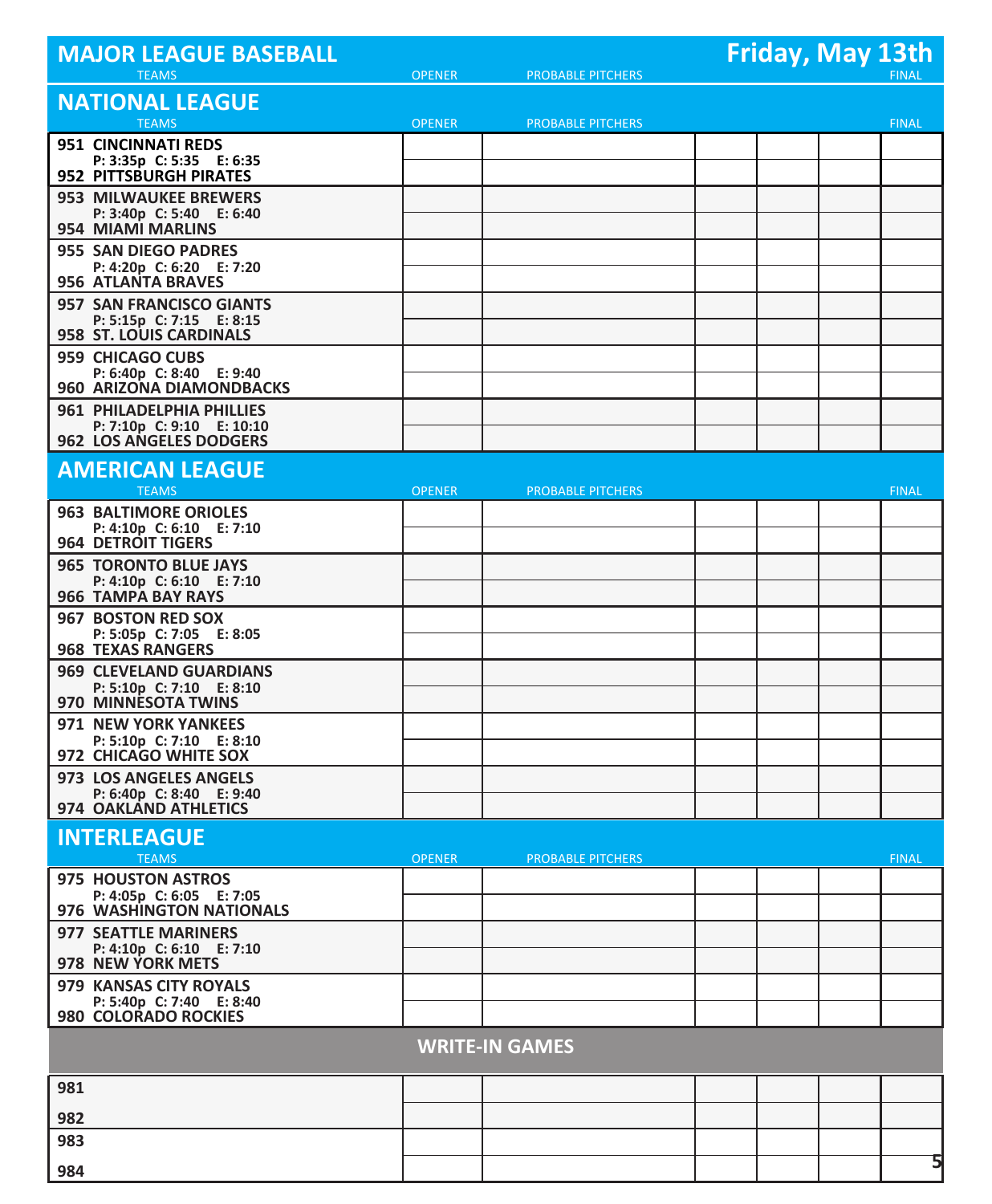| <b>MAJOR LEAGUE BASEBALL</b>                              |               |                          | <b>Saturday, May 14th</b> |  |              |
|-----------------------------------------------------------|---------------|--------------------------|---------------------------|--|--------------|
| <b>TEAMS</b>                                              | <b>OPENER</b> | <b>PROBABLE PITCHERS</b> |                           |  | <b>FINAL</b> |
| <b>NATIONAL LEAGUE</b>                                    |               |                          |                           |  |              |
| <b>TEAMS</b>                                              | <b>OPENER</b> | <b>PROBABLE PITCHERS</b> |                           |  | <b>FINAL</b> |
| 901 SAN FRANCISCO GIANTS<br>P: 11:15a C: 1:15 E: 2:15     |               |                          |                           |  |              |
| 902 ST. LOUIS CARDINALS                                   |               |                          |                           |  |              |
| <b>903 SAN DIEGO PADRES</b>                               |               |                          |                           |  |              |
| P: 1:05p C: 3:05 E: 4:05<br>904 ATLANTA BRAVES            |               |                          |                           |  |              |
| <b>905 MILWAUKEE BREWERS</b>                              |               |                          |                           |  |              |
| P: 3:10p C: 5:10 E: 6:10<br>906 MIAMI MARLINS             |               |                          |                           |  |              |
| 907 CINCINNATI REDS                                       |               |                          |                           |  |              |
| P: 3:35p C: 5:35 E: 6:35<br><b>908 PITTSBURGH PIRATES</b> |               |                          |                           |  |              |
| 909 CHICAGO CUBS                                          |               |                          |                           |  |              |
| P: 5:10p C: 7:10 E: 8:10                                  |               |                          |                           |  |              |
| 910 ARIZONA DIAMONDBACKS<br>911 PHILADELPHIA PHILLIES     |               |                          |                           |  |              |
| P: 7:10p C: 9:10 E: 10:10                                 |               |                          |                           |  |              |
| 912 LOS ANGELES DODGERS                                   |               |                          |                           |  |              |
| <b>AMERICAN LEAGUE</b>                                    |               |                          |                           |  |              |
| <b>TEAMS</b>                                              | <b>OPENER</b> | <b>PROBABLE PITCHERS</b> |                           |  | <b>FINAL</b> |
| 913 LOS ANGELES ANGELS<br>P: 1:07p C: 3:07 E: 4:07        |               |                          |                           |  |              |
| 914 OAKLAND ATHLETICS                                     |               |                          |                           |  |              |
| 915 BALTIMORE ORIOLES<br>P: 1:10p C: 3:10 E: 4:10         |               |                          |                           |  |              |
| 916 DETROIT TIGERS                                        |               |                          |                           |  |              |
| 917 TORONTO BLUE JAYS                                     |               |                          |                           |  |              |
| P: 3:10p C: 5:10 E: 6:10<br>918 TAMPA BAY RAYS            |               |                          |                           |  |              |
| 919 BOSTON RED SOX                                        |               |                          |                           |  |              |
| P: 4:05p C: 6:05 E: 7:05<br>920 TEXAS RANGERS             |               |                          |                           |  |              |
| 921 NEW YORK YANKEES                                      |               |                          |                           |  |              |
| P: 4:10p C: 6:10 E: 7:10<br>922 CHICAGO WHITE SOX         |               |                          |                           |  |              |
| 923 CLEVELAND GUARDIANS                                   |               |                          |                           |  |              |
| P: 4:10p C: 6:10 E: 7:10                                  |               |                          |                           |  |              |
| 924 MINNESOTA TWINS<br>925 LOS ANGELES ANGELS             |               |                          |                           |  |              |
| P: 6:40p C: 8:40 E: 9:40                                  |               |                          |                           |  |              |
| 926 OAKLAND ATHLETICS                                     |               |                          |                           |  |              |
| <b>INTERLEAGUE</b>                                        |               |                          |                           |  |              |
| <b>TEAMS</b><br><b>927 HOUSTON ASTROS</b>                 | <b>OPENER</b> | <b>PROBABLE PITCHERS</b> |                           |  | FINAL        |
| P: 4:05p C: 6:05 E: 7:05                                  |               |                          |                           |  |              |
| 928 WASHINGTON NATIONALS                                  |               |                          |                           |  |              |
| <b>929 SEATTLE MARINERS</b><br>P: 4:10p C: 6:10 E: 7:10   |               |                          |                           |  |              |
| 930 NEW YORK METS                                         |               |                          |                           |  |              |
| 931 KANSAS CITY ROYALS<br>P: 5:10p C: 7:10 E: 8:10        |               |                          |                           |  |              |
| 932 COLORADO ROCKIES                                      |               |                          |                           |  |              |
|                                                           |               | <b>WRITE-IN GAMES</b>    |                           |  |              |
| 933                                                       |               |                          |                           |  |              |
| $6_{934}$                                                 |               |                          |                           |  |              |
| 935                                                       |               |                          |                           |  |              |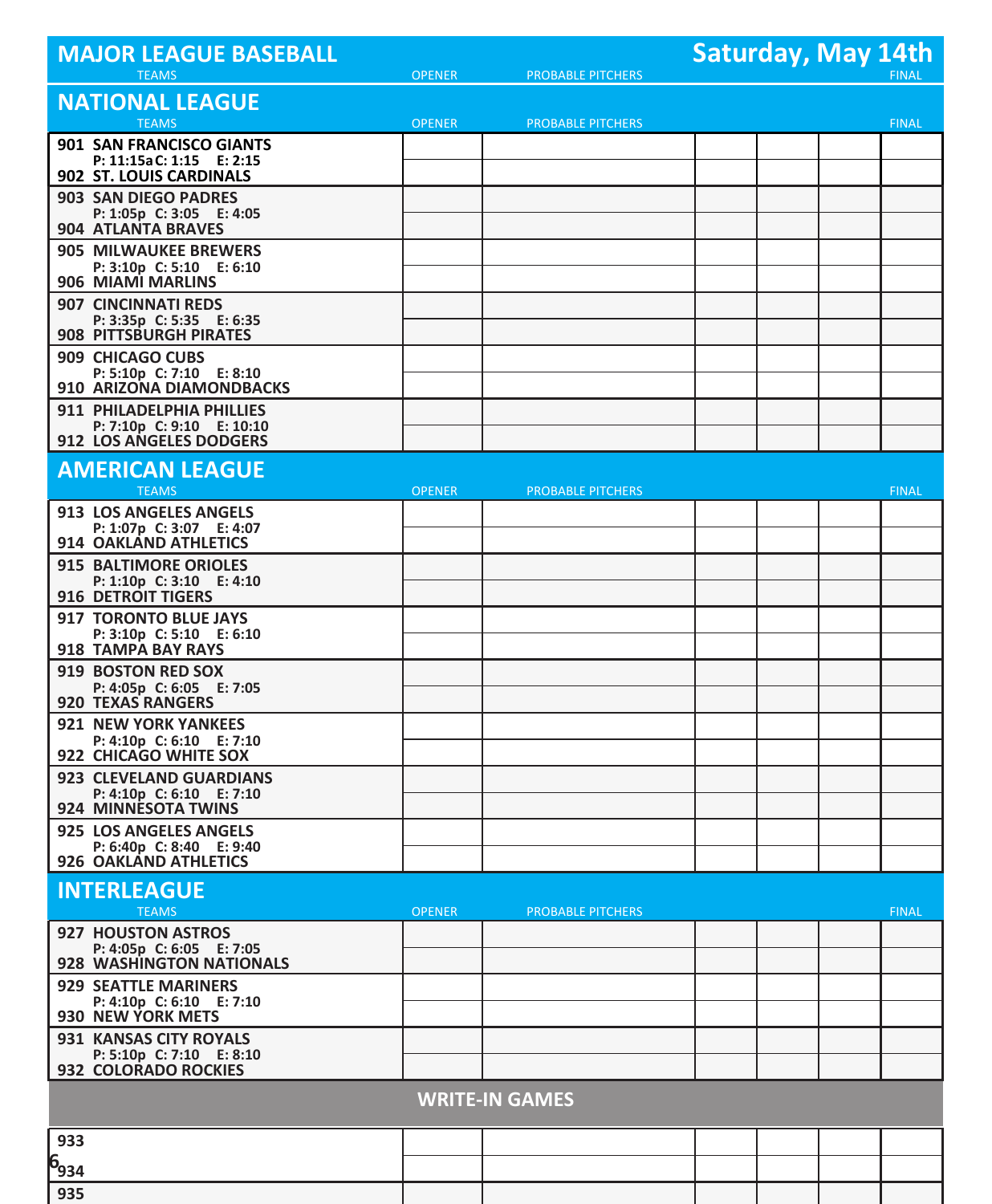| <b>MAJOR LEAGUE BASEBALL</b>                            |               |                          | <b>Sunday, May 15th</b> |              |
|---------------------------------------------------------|---------------|--------------------------|-------------------------|--------------|
| <b>TEAMS</b>                                            | <b>OPENER</b> | <b>PROBABLE PITCHERS</b> |                         | <b>FINAL</b> |
| <b>NATIONAL LEAGUE</b>                                  |               |                          |                         |              |
| <b>TEAMS</b>                                            | <b>OPENER</b> | <b>PROBABLE PITCHERS</b> |                         | <b>FINAL</b> |
| <b>951 SAN DIEGO PADRES</b>                             |               |                          |                         |              |
| P: 8:35a C: 10:35 E: 11:35<br>952 ATLANTA BRAVES        |               |                          |                         |              |
| <b>953 CINCINNATI REDS</b>                              |               |                          |                         |              |
| P: 10:35a C: 12:35 E: 1:35<br>954 PITTSBURGH PIRATES    |               |                          |                         |              |
| <b>955 MILWAUKEE BREWERS</b>                            |               |                          |                         |              |
| P: 10:40a C: 12:40 E: 1:40<br>956 MIAMI MARLINS         |               |                          |                         |              |
| 957 PHILADELPHIA PHILLIES                               |               |                          |                         |              |
| P: 1:10p C: 3:10 E: 4:10                                |               |                          |                         |              |
| 958 LOS ANGELES DODGERS                                 |               |                          |                         |              |
| 959 CHICAGO CUBS<br>P: 1:10p C: 3:10 E: 4:10            |               |                          |                         |              |
| 960 ARIZONA DIAMONDBACKS                                |               |                          |                         |              |
| 961 SAN FRANCISCO GIANTS<br>P: 4:08p C: 6:08 E: 7:08    |               |                          |                         |              |
| 962 ST. LOUIS CARDINALS                                 |               |                          |                         |              |
| <b>AMERICAN LEAGUE</b>                                  |               |                          |                         |              |
| <b>TEAMS</b>                                            | <b>OPENER</b> | <b>PROBABLE PITCHERS</b> |                         | <b>FINAL</b> |
| <b>963 BALTIMORE ORIOLES</b>                            |               |                          |                         |              |
| P: 10:40a C: 12:40 E: 1:40<br><b>964 DETROIT TIGERS</b> |               |                          |                         |              |
| <b>965 TORONTO BLUE JAYS</b>                            |               |                          |                         |              |
| P: 10:40a C: 12:40 E: 1:40<br><b>966 TAMPA BAY RAYS</b> |               |                          |                         |              |
| <b>967 NEW YORK YANKEES</b>                             |               |                          |                         |              |
| P: 11:10a C: 1:10 E: 2:10                               |               |                          |                         |              |
| <b>968 CHICAGO WHITE SOX</b><br>969 CLEVELAND GUARDIANS |               |                          |                         |              |
| P: 11:10a C: 1:10 E: 2:10                               |               |                          |                         |              |
| 970 MINNESOTA TWINS                                     |               |                          |                         |              |
| 971 BOSTON RED SOX<br>P: 11:35a C: 1:35 E: 2:35         |               |                          |                         |              |
| 972 TEXAS RANGERS                                       |               |                          |                         |              |
| 973 LOS ANGELES ANGELS<br>P: 1:07p C: 3:07 E: 4:07      |               |                          |                         |              |
| 974 OAKLAND ATHLETICS                                   |               |                          |                         |              |
| <b>INTERLEAGUE</b>                                      |               |                          |                         |              |
| <b>TEAMS</b>                                            | <b>OPENER</b> | <b>PROBABLE PITCHERS</b> |                         | <b>FINAL</b> |
| 975 HOUSTON ASTROS<br>P: 10:35a C: 12:35 E: 1:35        |               |                          |                         |              |
| 976 WASHINGTON NATIONALS                                |               |                          |                         |              |
| 977 SEATTLE MARINERS                                    |               |                          |                         |              |
| P: 10:40a C: 12:40 E: 1:40<br>978 NEW YORK METS         |               |                          |                         |              |
| 979 KANSAS CITY ROYALS                                  |               |                          |                         |              |
| P: 12:10pC: 2:10 E: 3:10<br>980 COLORADO ROCKIES        |               |                          |                         |              |
|                                                         |               |                          |                         |              |
|                                                         |               | <b>WRITE-IN GAMES</b>    |                         |              |
| 981                                                     |               |                          |                         |              |
| 982                                                     |               |                          |                         |              |
| 983                                                     |               |                          |                         |              |
| 984                                                     |               |                          |                         | 7            |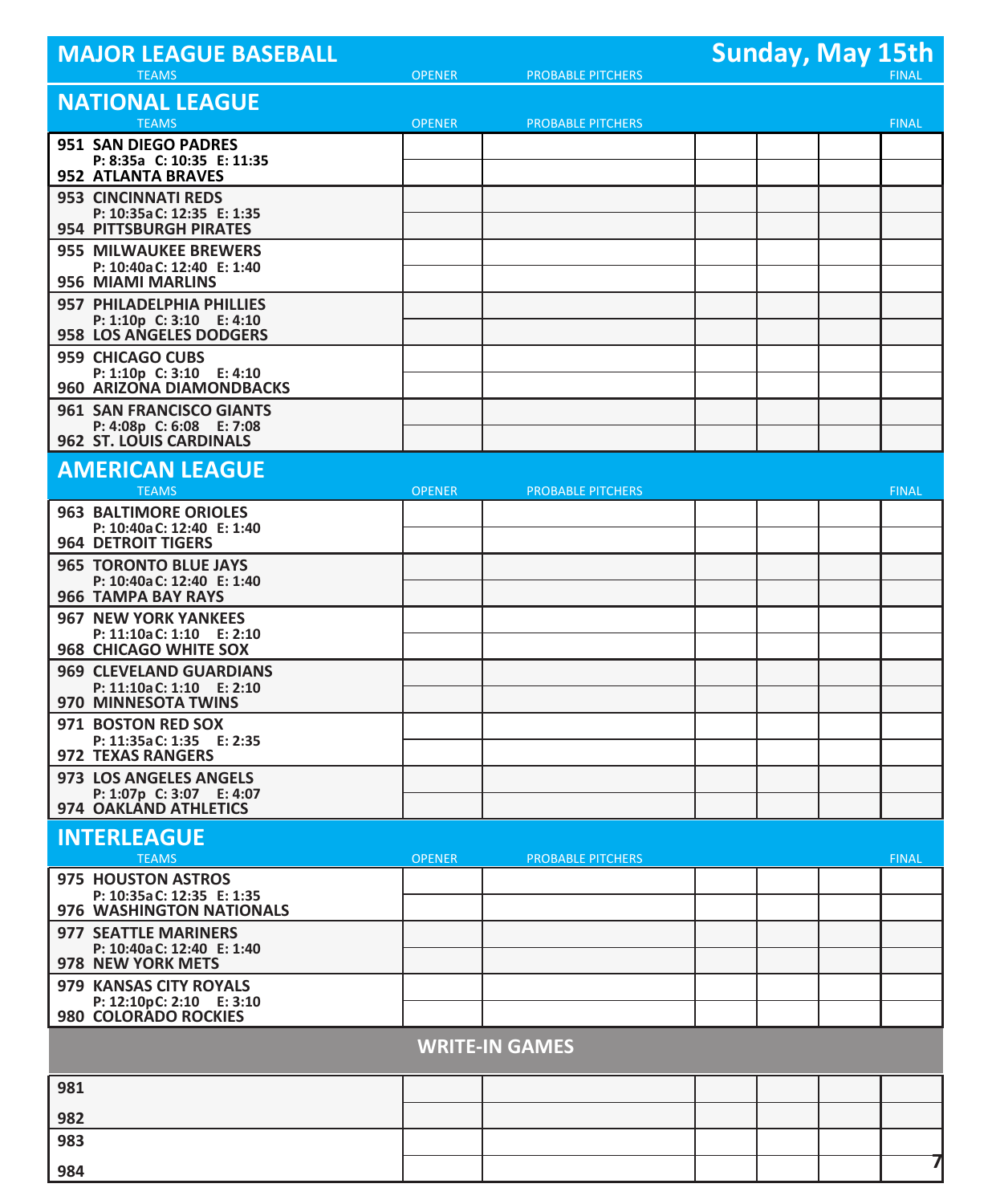| <b>MAJOR LEAGUE BASEBALL</b>                             |               |                          | <b>Monday, May 16th</b> |              |
|----------------------------------------------------------|---------------|--------------------------|-------------------------|--------------|
| <b>TEAMS</b>                                             | <b>OPENER</b> | <b>PROBABLE PITCHERS</b> |                         |              |
| <b>NATIONAL LEAGUE</b><br><b>TEAMS</b>                   | <b>OPENER</b> | <b>PROBABLE PITCHERS</b> |                         | <b>FINAL</b> |
| 901 WASHINGTON NATIONALS                                 |               |                          |                         |              |
| P: 3:40p C: 5:40 E: 6:40<br>902 MIAMI MARLINS            |               |                          |                         |              |
| 903 ST. LOUIS CARDINALS                                  |               |                          |                         |              |
| P: 4:10p C: 6:10 E: 7:10<br>904 NEW YORK METS            |               |                          |                         |              |
| <b>905 PITTSBURGH PIRATES</b>                            |               |                          |                         |              |
| P: 4:40p C: 6:40 E: 7:40<br>906 CHICAGO CUBS             |               |                          |                         |              |
| <b>907 ATLANTA BRAVES</b>                                |               |                          |                         |              |
| P: 4:40p C: 6:40 E: 7:40<br><b>908 MILWAUKEE BREWERS</b> |               |                          |                         |              |
| 909 SAN FRANCISCO GIANTS                                 |               |                          |                         |              |
| P: 5:40p C: 7:40 E: 8:40<br>910 COLORADO ROCKIES         |               |                          |                         |              |
| 911 ARIZONA DIAMONDBACKS                                 |               |                          |                         |              |
| P: 7:10p C: 9:10 E: 10:10<br>912 LOS ANGELES DODGERS     |               |                          |                         |              |
| <b>AMERICAN LEAGUE</b><br><b>TEAMS</b>                   | <b>OPENER</b> | <b>PROBABLE PITCHERS</b> |                         | <b>FINAL</b> |
| 913 DETROIT TIGERS                                       |               |                          |                         |              |
| P: 3:40p C: 5:40 E: 6:40<br>914 TAMPA BAY RAYS           |               |                          |                         |              |
| <b>915 NEW YORK YANKEES</b>                              |               |                          |                         |              |
| P: 4:05p C: 6:05 E: 7:05<br>916 BALTIMORE ORIOLES        |               |                          |                         |              |
| <b>917 SEATTLE MARINERS</b>                              |               |                          |                         |              |
| P: 4:07p C: 6:07 E: 7:07<br>918 TORONTO BLUE JAYS        |               |                          |                         |              |
| <b>919 HOUSTON ASTROS</b>                                |               |                          |                         |              |
| P: 4:10p C: 6:10 E: 7:10<br>920 BOSTON RED SOX           |               |                          |                         |              |
| <b>921 LOS ANGELES ANGELS</b>                            |               |                          |                         |              |
| P: 5:05p C: 7:05 E: 8:05<br>922 TEXAS RANGERS            |               |                          |                         |              |
| <b>923 CHICAGO WHITE SOX</b>                             |               |                          |                         |              |
| P: 5:10p C: 7:10 E: 8:10<br>924 KANSAS CITY ROYALS       |               |                          |                         |              |
| 925 MINNESOTA TWINS                                      |               |                          |                         |              |
| P: 6:40p C: 8:40 E: 9:40<br>926 OAKLAND ATHLETICS        |               |                          |                         |              |
|                                                          |               | <b>WRITE-IN GAMES</b>    |                         |              |
| 927                                                      |               |                          |                         |              |
| 928                                                      |               |                          |                         |              |
| 929                                                      |               |                          |                         |              |
| 930                                                      |               |                          |                         |              |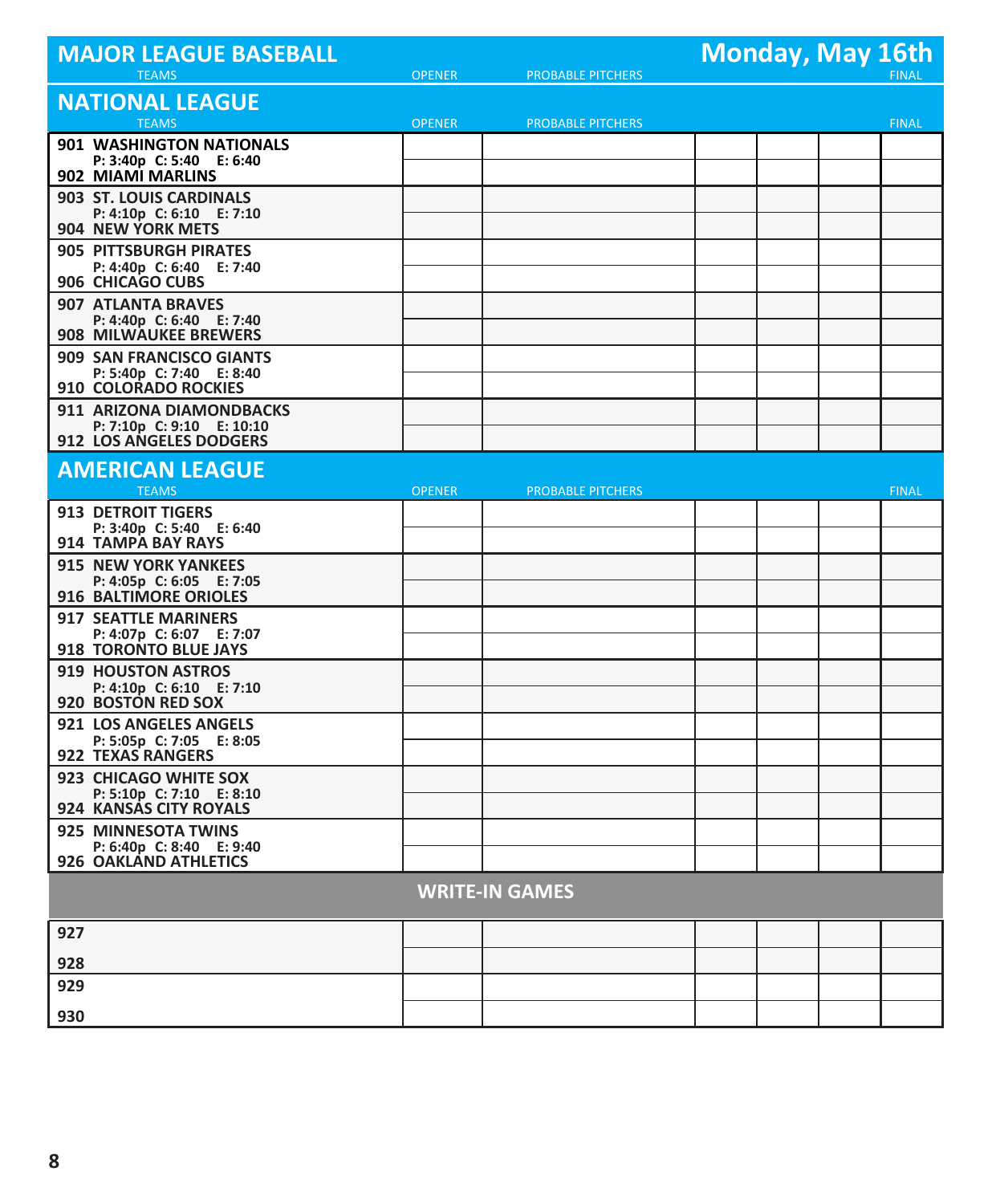| <b>MAJOR LEAGUE BASEBALL</b>                                                     |             |               |                          | <b>Tuesday, May 17th</b> |
|----------------------------------------------------------------------------------|-------------|---------------|--------------------------|--------------------------|
| <b>TEAMS</b>                                                                     |             | <b>OPENER</b> | <b>PROBABLE PITCHERS</b> | <b>FINAL</b>             |
| <b>NATIONAL LEAGUE</b><br><b>TEAMS</b>                                           |             | <b>OPENER</b> | <b>PROBABLE PITCHERS</b> | <b>FINAL</b>             |
| 951 ARIZONA DIAMONDBACKS<br>P: 12:10pC: 2:10 E: 3:10                             | <b>GM#1</b> |               |                          |                          |
| 952 LOS ANGELES DODGERS<br><b>953 WASHINGTON NATIONALS</b>                       |             |               |                          |                          |
| P: 3:40p C: 5:40 E: 6:40<br>954 MIAMI MARLINS                                    |             |               |                          |                          |
| <b>955 SAN DIEGO PADRES</b>                                                      |             |               |                          |                          |
| P: 3:45p C: 5:45 E: 6:45<br>956 PHILADELPHIA PHILLIES                            |             |               |                          |                          |
| 957 ST. LOUIS CARDINALS<br>P: 4:10p C: 6:10 E: 7:10<br>958 NEW YORK METS         |             |               |                          |                          |
| <b>959 PITTSBURGH PIRATES</b><br>P: 4:40p C: 6:40 E: 7:40<br>960 CHICAGO CUBS    |             |               |                          |                          |
| <b>961 ATLANTA BRAVES</b><br>P: 4:40p C: 6:40 E: 7:40                            |             |               |                          |                          |
| 962 MILWAUKEE BREWERS<br>963 SAN FRANCISCO GIANTS                                |             |               |                          |                          |
| P: 5:40p C: 7:40 E: 8:40<br>964 COLORADO ROCKIES                                 |             |               |                          |                          |
| 965 ARIZONA DIAMONDBACKS<br>P: 7:10p C: 9:10 E: 10:10                            | <b>GM#2</b> |               |                          |                          |
| 966 LOS ANGELES DODGERS                                                          |             |               |                          |                          |
| <b>AMERICAN LEAGUE</b><br><b>TEAMS</b>                                           |             | <b>OPENER</b> | <b>PROBABLE PITCHERS</b> | <b>FINAL</b>             |
| <b>967 CHICAGO WHITE SOX</b>                                                     |             |               |                          |                          |
| P: 11:10a C: 1:10 E: 2:10<br><b>968 KANSAS CITY ROYALS</b>                       | <b>GM#1</b> |               |                          |                          |
| <b>969 DETROIT TIGERS</b><br>P: 3:40p C: 5:40 E: 6:40                            |             |               |                          |                          |
| 970 TAMPA BAY RAYS                                                               |             |               |                          |                          |
| <b>971 NEW YORK YANKEES</b><br>P: 4:05p C: 6:05 E: 7:05<br>972 BALTIMORE ORIOLES |             |               |                          |                          |
| <b>973 SEATTLE MARINERS</b>                                                      |             |               |                          |                          |
| P: 4:07p C: 6:07 E: 7:07<br>974 TORONTO BLUE JAYS                                |             |               |                          |                          |
| 975 CHICAGO WHITE SOX<br>P: 4:10p C: 6:10 E: 7:10                                | <b>GM#2</b> |               |                          |                          |
| 976 KANSAS CITY ROYALS                                                           |             |               |                          |                          |
| 977 HOUSTON ASTROS<br>P: 4:10p C: 6:10 E: 7:10                                   |             |               |                          |                          |
| 978 BOSTON RED SOX<br>979 LOS ANGELES ANGELS                                     |             |               |                          |                          |
| P: 5:05p C: 7:05 E: 8:05<br><b>980 TEXAS RANGERS</b>                             |             |               |                          |                          |
| 981 MINNESOTA TWINS                                                              |             |               |                          |                          |
| P: 6:40p C: 8:40 E: 9:40<br>982 OAKLAND ATHLETICS                                |             |               |                          |                          |
| <b>INTERLEAGUE</b><br><b>TEAMS</b>                                               |             | <b>OPENER</b> | <b>PROBABLE PITCHERS</b> | <b>FINAL</b>             |
| <b>983 CINCINNATI REDS</b>                                                       |             |               |                          |                          |
| P: 3:10p C: 5:10 E: 6:10<br>984 CLEVELAND GUARDIANS                              |             |               |                          |                          |
|                                                                                  |             |               | <b>WRITE-IN GAMES</b>    | 9                        |
| 985                                                                              |             |               |                          |                          |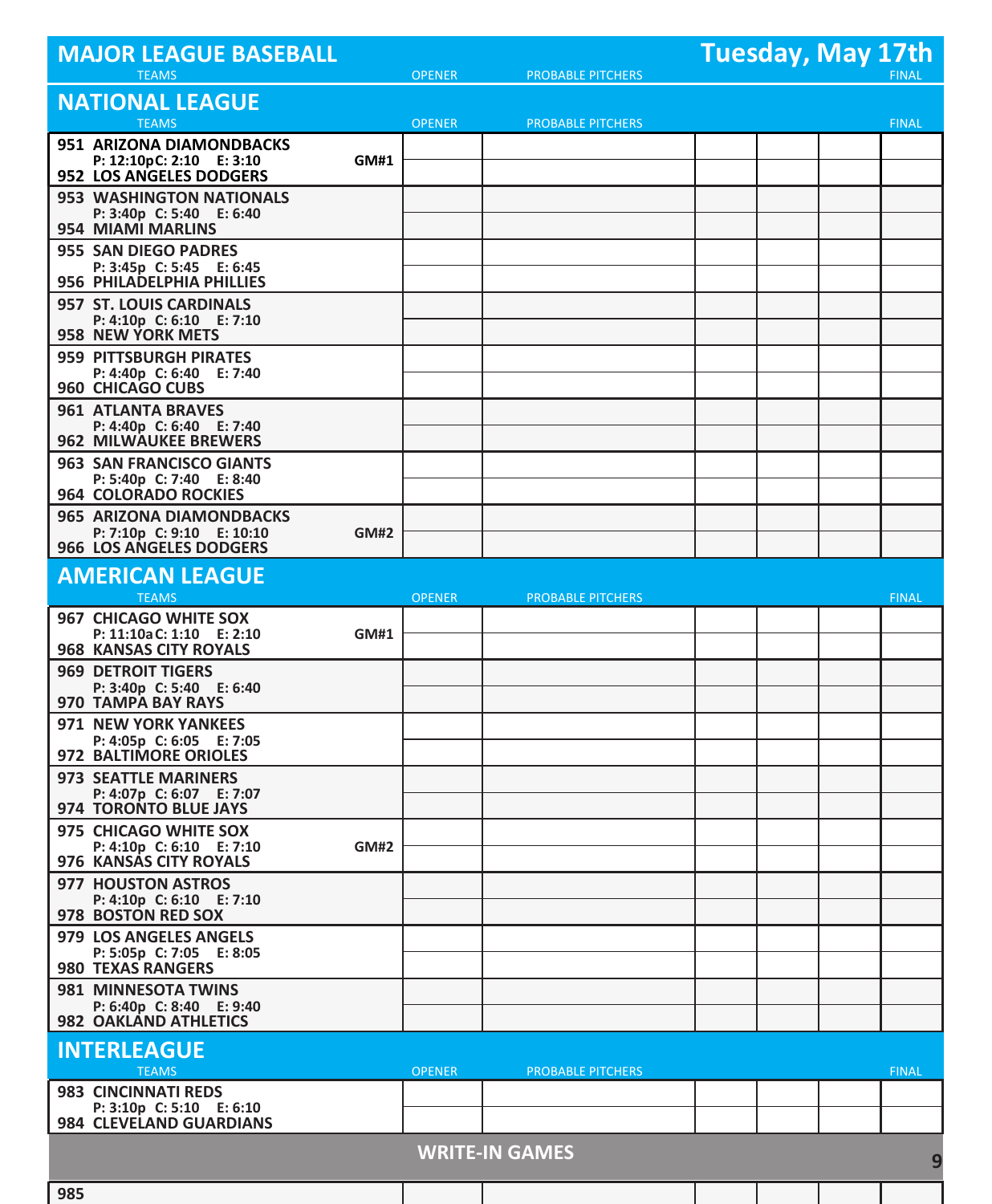| <b>MAJOR LEAGUE BASEBALL</b>                               |               |                          | <b>Wednesday, May 18th</b> |              |
|------------------------------------------------------------|---------------|--------------------------|----------------------------|--------------|
| <b>TEAMS</b>                                               | <b>OPENER</b> | <b>PROBABLE PITCHERS</b> |                            | <b>FINAL</b> |
| <b>NATIONAL LEAGUE</b>                                     |               |                          |                            |              |
| <b>TEAMS</b>                                               | <b>OPENER</b> | <b>PROBABLE PITCHERS</b> |                            | <b>FINAL</b> |
| <b>901 ATLANTA BRAVES</b>                                  |               |                          |                            |              |
| P: 10:10a C: 12:10 E: 1:10<br>902 MILWAUKEE BREWERS        |               |                          |                            |              |
| 903 SAN FRANCISCO GIANTS                                   |               |                          |                            |              |
| P: 12:10pC: 2:10 E: 3:10<br><b>904 COLORADO ROCKIES</b>    |               |                          |                            |              |
| 905 ARIZONA DIAMONDBACKS                                   |               |                          |                            |              |
| P: 1:10p C: 3:10 E: 4:10                                   |               |                          |                            |              |
| 906 LOS ANGELES DODGERS<br><b>907 WASHINGTON NATIONALS</b> |               |                          |                            |              |
| P: 3:40p C: 5:40 E: 6:40                                   |               |                          |                            |              |
| 908 MIAMI MARLINS                                          |               |                          |                            |              |
| 909 SAN DIEGO PADRES<br>P: 3:45p C: 5:45 E: 6:45           |               |                          |                            |              |
| 910 PHILADELPHIA PHILLIES                                  |               |                          |                            |              |
| 911 ST. LOUIS CARDINALS<br>P: 4:10p C: 6:10 E: 7:10        |               |                          |                            |              |
| 912 NEW YORK METS                                          |               |                          |                            |              |
| <b>913 PITTSBURGH PIRATES</b>                              |               |                          |                            |              |
| P: 4:40p C: 6:40 E: 7:40<br>914 CHICAGO CUBS               |               |                          |                            |              |
| <b>AMERICAN LEAGUE</b>                                     |               |                          |                            |              |
| <b>TEAMS</b>                                               | <b>OPENER</b> | <b>PROBABLE PITCHERS</b> |                            | <b>FINAL</b> |
| <b>915 DETROIT TIGERS</b>                                  |               |                          |                            |              |
| P: 10:10a C: 12:10 E: 1:10<br>916 TAMPA BAY RAYS           |               |                          |                            |              |
| 917 MINNESOTA TWINS                                        |               |                          |                            |              |
| P: 12:37pC: 2:37 E: 3:37<br>918 OAKLAND ATHLETICS          |               |                          |                            |              |
| 919 HOUSTON ASTROS                                         |               |                          |                            |              |
| P: 3:10p C: 5:10 E: 6:10<br>920 BOSTON RED SOX             |               |                          |                            |              |
| 921 NEW YORK YANKEES                                       |               |                          |                            |              |
| P: 4:05p C: 6:05 E: 7:05<br>922 BALTIMORE ORIOLES          |               |                          |                            |              |
| <b>923 SEATTLE MARINERS</b>                                |               |                          |                            |              |
| P: 4:07p C: 6:07 E: 7:07                                   |               |                          |                            |              |
| 924 TORONTO BLUE JAYS<br>925 LOS ANGELES ANGELS            |               |                          |                            |              |
| P: 5:05p C: 7:05 E: 8:05                                   |               |                          |                            |              |
| 926 TEXAS RANGERS                                          |               |                          |                            |              |
| 927 CHICAGO WHITE SOX<br>P: 5:10p C: 7:10 E: 8:10          |               |                          |                            |              |
| 928 KANSAS CITY ROYALS                                     |               |                          |                            |              |
| <b>INTERLEAGUE</b>                                         |               |                          |                            |              |
| <b>TEAMS</b>                                               | <b>OPENER</b> | <b>PROBABLE PITCHERS</b> |                            | <b>FINAL</b> |
| <b>929 CINCINNATI REDS</b><br>P: 3:10p C: 5:10 E: 6:10     |               |                          |                            |              |
| 930 CLEVELAND GUARDIANS                                    |               |                          |                            |              |
|                                                            |               | <b>WRITE-IN GAMES</b>    |                            |              |
| 931                                                        |               |                          |                            |              |
| 932                                                        |               |                          |                            |              |
| 933                                                        |               |                          |                            |              |
| 1034                                                       |               |                          |                            |              |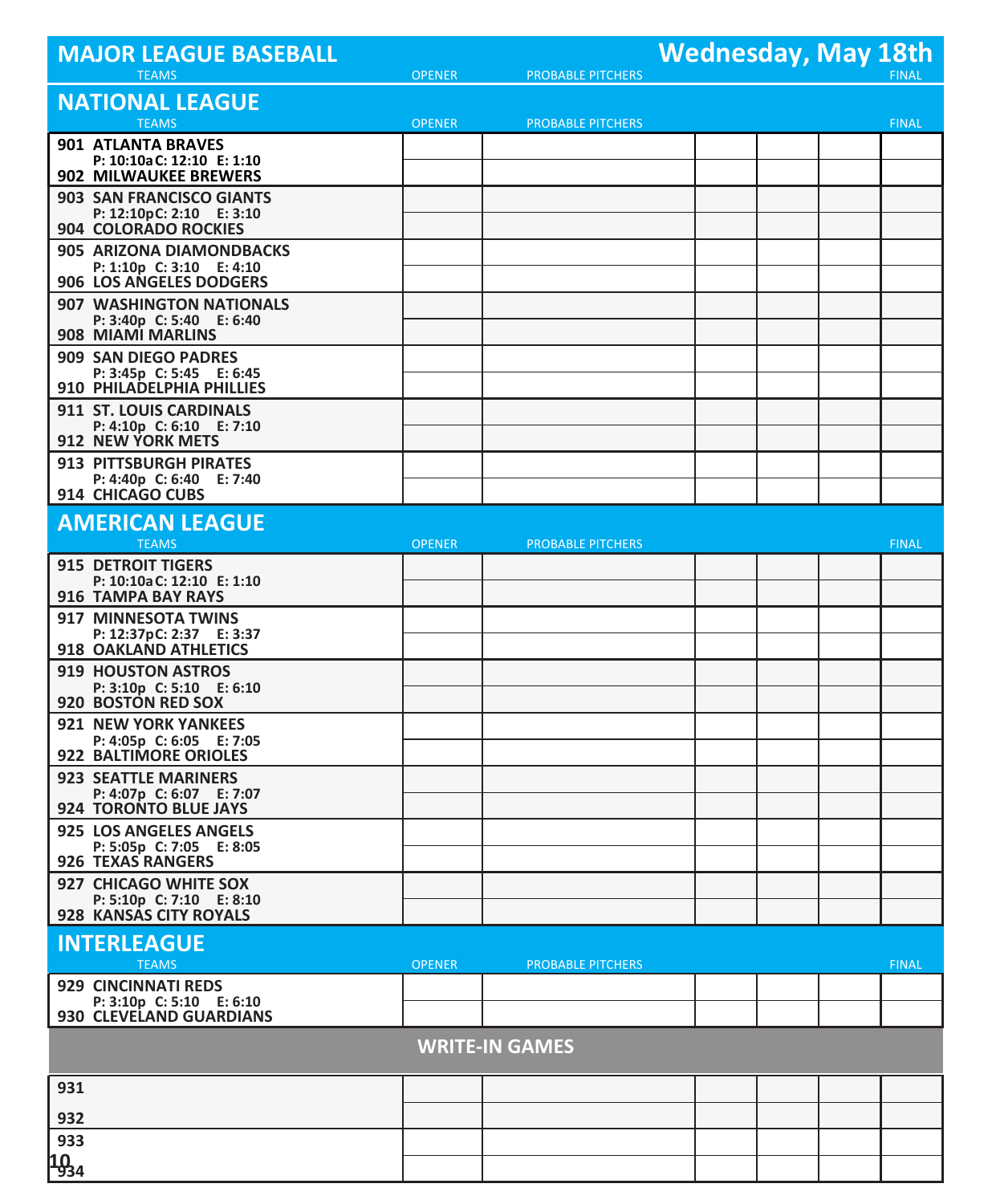| <b>MAJOR LEAGUE BASEBALL</b><br><b>TEAMS</b>               | <b>OPENER</b> | <b>PROBABLE PITCHERS</b> | <b>Thursday, May 19th</b> | <b>FINAL</b> |
|------------------------------------------------------------|---------------|--------------------------|---------------------------|--------------|
|                                                            |               |                          |                           |              |
| <b>NATIONAL LEAGUE</b><br><b>TEAMS</b>                     | <b>OPENER</b> | <b>PROBABLE PITCHERS</b> |                           | <b>FINAL</b> |
| <b>951 SAN DIEGO PADRES</b>                                |               |                          |                           |              |
| P: 10:05a C: 12:05 E: 1:05<br>952 PHILADELPHIA PHILLIES    |               |                          |                           |              |
| 953 ST. LOUIS CARDINALS                                    |               |                          |                           |              |
| P: 10:10a C: 12:10 E: 1:10<br>954 NEW YORK METS            |               |                          |                           |              |
| 955 ARIZONA DIAMONDBACKS                                   |               |                          |                           |              |
| P: 4:40p C: 6:40 E: 7:40<br>956 CHICAGO CUBS               |               |                          |                           |              |
| <b>AMERICAN LEAGUE</b>                                     |               |                          |                           |              |
| <b>TEAMS</b>                                               | <b>OPENER</b> | <b>PROBABLE PITCHERS</b> |                           | <b>FINAL</b> |
| <b>957 NEW YORK YANKEES</b>                                |               |                          |                           |              |
| P: 9:35a C: 11:35 E: 12:35<br><b>958 BALTIMORE ORIOLES</b> |               |                          |                           |              |
| 959 CHICAGO WHITE SOX                                      |               |                          |                           |              |
| P: 11:10a C: 1:10 E: 2:10<br><b>960 KANSAS CITY ROYALS</b> |               |                          |                           |              |
| <b>961 SEATTLE MARINERS</b>                                |               |                          |                           |              |
| P: 4:10p C: 6:10 E: 7:10<br>962 BOSTON RED SOX             |               |                          |                           |              |
| <b>963 TEXAS RANGERS</b>                                   |               |                          |                           |              |
| P: 5:10p C: 7:10 E: 8:10<br>964 HOUSTON ASTROS             |               |                          |                           |              |
|                                                            |               | <b>WRITE-IN GAMES</b>    |                           |              |
|                                                            |               |                          |                           |              |
| 965                                                        |               |                          |                           |              |
| 966                                                        |               |                          |                           |              |
| 967                                                        |               |                          |                           |              |
| 968                                                        |               |                          |                           |              |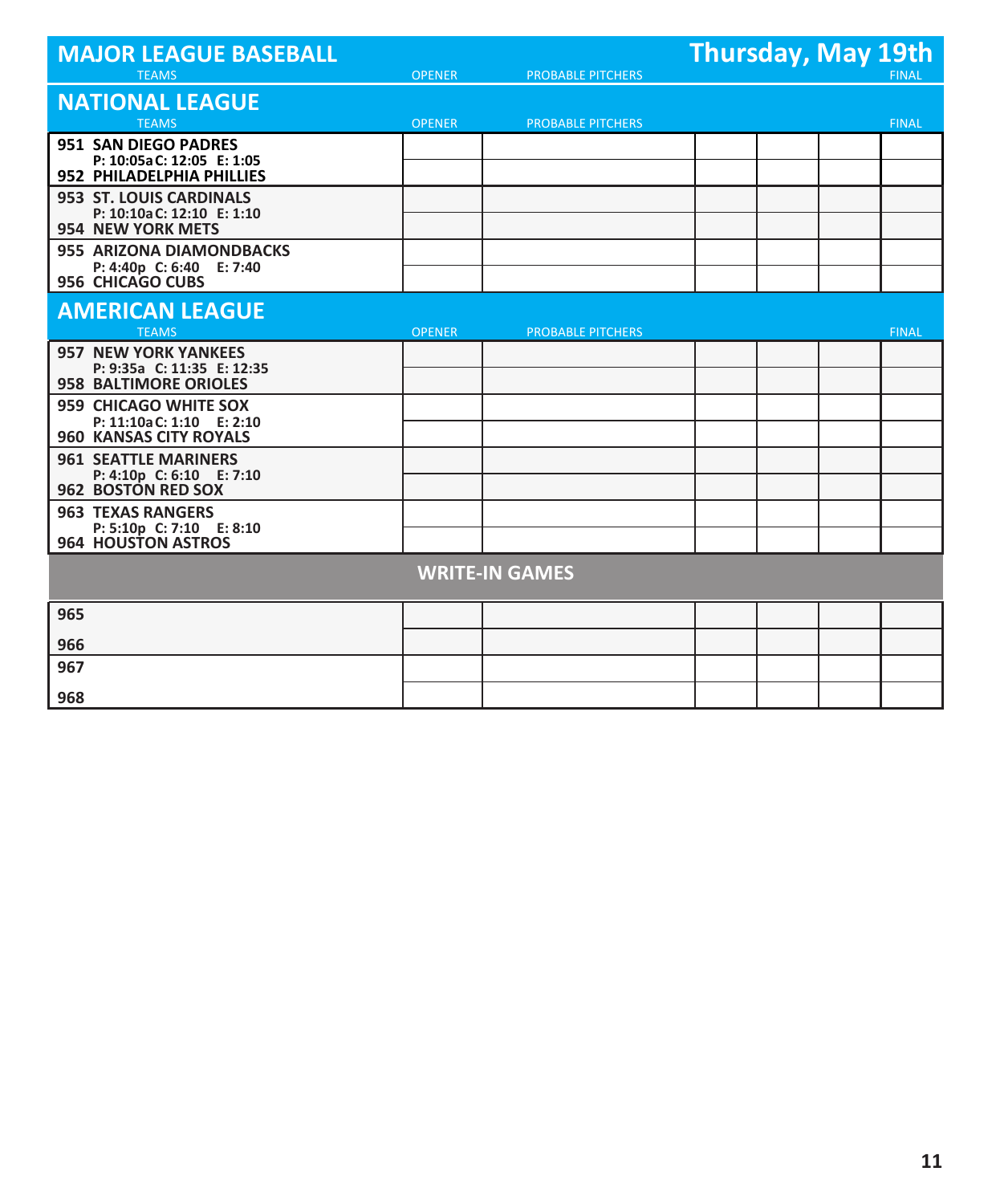| <b>MAJOR LEAGUE BASEBALL</b>                                              |               |                          | <b>Friday, May 20th</b> |
|---------------------------------------------------------------------------|---------------|--------------------------|-------------------------|
| <b>TEAMS</b>                                                              | <b>OPENER</b> | <b>PROBABLE PITCHERS</b> | <b>FINAL</b>            |
| <b>NATIONAL LEAGUE</b>                                                    |               |                          |                         |
| <b>TEAMS</b>                                                              | <b>OPENER</b> | <b>PROBABLE PITCHERS</b> | <b>FINAL</b>            |
| 901 ARIZONA DIAMONDBACKS<br>P: 11:20a C: 1:20 E: 2:20<br>902 CHICAGO CUBS |               |                          |                         |
| 903 ST. LOUIS CARDINALS                                                   |               |                          |                         |
| P: 3:35p C: 5:35 E: 6:35<br>904 PITTSBURGH PIRATES                        |               |                          |                         |
| <b>905 ATLANTA BRAVES</b>                                                 |               |                          |                         |
| P: 3:40p C: 5:40 E: 6:40<br>906 MIAMI MARLINS                             |               |                          |                         |
| 907 LOS ANGELES DODGERS                                                   |               |                          |                         |
| P: 4:05p C: 6:05 E: 7:05<br>908 PHILADELPHIA PHILLIES                     |               |                          |                         |
| 909 WASHINGTON NATIONALS                                                  |               |                          |                         |
| P: 5:10p C: 7:10 E: 8:10<br><b>910 MILWAUKEE BREWERS</b>                  |               |                          |                         |
| 911 NEW YORK METS                                                         |               |                          |                         |
| P: 5:40p C: 7:40 E: 8:40<br>912 COLORADO ROCKIES                          |               |                          |                         |
| <b>913 SAN DIEGO PADRES</b>                                               |               |                          |                         |
| P: 7:15p C: 9:15 E: 10:15<br>914 SAN FRANCISCO GIANTS                     |               |                          |                         |
| <b>AMERICAN LEAGUE</b>                                                    |               |                          |                         |
| <b>TEAMS</b>                                                              | <b>OPENER</b> | <b>PROBABLE PITCHERS</b> | <b>FINAL</b>            |
| 915 TAMPA BAY RAYS                                                        |               |                          |                         |
| P: 4:05p C: 6:05 E: 7:05<br>916 BALTIMORE ORIOLES                         |               |                          |                         |
| 917 CHICAGO WHITE SOX                                                     |               |                          |                         |
| P: 4:05p C: 6:05 E: 7:05<br>918 NEW YORK YANKEES                          |               |                          |                         |
| <b>919 DETROIT TIGERS</b>                                                 |               |                          |                         |
| P: 4:10p C: 6:10 E: 7:10<br>920 CLEVELAND GUARDIANS                       |               |                          |                         |
| <b>921 SEATTLE MARINERS</b><br>P: 4:10p C: 6:10 E: 7:10                   |               |                          |                         |
| 922 BOSTON RED SOX                                                        |               |                          |                         |
| 923 MINNESOTA TWINS                                                       |               |                          |                         |
| P: 5:10p C: 7:10 E: 8:10<br>924 KANSAS CITY ROYALS                        |               |                          |                         |
| 925 TEXAS RANGERS                                                         |               |                          |                         |
| P: 5:10p C: 7:10 E: 8:10<br>926 HOUSTON ASTROS                            |               |                          |                         |
| 927 OAKLAND ATHLETICS                                                     |               |                          |                         |
| P: 6:38p C: 8:38 E: 9:38<br>928 LOS ANGELES ANGELS                        |               |                          |                         |
| <b>INTERLEAGUE</b><br><b>TEAMS</b>                                        | <b>OPENER</b> | <b>PROBABLE PITCHERS</b> | <b>FINAL</b>            |
| <b>929 CINCINNATI REDS</b>                                                |               |                          |                         |
| P: 4:07p C: 6:07 E: 7:07<br>930 TORONTO BLUE JAYS                         |               |                          |                         |
|                                                                           |               | <b>WRITE-IN GAMES</b>    |                         |
| 931                                                                       |               |                          |                         |
| 932                                                                       |               |                          |                         |
| 933                                                                       |               |                          |                         |
| $12_{34}$                                                                 |               |                          |                         |
|                                                                           |               |                          |                         |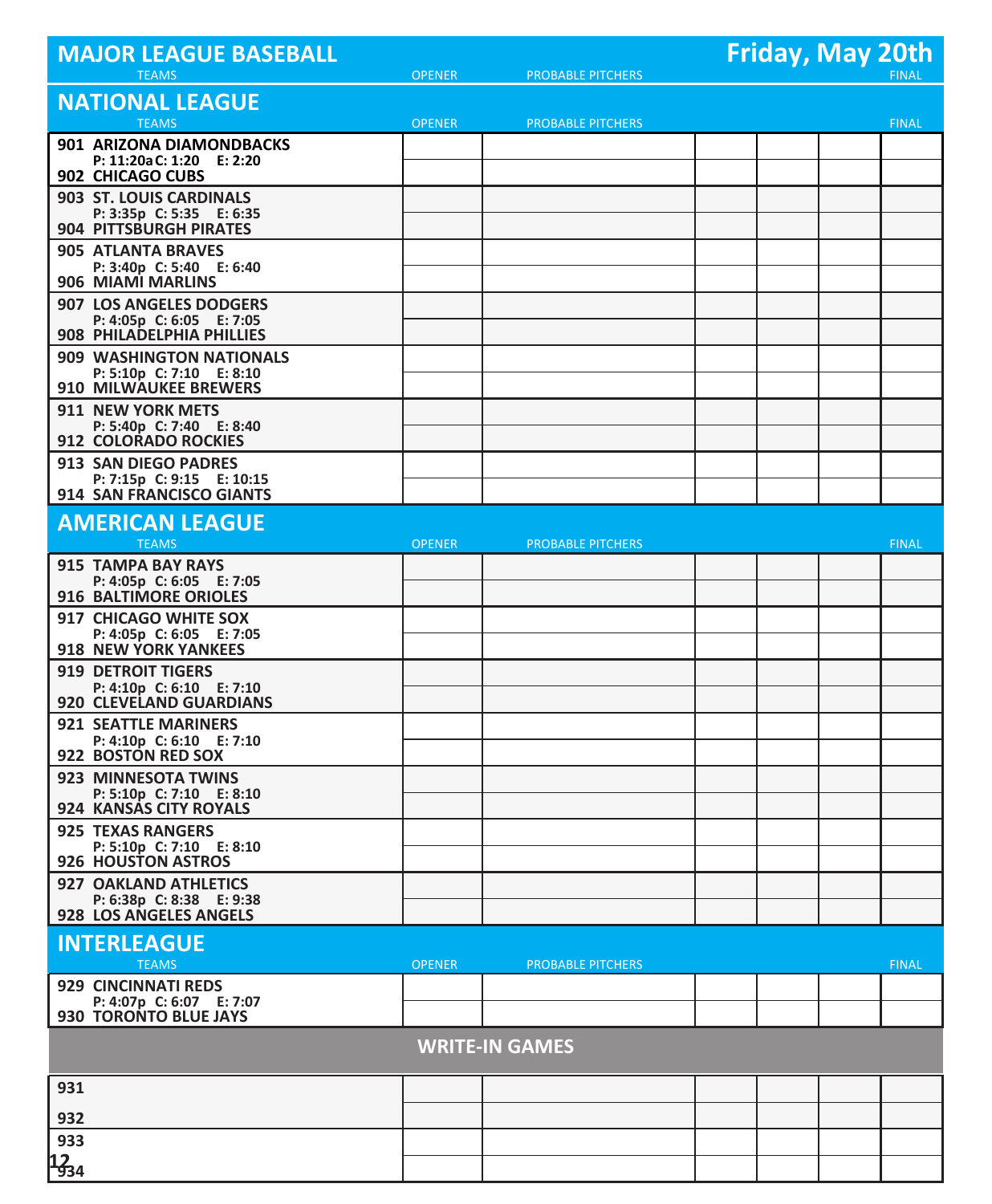| <b>MAJOR LEAGUE BASEBALL</b>                                                        |               |                          | <b>Saturday, May 21st</b> |              |
|-------------------------------------------------------------------------------------|---------------|--------------------------|---------------------------|--------------|
| <b>TEAMS</b>                                                                        | <b>OPENER</b> | <b>PROBABLE PITCHERS</b> |                           | <b>FINAL</b> |
| <b>NATIONAL LEAGUE</b>                                                              |               |                          |                           |              |
| <b>TEAMS</b>                                                                        | <b>OPENER</b> | <b>PROBABLE PITCHERS</b> |                           | <b>FINAL</b> |
| 951 ARIZONA DIAMONDBACKS<br>P: 11:20a C: 1:20 E: 2:20<br>952 CHICAGO CUBS           |               |                          |                           |              |
| <b>953 SAN DIEGO PADRES</b><br>P: 1:05p C: 3:05 E: 4:05<br>954 SAN FRANCISCO GIANTS |               |                          |                           |              |
| 955 LOS ANGELES DODGERS<br>P: 3:05p C: 5:05 E: 6:05<br>956 PHILADELPHIA PHILLIES    |               |                          |                           |              |
| 957 ATLANTA BRAVES<br>P: 3:10p C: 5:10 E: 6:10                                      |               |                          |                           |              |
| 958 MIAMI MARLINS<br>959 ST. LOUIS CARDINALS                                        |               |                          |                           |              |
| P: 3:35p C: 5:35 E: 6:35<br>960 PITTSBURGH PIRATES                                  |               |                          |                           |              |
| 961 WASHINGTON NATIONALS<br>P: 4:10p C: 6:10 E: 7:10                                |               |                          |                           |              |
| <b>962 MILWAUKEE BREWERS</b><br><b>963 NEW YORK METS</b>                            |               |                          |                           |              |
| P: 5:10p C: 7:10 E: 8:10<br>964 COLORADO ROCKIES                                    |               |                          |                           |              |
| <b>AMERICAN LEAGUE</b><br><b>TEAMS</b>                                              | <b>OPENER</b> | <b>PROBABLE PITCHERS</b> |                           | <b>FINAL</b> |
| <b>965 CHICAGO WHITE SOX</b>                                                        |               |                          |                           |              |
| P: 10:05a C: 12:05 E: 1:05<br><b>966 NEW YORK YANKEES</b>                           |               |                          |                           |              |
| <b>967 SEATTLE MARINERS</b><br>P: 1:10p C: 3:10 E: 4:10                             |               |                          |                           |              |
| 968 BOSTON RED SOX                                                                  |               |                          |                           |              |
| <b>969 DETROIT TIGERS</b><br>P: 3:10p C: 5:10 E: 6:10<br>970 CLEVELAND GUARDIANS    |               |                          |                           |              |
| 971 TAMPA BAY RAYS<br>P: 4:05p C: 6:05 E: 7:05                                      |               |                          |                           |              |
| 972 BALTIMORE ORIOLES<br><b>973 TEXAS RANGERS</b>                                   |               |                          |                           |              |
| P: 4:10p C: 6:10 E: 7:10<br>974 HOUSTON ASTROS                                      |               |                          |                           |              |
| 975 MINNESOTA TWINS<br>P: 4:10p C: 6:10 E: 7:10                                     |               |                          |                           |              |
| 976 KANSAS CITY ROYALS<br>977 OAKLAND ATHLETICS                                     |               |                          |                           |              |
| P: 6:07p C: 8:07 E: 9:07<br>978 LOS ANGELES ANGELS                                  |               |                          |                           |              |
| <b>INTERLEAGUE</b><br><b>TEAMS</b>                                                  | <b>OPENER</b> | <b>PROBABLE PITCHERS</b> |                           | <b>FINAL</b> |
| 979 CINCINNATI REDS                                                                 |               |                          |                           |              |
| P: 12:07pC: 2:07 E: 3:07<br><b>980 TORONTO BLUE JAYS</b>                            |               |                          |                           |              |
|                                                                                     |               | <b>WRITE-IN GAMES</b>    |                           |              |
| 981                                                                                 |               |                          |                           |              |
| 982                                                                                 |               |                          |                           |              |
| 983                                                                                 |               |                          |                           | 13           |
| 984                                                                                 |               |                          |                           |              |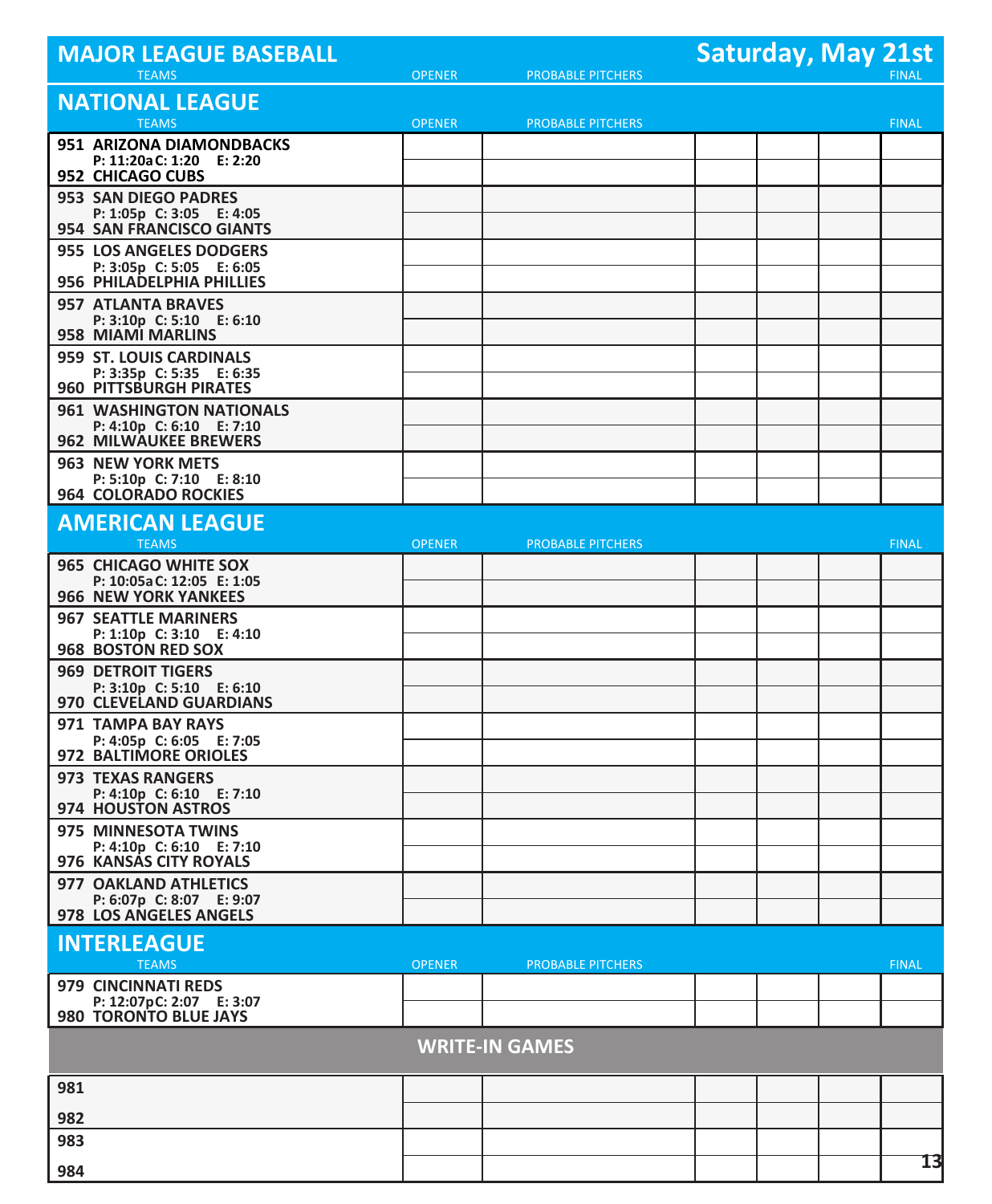| <b>MAJOR LEAGUE BASEBALL</b>                              |               |                          | <b>Sunday, May 22nd</b> |
|-----------------------------------------------------------|---------------|--------------------------|-------------------------|
| <b>TEAMS</b>                                              | <b>OPENER</b> | <b>PROBABLE PITCHERS</b> | <b>FINAL</b>            |
| <b>NATIONAL LEAGUE</b>                                    |               |                          |                         |
| <b>TEAMS</b>                                              | <b>OPENER</b> | <b>PROBABLE PITCHERS</b> | <b>FINAL</b>            |
| 901 ST. LOUIS CARDINALS<br>P: 8:35a C: 10:35 E: 11:35     |               |                          |                         |
| 902 PITTSBURGH PIRATES                                    |               |                          |                         |
| 903 LOS ANGELES DODGERS                                   |               |                          |                         |
| P: 10:35a C: 12:35 E: 1:35<br>904 PHILADELPHIA PHILLIES   |               |                          |                         |
| <b>905 ATLANTA BRAVES</b>                                 |               |                          |                         |
| P: 10:40a C: 12:40 E: 1:40                                |               |                          |                         |
| 906 MIAMI MARLINS<br>907 WASHINGTON NATIONALS             |               |                          |                         |
| P: 11:10a C: 1:10 E: 2:10                                 |               |                          |                         |
| <b>908 MILWAUKEE BREWERS</b>                              |               |                          |                         |
| 909 ARIZONA DIAMONDBACKS<br>P: 11:20a C: 1:20 E: 2:20     |               |                          |                         |
| 910 CHICAGO CUBS                                          |               |                          |                         |
| 911 NEW YORK METS                                         |               |                          |                         |
| P: 12:10pC: 2:10 E: 3:10<br>912 COLORADO ROCKIES          |               |                          |                         |
| <b>913 SAN DIEGO PADRES</b>                               |               |                          |                         |
| P: 1:05p C: 3:05 E: 4:05<br>914 SAN FRANCISCO GIANTS      |               |                          |                         |
|                                                           |               |                          |                         |
| <b>AMERICAN LEAGUE</b><br><b>TEAMS</b>                    | <b>OPENER</b> | <b>PROBABLE PITCHERS</b> | <b>FINAL</b>            |
| 915 TAMPA BAY RAYS                                        |               |                          |                         |
| P: 10:35a C: 12:35 E: 1:35                                |               |                          |                         |
| 916 BALTIMORE ORIOLES                                     |               |                          |                         |
| <b>917 SEATTLE MARINERS</b><br>P: 10:35a C: 12:35 E: 1:35 |               |                          |                         |
| 918 BOSTON RED SOX                                        |               |                          |                         |
| <b>919 DETROIT TIGERS</b><br>P: 10:40a C: 12:40 E: 1:40   |               |                          |                         |
| 920 CLEVELAND GUARDIANS                                   |               |                          |                         |
| <b>921 TEXAS RANGERS</b>                                  |               |                          |                         |
| P: 11:10a C: 1:10 E: 2:10<br>922 HOUSTON ASTROS           |               |                          |                         |
| 923 MINNESOTA TWINS                                       |               |                          |                         |
| P: 11:10a C: 1:10 E: 2:10<br>924 KANSAS CITY ROYALS       |               |                          |                         |
| 925 OAKLAND ATHLETICS                                     |               |                          |                         |
| P: 1:07p C: 3:07 E: 4:07                                  |               |                          |                         |
| 926 LOS ANGELES ANGELS<br>927 CHICAGO WHITE SOX           |               |                          |                         |
| P: 4:08p C: 6:08 E: 7:08                                  |               |                          |                         |
| 928 NEW YORK YANKEES                                      |               |                          |                         |
| <b>INTERLEAGUE</b>                                        |               |                          |                         |
| <b>TEAMS</b>                                              | <b>OPENER</b> | <b>PROBABLE PITCHERS</b> | <b>FINAL</b>            |
| <b>929 CINCINNATI REDS</b><br>P: 10:37a C: 12:37 E: 1:37  |               |                          |                         |
| <b>930 TORONTO BLUE JAYS</b>                              |               |                          |                         |
|                                                           |               | <b>WRITE-IN GAMES</b>    |                         |
|                                                           |               |                          |                         |
| 931                                                       |               |                          |                         |
| 932                                                       |               |                          |                         |
| 933                                                       |               |                          |                         |
| 1434                                                      |               |                          |                         |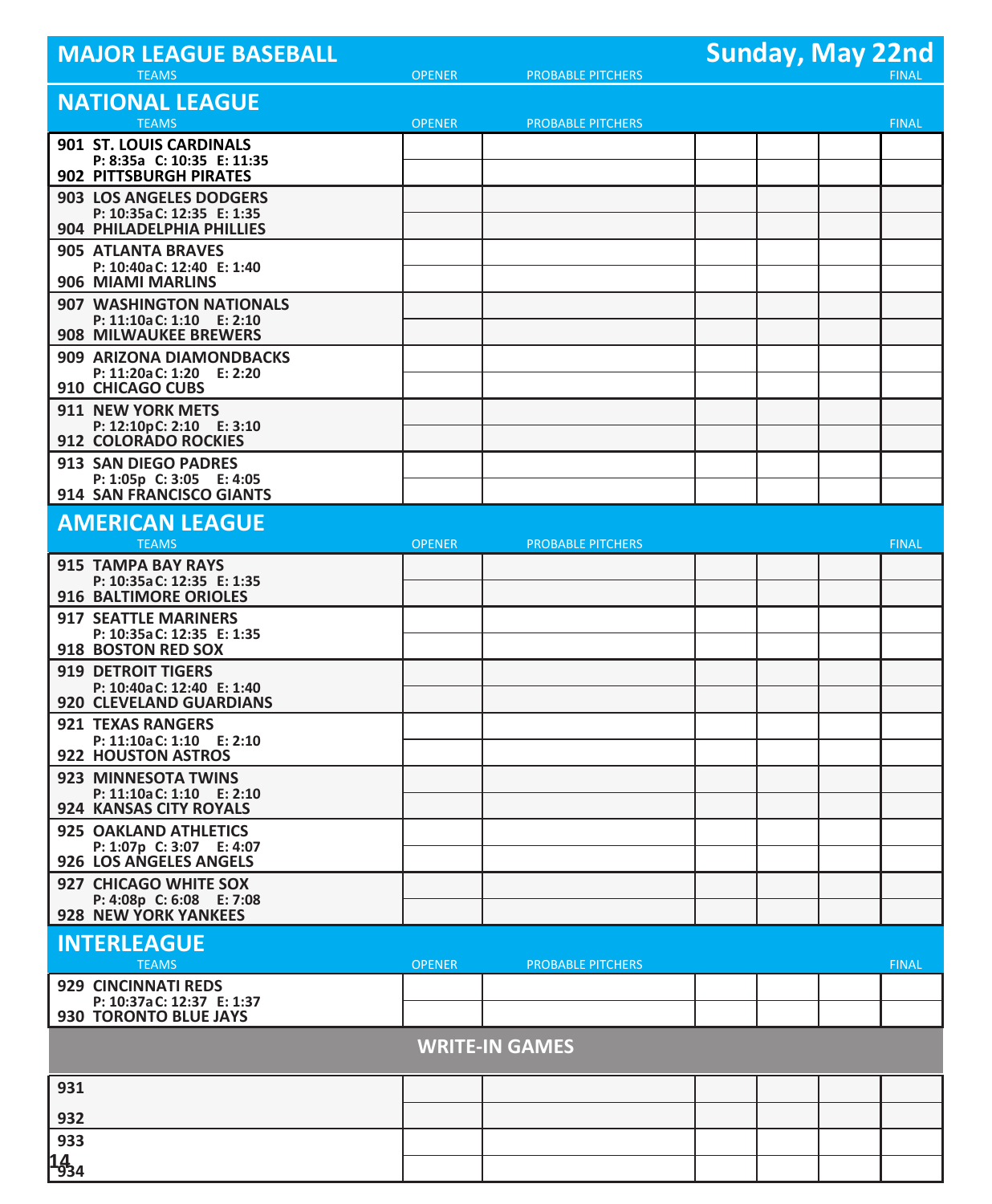| <b>MAJOR LEAGUE BASEBALL</b><br><b>TEAMS</b>                | <b>OPENER</b> | <b>PROBABLE PITCHERS</b> | <b>Monday, May 23rd</b> | <b>FINAL</b> |
|-------------------------------------------------------------|---------------|--------------------------|-------------------------|--------------|
| <b>NATIONAL LEAGUE</b>                                      |               |                          |                         |              |
| <b>TEAMS</b>                                                | <b>OPENER</b> | <b>PROBABLE PITCHERS</b> |                         | <b>FINAL</b> |
| 951 COLORADO ROCKIES                                        |               |                          |                         |              |
| P: 3:35p C: 5:35 E: 6:35<br>952 PITTSBURGH PIRATES          |               |                          |                         |              |
| <b>953 CHICAGO CUBS</b>                                     |               |                          |                         |              |
| P: 3:40p C: 5:40 E: 6:40<br>954 CINCINNATI REDS             |               |                          |                         |              |
| 955 LOS ANGELES DODGERS                                     |               |                          |                         |              |
| P: 4:05p C: 6:05 E: 7:05<br>956 WASHINGTON NATIONALS        |               |                          |                         |              |
| 957 PHILADELPHIA PHILLIES                                   |               |                          |                         |              |
| P: 4:20p C: 6:20 E: 7:20<br>958 ATLANTA BRAVES              |               |                          |                         |              |
| <b>959 MILWAUKEE BREWERS</b>                                |               |                          |                         |              |
| P: 6:40p C: 8:40 E: 9:40<br>960 SAN DIEGO PADRES            |               |                          |                         |              |
| <b>961 NEW YORK METS</b>                                    |               |                          |                         |              |
| P: 6:45p C: 8:45 E: 9:45<br><b>962 SAN FRANCISCO GIANTS</b> |               |                          |                         |              |
| <b>AMERICAN LEAGUE</b><br><b>TEAMS</b>                      | <b>OPENER</b> | <b>PROBABLE PITCHERS</b> |                         | <b>FINAL</b> |
| <b>963 BALTIMORE ORIOLES</b>                                |               |                          |                         |              |
| P: 4:05p C: 6:05 E: 7:05<br>964 NEW YORK YANKEES            |               |                          |                         |              |
| <b>965 DETROIT TIGERS</b>                                   |               |                          |                         |              |
| P: 4:40p C: 6:40 E: 7:40<br>966 MINNESOTA TWINS             |               |                          |                         |              |
| 967 CLEVELAND GUARDIANS<br>P: 5:10p C: 7:10 E: 8:10         |               |                          |                         |              |
| <b>968 HOUSTON ASTROS</b>                                   |               |                          |                         |              |
| <b>969 OAKLAND ATHLETICS</b><br>P: 6:40p C: 8:40 E: 9:40    |               |                          |                         |              |
| 970 SEATTLE MARINERS                                        |               |                          |                         |              |
| <b>INTERLEAGUE</b>                                          |               |                          |                         |              |
| <b>TEAMS</b>                                                | <b>OPENER</b> | <b>PROBABLE PITCHERS</b> |                         | <b>FINAL</b> |
| 971 TORONTO BLUE JAYS<br>P: 4:45p C: 6:45 E: 7:45           |               |                          |                         |              |
| 972 ST. LOUIS CARDINALS                                     |               |                          |                         |              |
| 973 KANSAS CITY ROYALS<br>P: 6:40p C: 8:40 E: 9:40          |               |                          |                         |              |
| 974 ARIZONA DIAMONDBACKS                                    |               |                          |                         |              |
|                                                             |               | <b>WRITE-IN GAMES</b>    |                         |              |
| 975                                                         |               |                          |                         |              |
| 976                                                         |               |                          |                         |              |
| 977                                                         |               |                          |                         |              |
| 978                                                         |               |                          |                         |              |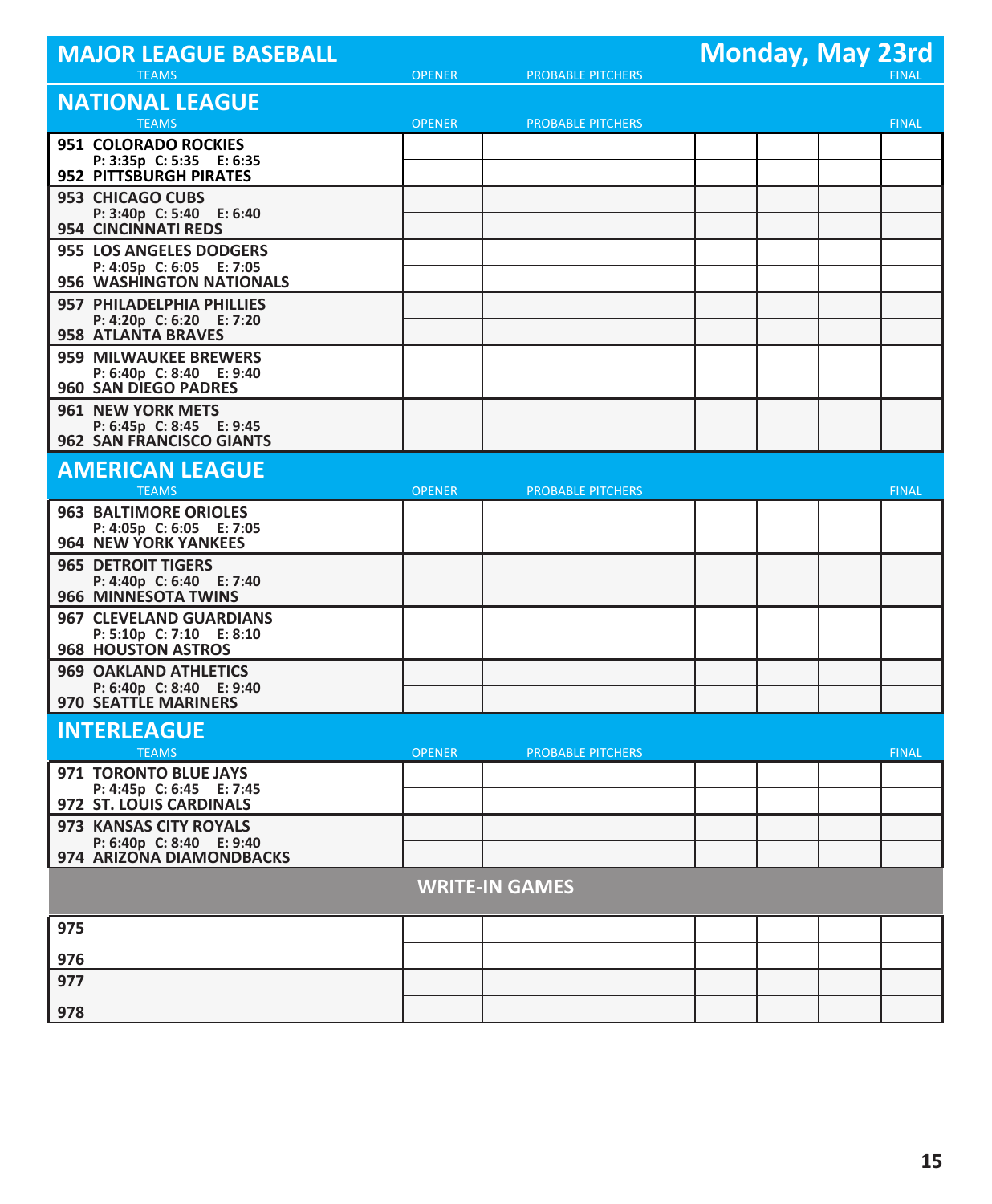|      | <b>MAJOR LEAGUE BASEBALL</b>                             |               |                          | <b>Tuesday, May 24th</b> |
|------|----------------------------------------------------------|---------------|--------------------------|--------------------------|
|      | <b>TEAMS</b>                                             | <b>OPENER</b> | <b>PROBABLE PITCHERS</b> | <b>FINAL</b>             |
|      | <b>NATIONAL LEAGUE</b>                                   |               |                          |                          |
|      | <b>TEAMS</b>                                             | <b>OPENER</b> | <b>PROBABLE PITCHERS</b> | <b>FINAL</b>             |
|      | <b>901 COLORADO ROCKIES</b><br>P: 3:35p C: 5:35 E: 6:35  |               |                          |                          |
|      | 902 PITTSBURGH PIRATES                                   |               |                          |                          |
|      | 903 CHICAGO CUBS                                         |               |                          |                          |
|      | P: 3:40p C: 5:40 E: 6:40<br>904 CINCINNATI REDS          |               |                          |                          |
|      | 905 LOS ANGELES DODGERS                                  |               |                          |                          |
|      | P: 4:05p C: 6:05 E: 7:05                                 |               |                          |                          |
|      | 906 WASHINGTON NATIONALS<br>907 PHILADELPHIA PHILLIES    |               |                          |                          |
|      | P: 4:20p C: 6:20 E: 7:20                                 |               |                          |                          |
|      | 908 ATLANTA BRAVES                                       |               |                          |                          |
|      | <b>909 MILWAUKEE BREWERS</b><br>P: 6:40p C: 8:40 E: 9:40 |               |                          |                          |
|      | <b>910 SAN DIEGO PADRES</b>                              |               |                          |                          |
|      | 911 NEW YORK METS                                        |               |                          |                          |
|      | P: 6:45p C: 8:45 E: 9:45<br>912 SAN FRANCISCO GIANTS     |               |                          |                          |
|      | <b>AMERICAN LEAGUE</b>                                   |               |                          |                          |
|      | <b>TEAMS</b>                                             | <b>OPENER</b> | <b>PROBABLE PITCHERS</b> | <b>FINAL</b>             |
|      | <b>913 BALTIMORE ORIOLES</b>                             |               |                          |                          |
|      | P: 4:05p C: 6:05 E: 7:05<br>914 NEW YORK YANKEES         |               |                          |                          |
|      | <b>915 DETROIT TIGERS</b>                                |               |                          |                          |
|      | P: 4:40p C: 6:40 E: 7:40                                 |               |                          |                          |
|      | 916 MINNESOTA TWINS<br>917 BOSTON RED SOX                |               |                          |                          |
|      | P: 5:10p C: 7:10 E: 8:10                                 |               |                          |                          |
|      | 918 CHICAGO WHITE SOX                                    |               |                          |                          |
|      | 919 CLEVELAND GUARDIANS<br>P: 5:10p C: 7:10 E: 8:10      |               |                          |                          |
|      | 920 HOUSTON ASTROS                                       |               |                          |                          |
|      | <b>921 TEXAS RANGERS</b>                                 |               |                          |                          |
|      | P: 6:38p C: 8:38 E: 9:38<br>922 LOS ANGELES ANGELS       |               |                          |                          |
|      | 923 OAKLAND ATHLETICS                                    |               |                          |                          |
|      | P: 6:40p C: 8:40 E: 9:40<br>924 SEATTLE MARINERS         |               |                          |                          |
|      |                                                          |               |                          |                          |
|      | <b>INTERLEAGUE</b><br><b>TEAMS</b>                       | <b>OPENER</b> | <b>PROBABLE PITCHERS</b> | <b>FINAL</b>             |
|      | 925 MIAMI MARLINS                                        |               |                          |                          |
|      | P: 3:40p C: 5:40 E: 6:40                                 |               |                          |                          |
|      | 926 TAMPA BAY RAYS<br><b>927 TORONTO BLUE JAYS</b>       |               |                          |                          |
|      | P: 4:45p C: 6:45 E: 7:45                                 |               |                          |                          |
|      | 928 ST. LOUIS CARDINALS                                  |               |                          |                          |
|      | 929 KANSAS CITY ROYALS<br>P: 6:40p C: 8:40 E: 9:40       |               |                          |                          |
|      | 930 ARIZONA DIAMONDBACKS                                 |               |                          |                          |
|      |                                                          |               | <b>WRITE-IN GAMES</b>    |                          |
|      |                                                          |               |                          |                          |
| 931  |                                                          |               |                          |                          |
| 932  |                                                          |               |                          |                          |
| 933  |                                                          |               |                          |                          |
| 1634 |                                                          |               |                          |                          |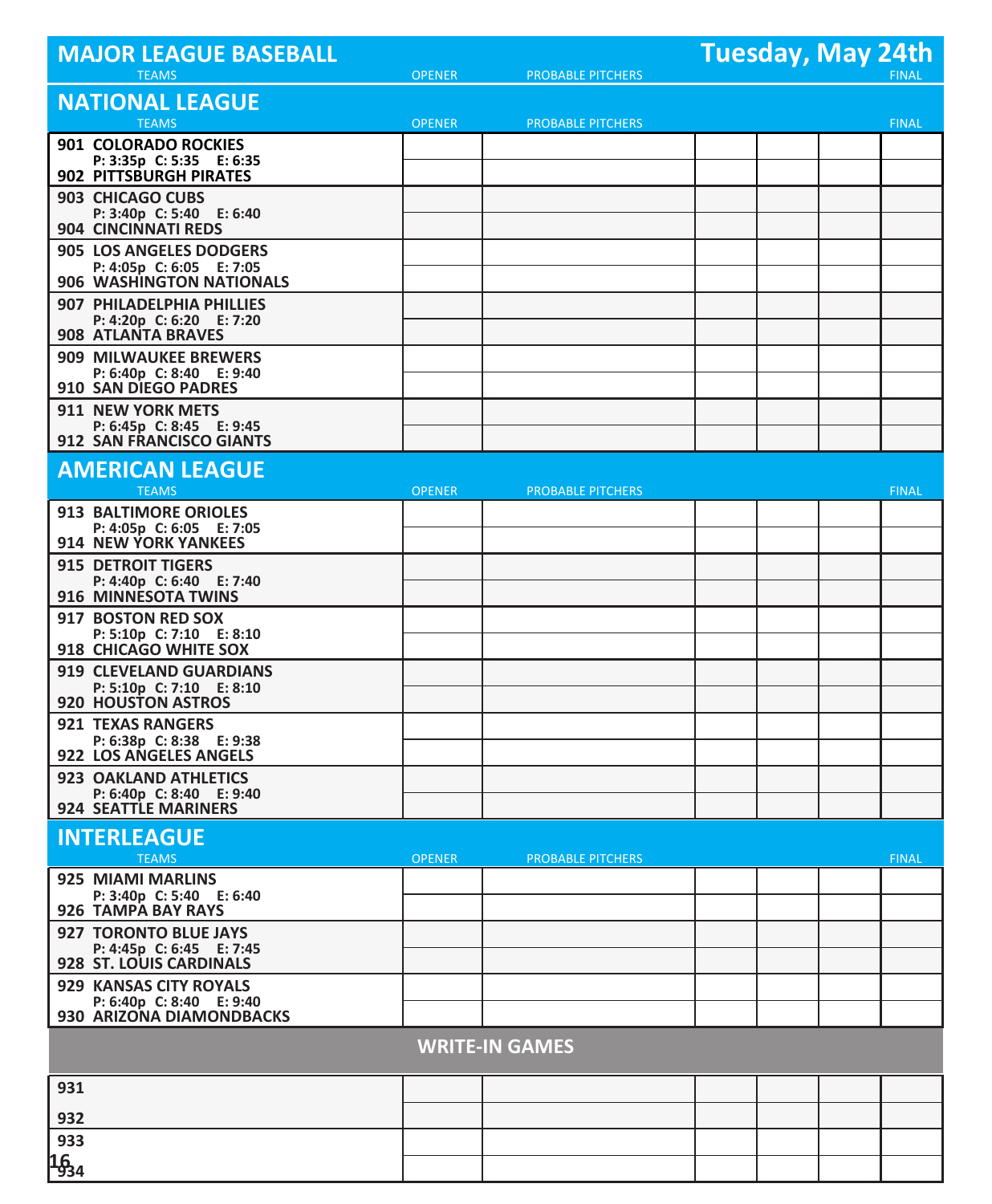| <b>MAJOR LEAGUE BASEBALL</b><br><b>TEAMS</b>                                            | <b>OPENER</b> | <b>PROBABLE PITCHERS</b> | <b>Wednesday, May 25th</b> | <b>FINAL</b> |
|-----------------------------------------------------------------------------------------|---------------|--------------------------|----------------------------|--------------|
| <b>NATIONAL LEAGUE</b>                                                                  |               |                          |                            |              |
| <b>TEAMS</b>                                                                            | <b>OPENER</b> | <b>PROBABLE PITCHERS</b> |                            | <b>FINAL</b> |
| <b>951 COLORADO ROCKIES</b><br>P: 9:35a C: 11:35 E: 12:35<br>952 PITTSBURGH PIRATES     |               |                          |                            |              |
| <b>953 NEW YORK METS</b>                                                                |               |                          |                            |              |
| P: 12:45pC: 2:45 E: 3:45<br>954 SAN FRANCISCO GIANTS                                    |               |                          |                            |              |
| 955 LOS ANGELES DODGERS<br>P: 1:05p C: 3:05 E: 4:05                                     |               |                          |                            |              |
| 956 WASHINGTON NATIONALS                                                                |               |                          |                            |              |
| <b>957 MILWAUKEE BREWERS</b><br>P: 1:10p C: 3:10 E: 4:10<br><b>958 SAN DIEGO PADRES</b> |               |                          |                            |              |
| 959 CHICAGO CUBS<br>P: 3:40p C: 5:40 E: 6:40<br><b>960 CINCINNATI REDS</b>              |               |                          |                            |              |
| 961 PHILADELPHIA PHILLIES                                                               |               |                          |                            |              |
| P: 4:20p C: 6:20 E: 7:20<br>962 ATLANTA BRAVES                                          |               |                          |                            |              |
| <b>AMERICAN LEAGUE</b><br><b>TEAMS</b>                                                  | <b>OPENER</b> | <b>PROBABLE PITCHERS</b> |                            | <b>FINAL</b> |
| <b>963 DETROIT TIGERS</b>                                                               |               |                          |                            |              |
| P: 10:10a C: 12:10 E: 1:10<br>964 MINNESOTA TWINS                                       |               |                          |                            |              |
| <b>965 OAKLAND ATHLETICS</b><br>P: 1:10p C: 3:10 E: 4:10                                |               |                          |                            |              |
| <b>966 SEATTLE MARINERS</b><br><b>967 BALTIMORE ORIOLES</b>                             |               |                          |                            |              |
| P: 4:05p C: 6:05 E: 7:05<br><b>968 NEW YORK YANKEES</b>                                 |               |                          |                            |              |
| 969 BOSTON RED SOX                                                                      |               |                          |                            |              |
| P: 5:10p C: 7:10 E: 8:10<br>970 CHICAGO WHITE SOX                                       |               |                          |                            |              |
| 971 CLEVELAND GUARDIANS<br>P: 5:10p C: 7:10 E: 8:10                                     |               |                          |                            |              |
| 972 HOUSTON ASTROS                                                                      |               |                          |                            |              |
| <b>973 TEXAS RANGERS</b><br>P: 6:38p C: 8:38 E: 9:38                                    |               |                          |                            |              |
| 974 LOS ANGELES ANGELS                                                                  |               |                          |                            |              |
| <b>INTERLEAGUE</b><br><b>TEAMS</b>                                                      | <b>OPENER</b> | <b>PROBABLE PITCHERS</b> |                            | <b>FINAL</b> |
| 975 MIAMI MARLINS                                                                       |               |                          |                            |              |
| P: 3:40p C: 5:40 E: 6:40<br>976 TAMPA BAY RAYS                                          |               |                          |                            |              |
|                                                                                         |               | <b>WRITE-IN GAMES</b>    |                            |              |
| 977                                                                                     |               |                          |                            |              |
| 978                                                                                     |               |                          |                            |              |
| 979                                                                                     |               |                          |                            |              |
| 980                                                                                     |               |                          |                            |              |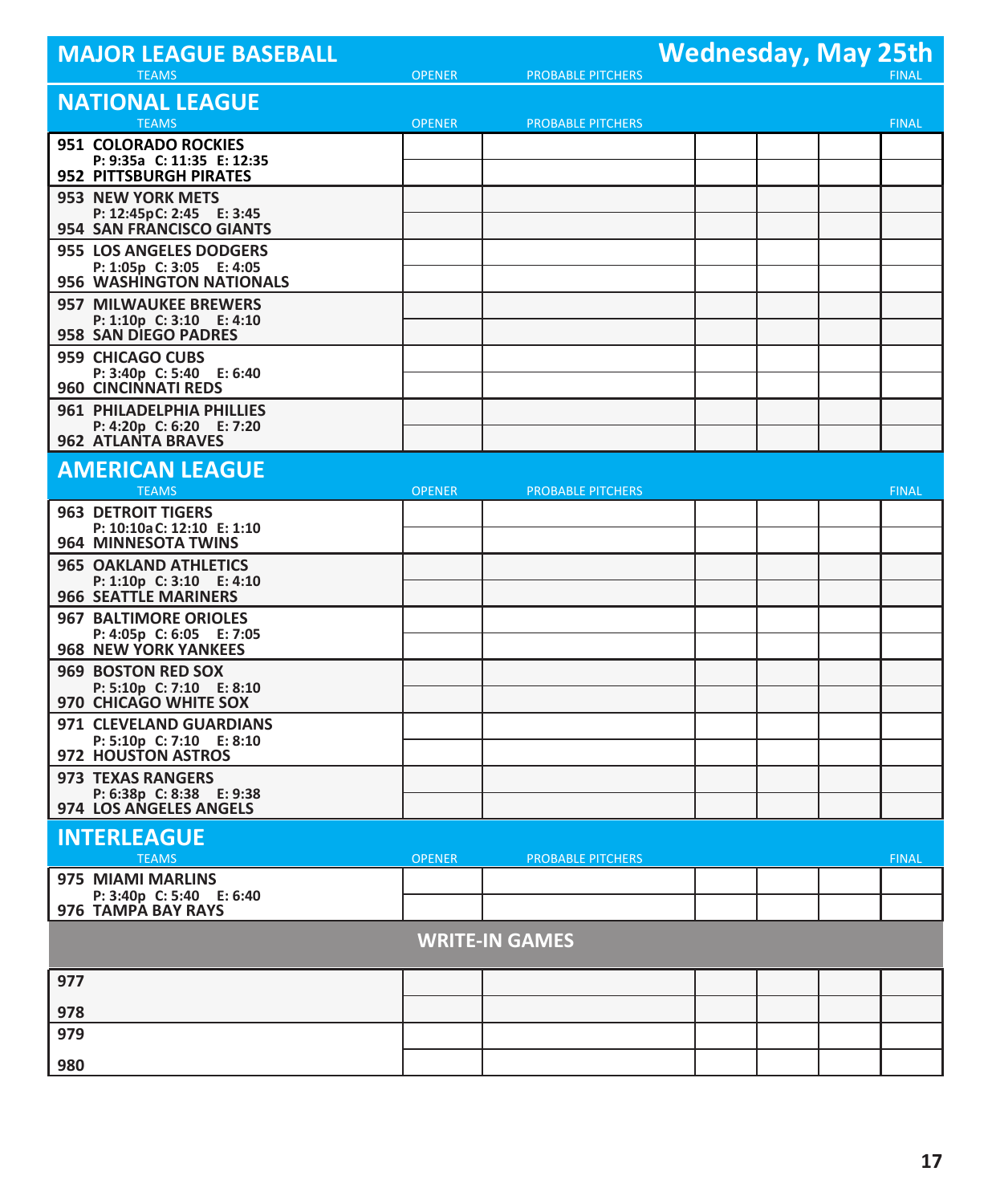| <b>MAJOR LEAGUE BASEBALL</b><br><b>TEAMS</b>                                        | <b>OPENER</b> | <b>PROBABLE PITCHERS</b> | <b>Thursday, May 26th</b> | <b>FINAL</b> |
|-------------------------------------------------------------------------------------|---------------|--------------------------|---------------------------|--------------|
| <b>NATIONAL LEAGUE</b><br><b>TEAMS</b>                                              | <b>OPENER</b> | <b>PROBABLE PITCHERS</b> |                           | FINAL        |
| <b>901 CHICAGO CUBS</b><br>P: 9:35a C: 11:35 E: 12:35<br>902 CINCINNATI REDS        |               |                          |                           |              |
| 903 COLORADO ROCKIES<br>P: 4:05p C: 6:05 E: 7:05<br>904 WASHINGTON NATIONALS        |               |                          |                           |              |
| 905 PHILADELPHIA PHILLIES<br>P: 4:20p C: 6:20 E: 7:20<br>906 ATLANTA BRAVES         |               |                          |                           |              |
| <b>907 MILWAUKEE BREWERS</b><br>P: 4:45p C: 6:45 E: 7:45<br>908 ST. LOUIS CARDINALS |               |                          |                           |              |
| 909 LOS ANGELES DODGERS<br>P: 6:40p C: 8:40 E: 9:40<br>910 ARIZONA DIAMONDBACKS     |               |                          |                           |              |
| <b>AMERICAN LEAGUE</b><br><b>TEAMS</b>                                              | <b>OPENER</b> | <b>PROBABLE PITCHERS</b> |                           | <b>FINAL</b> |
| <b>911 NEW YORK YANKEES</b><br>P: 3:40p C: 5:40 E: 6:40<br>912 TAMPA BAY RAYS       |               |                          |                           |              |
| 913 CLEVELAND GUARDIANS<br>P: 4:10p C: 6:10 E: 7:10<br>914 DETROIT TIGERS           |               |                          |                           |              |
| <b>915 KANSAS CITY ROYALS</b><br>P: 4:40p C: 6:40 E: 7:40<br>916 MINNESOTA TWINS    |               |                          |                           |              |
| 917 BOSTON RED SOX<br>P: 5:10p C: 7:10 E: 8:10<br>918 CHICAGO WHITE SOX             |               |                          |                           |              |
| <b>919 TORONTO BLUE JAYS</b><br>P: 6:38p C: 8:38 E: 9:38<br>920 LOS ANGELES ANGELS  |               |                          |                           |              |
| 921 TEXAS RANGERS<br>P: 6:40p C: 8:40 E: 9:40<br>922 OAKLAND ATHLETICS              |               |                          |                           |              |
|                                                                                     |               | <b>WRITE-IN GAMES</b>    |                           |              |
| 923                                                                                 |               |                          |                           |              |
| 924<br>925                                                                          |               |                          |                           |              |
| 926                                                                                 |               |                          |                           |              |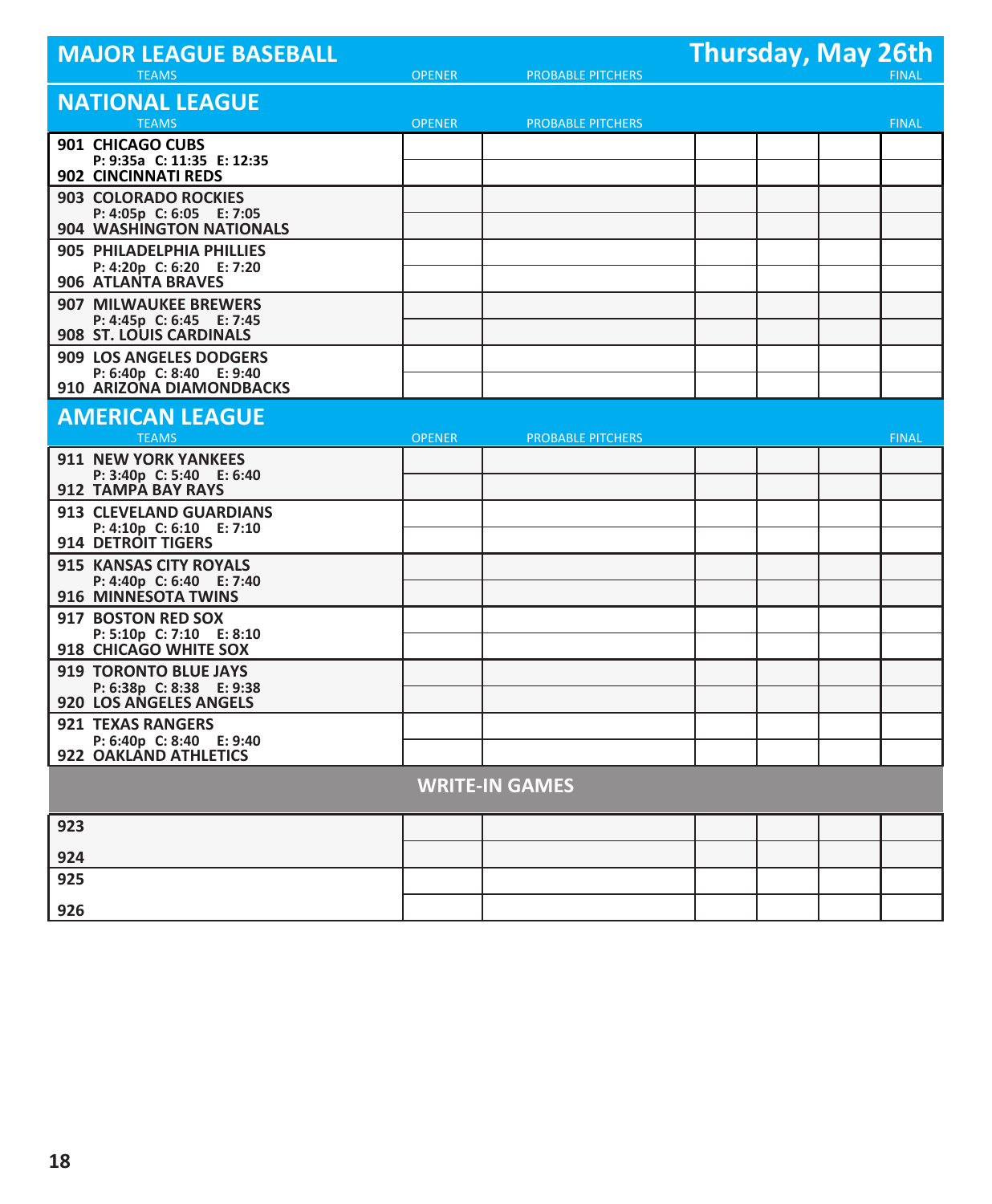| <b>MAJOR LEAGUE BASEBALL</b><br><b>TEAMS</b>                                        | <b>OPENER</b> | <b>PROBABLE PITCHERS</b> | Friday, May 27th<br><b>FINAL</b> |
|-------------------------------------------------------------------------------------|---------------|--------------------------|----------------------------------|
| <b>NATIONAL LEAGUE</b><br><b>TEAMS</b>                                              | <b>OPENER</b> | <b>PROBABLE PITCHERS</b> | <b>FINAL</b>                     |
| 951 SAN FRANCISCO GIANTS<br>P: 3:40p C: 5:40 E: 6:40<br>952 CINCINNATI REDS         |               |                          |                                  |
| <b>953 COLORADO ROCKIES</b><br>P: 4:05p C: 6:05 E: 7:05<br>954 WASHINGTON NATIONALS |               |                          |                                  |
| 955 PHILADELPHIA PHILLIES<br>P: 4:10p C: 6:10 E: 7:10<br>956 NEW YORK METS          |               |                          |                                  |
| 957 MIAMI MARLINS<br>P: 4:20p C: 6:20 E: 7:20<br>958 ATLANTA BRAVES                 |               |                          |                                  |
| <b>959 MILWAUKEE BREWERS</b><br>P: 5:15p C: 7:15 E: 8:15<br>960 ST. LOUIS CARDINALS |               |                          |                                  |
| 961 LOS ANGELES DODGERS<br>P: 6:40p C: 8:40 E: 9:40<br>962 ARIZONA DIAMONDBACKS     |               |                          |                                  |
| <b>963 PITTSBURGH PIRATES</b><br>P: 6:40p C: 8:40 E: 9:40<br>964 SAN DIEGO PADRES   |               |                          |                                  |
| <b>AMERICAN LEAGUE</b>                                                              |               |                          |                                  |
| <b>TEAMS</b>                                                                        | <b>OPENER</b> | <b>PROBABLE PITCHERS</b> | <b>FINAL</b>                     |
| <b>965 BALTIMORE ORIOLES</b><br>P: 4:10p C: 6:10 E: 7:10<br>966 BOSTON RED SOX      |               |                          |                                  |
| 967 CLEVELAND GUARDIANS<br>P: 4:10p C: 6:10 E: 7:10<br><b>968 DETROIT TIGERS</b>    |               |                          |                                  |
| <b>969 NEW YORK YANKEES</b><br>P: 4:10p C: 6:10 E: 7:10<br>970 TAMPA BAY RAYS       |               |                          |                                  |
| 971 KANSAS CITY ROYALS<br>P: 5:10p C: 7:10 E: 8:10<br>972 MINNESOTA TWINS           |               |                          |                                  |
| 973 TORONTO BLUE JAYS<br>P: 6:38p C: 8:38 E: 9:38<br>974 LOS ANGELES ANGELS         |               |                          |                                  |
| 975 TEXAS RANGERS<br>P: 6:40p C: 8:40 E: 9:40                                       |               |                          |                                  |
| 976 OAKLAND ATHLETICS<br>977 HOUSTON ASTROS                                         |               |                          |                                  |
| P: 6:40p C: 8:40 E: 9:40<br><b>978 SEATTLE MARINERS</b>                             |               |                          |                                  |
|                                                                                     |               | <b>WRITE-IN GAMES</b>    |                                  |
| 979                                                                                 |               |                          |                                  |
| 980                                                                                 |               |                          |                                  |
| 981<br>982                                                                          |               |                          |                                  |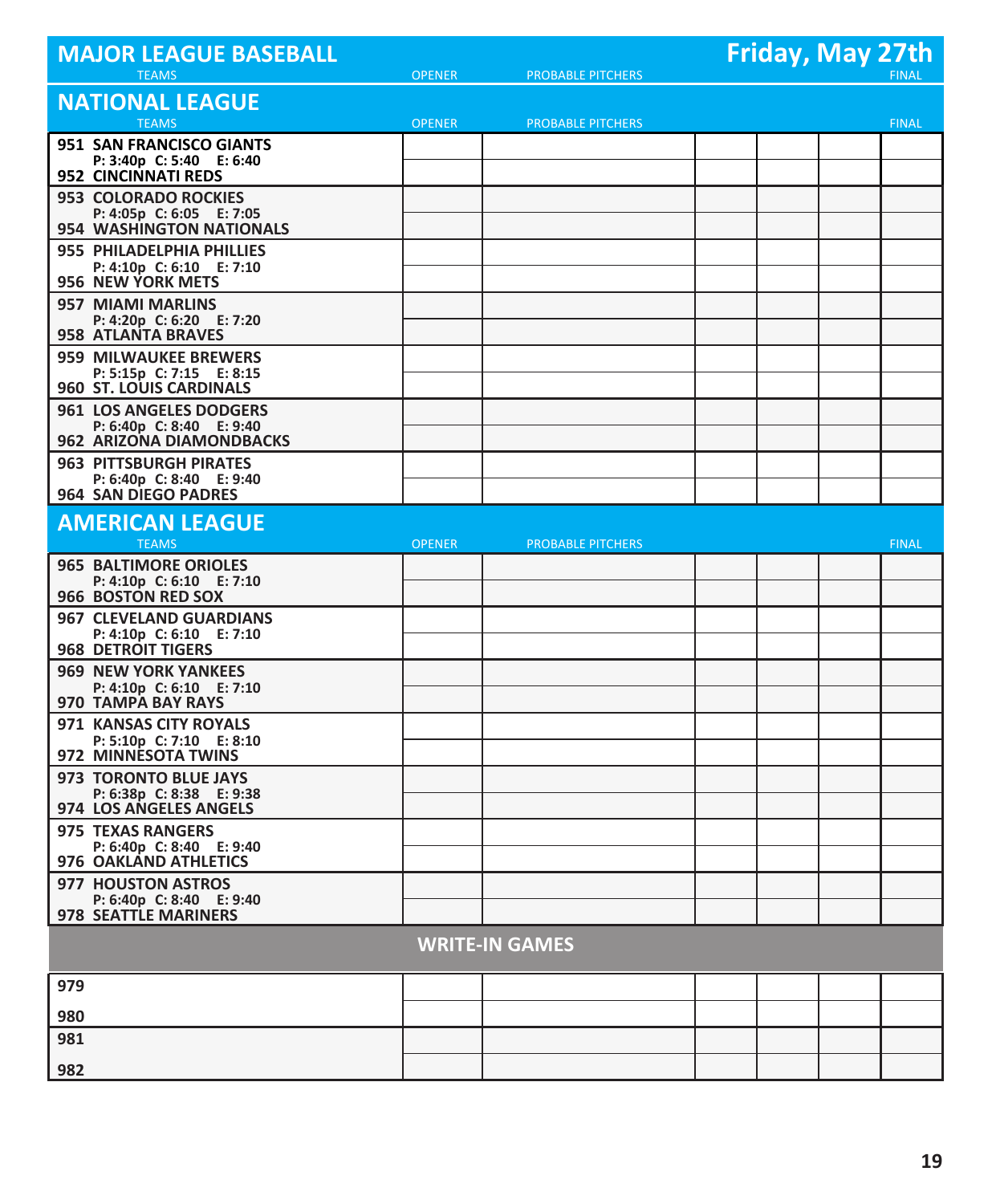| <b>MAJOR LEAGUE BASEBALL</b>                                                         |               |                          | <b>Saturday, May 28th</b> |              |
|--------------------------------------------------------------------------------------|---------------|--------------------------|---------------------------|--------------|
| <b>TEAMS</b>                                                                         | <b>OPENER</b> | <b>PROBABLE PITCHERS</b> |                           | <b>FINAL</b> |
| <b>NATIONAL LEAGUE</b>                                                               |               |                          |                           |              |
| <b>TEAMS</b>                                                                         | <b>OPENER</b> | <b>PROBABLE PITCHERS</b> |                           | <b>FINAL</b> |
| <b>901 MILWAUKEE BREWERS</b><br>P: 11:15a C: 1:15 E: 2:15<br>902 ST. LOUIS CARDINALS |               |                          |                           |              |
| <b>903 COLORADO ROCKIES</b>                                                          |               |                          |                           |              |
| P: 1:05p C: 3:05 E: 4:05<br>904 WASHINGTON NATIONALS                                 |               |                          |                           |              |
| 905 MIAMI MARLINS                                                                    |               |                          |                           |              |
| P: 1:10p C: 3:10 E: 4:10<br>906 ATLANTA BRAVES                                       |               |                          |                           |              |
| 907 SAN FRANCISCO GIANTS                                                             |               |                          |                           |              |
| P: 1:10p C: 3:10 E: 4:10<br>908 CINCINNATI REDS                                      |               |                          |                           |              |
| 909 LOS ANGELES DODGERS                                                              |               |                          |                           |              |
| P: 4:15p C: 6:15 E: 7:15<br>910 ARIZONA DIAMONDBACKS                                 |               |                          |                           |              |
| 911 PHILADELPHIA PHILLIES                                                            |               |                          |                           |              |
| P: 4:15p C: 6:15 E: 7:15<br><b>912 NEW YORK METS</b>                                 |               |                          |                           |              |
| 913 PITTSBURGH PIRATES                                                               |               |                          |                           |              |
| P: 7:10p C: 9:10 E: 10:10<br>914 SAN DIEGO PADRES                                    |               |                          |                           |              |
| <b>AMERICAN LEAGUE</b>                                                               |               |                          |                           |              |
| <b>TEAMS</b><br><b>915 BALTIMORE ORIOLES</b>                                         | <b>OPENER</b> | <b>PROBABLE PITCHERS</b> |                           | <b>FINAL</b> |
| P: 9:10a C: 11:10 E: 12:10<br><b>GM#1</b>                                            |               |                          |                           |              |
| 916 BOSTON RED SOX                                                                   |               |                          |                           |              |
| 917 KANSAS CITY ROYALS<br>P: 11:10a C: 1:10 E: 2:10                                  |               |                          |                           |              |
| 918 MINNESOTA TWINS                                                                  |               |                          |                           |              |
| <b>919 TEXAS RANGERS</b><br>P: 1:07p C: 3:07 E: 4:07                                 |               |                          |                           |              |
| 920 OAKLAND ATHLETICS                                                                |               |                          |                           |              |
| 921 CLEVELAND GUARDIANS<br>P: 1:10p C: 3:10 E: 4:10                                  |               |                          |                           |              |
| <b>922 DETROIT TIGERS</b>                                                            |               |                          |                           |              |
| <b>923 NEW YORK YANKEES</b><br>P: 1:10p C: 3:10 E: 4:10                              |               |                          |                           |              |
| 924 TAMPA BAY RAYS                                                                   |               |                          |                           |              |
| 925 BALTIMORE ORIOLES<br>P: 3:10p C: 5:10 E: 6:10<br><b>GM#2</b>                     |               |                          |                           |              |
| 926 BOSTON RED SOX                                                                   |               |                          |                           |              |
| 927 TORONTO BLUE JAYS                                                                |               |                          |                           |              |
| P: 7:07p C: 9:07 E: 10:07<br><b>928 LOS ANGELES ANGELS</b>                           |               |                          |                           |              |
| 929 HOUSTON ASTROS                                                                   |               |                          |                           |              |
| P: 7:10p C: 9:10 E: 10:10<br>930 SEATTLE MARINERS                                    |               |                          |                           |              |
| <b>INTERLEAGUE</b>                                                                   |               |                          |                           |              |
| <b>TEAMS</b>                                                                         | <b>OPENER</b> | <b>PROBABLE PITCHERS</b> |                           | <b>FINAL</b> |
| 931 CHICAGO CUBS<br>P: 4:15p C: 6:15 E: 7:15                                         |               |                          |                           |              |
| 932 CHICAGO WHITE SOX                                                                |               |                          |                           |              |
|                                                                                      |               | <b>WRITE-IN GAMES</b>    |                           |              |
| 933                                                                                  |               |                          |                           |              |
| 20 <sub>34</sub>                                                                     |               |                          |                           |              |
| 935                                                                                  |               |                          |                           |              |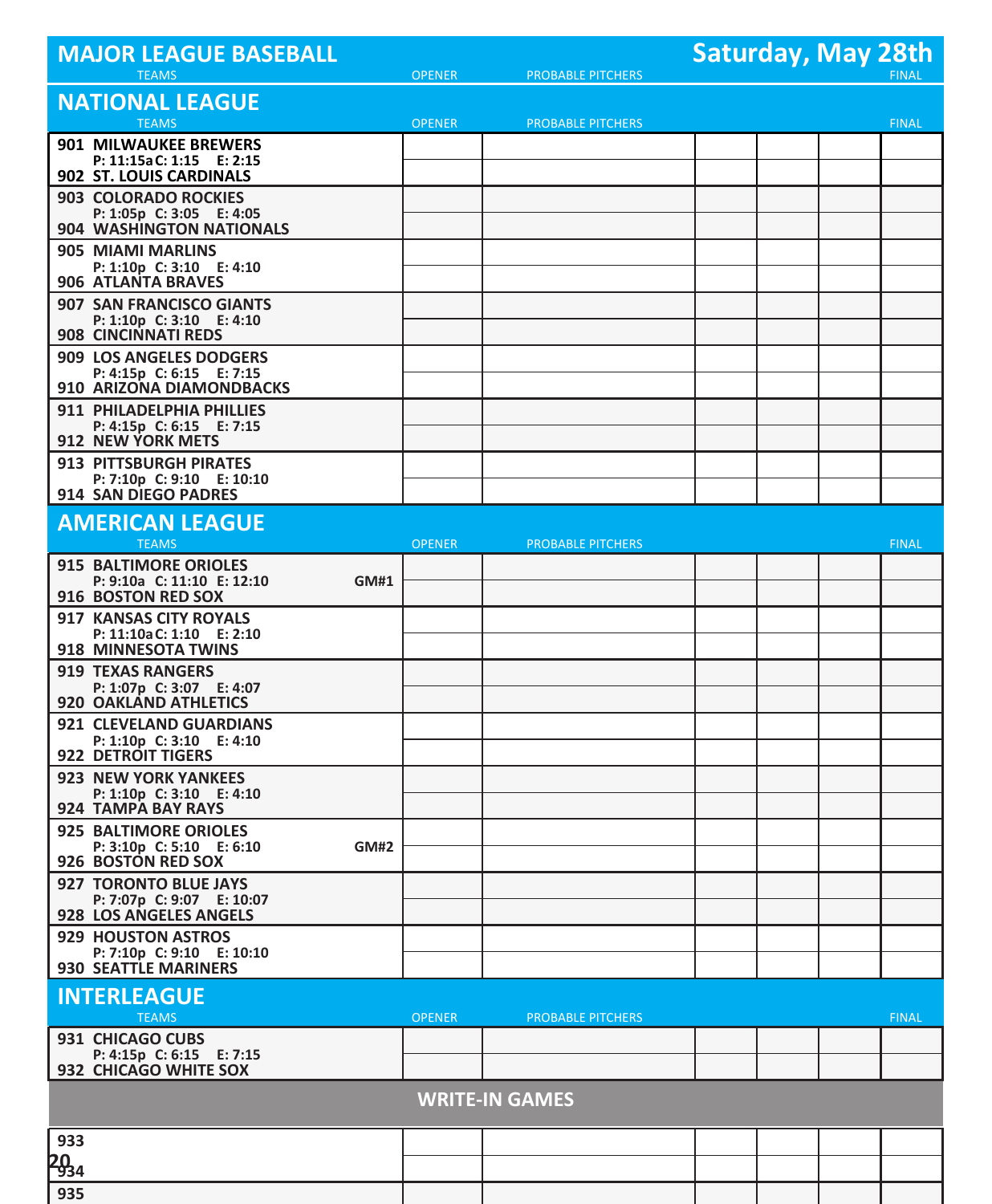| <b>MAJOR LEAGUE BASEBALL</b>                                                              |               |                          | <b>Sunday, May 29th</b> |
|-------------------------------------------------------------------------------------------|---------------|--------------------------|-------------------------|
| <b>TEAMS</b>                                                                              | <b>OPENER</b> | <b>PROBABLE PITCHERS</b> | <b>FINAL</b>            |
| <b>NATIONAL LEAGUE</b>                                                                    |               |                          |                         |
| <b>TEAMS</b>                                                                              | <b>OPENER</b> | <b>PROBABLE PITCHERS</b> | <b>FINAL</b>            |
| 951 SAN FRANCISCO GIANTS<br>P: 8:35a C: 10:35 E: 11:35<br>952 CINCINNATI REDS             |               |                          |                         |
| <b>953 COLORADO ROCKIES</b><br>P: 10:35a C: 12:35 E: 1:35<br>954 WASHINGTON NATIONALS     |               |                          |                         |
| 955 MIAMI MARLINS<br>P: 10:35a C: 12:35 E: 1:35<br>956 ATLANTA BRAVES                     |               |                          |                         |
| <b>957 MILWAUKEE BREWERS</b><br>P: 11:15a C: 1:15 E: 2:15<br>958 ST. LOUIS CARDINALS      |               |                          |                         |
| 959 LOS ANGELES DODGERS<br>P: 1:10p C: 3:10 E: 4:10<br>960 ARIZONA DIAMONDBACKS           |               |                          |                         |
| <b>961 PITTSBURGH PIRATES</b><br>P: 1:10p C: 3:10 E: 4:10<br>962 SAN DIEGO PADRES         |               |                          |                         |
| 963 PHILADELPHIA PHILLIES<br>P: 4:08p C: 6:08 E: 7:08                                     |               |                          |                         |
| 964 NEW YORK METS<br><b>AMERICAN LEAGUE</b>                                               |               |                          |                         |
| <b>TEAMS</b><br><b>965 BALTIMORE ORIOLES</b>                                              | <b>OPENER</b> | <b>PROBABLE PITCHERS</b> | <b>FINAL</b>            |
| P: 10:35a C: 12:35 E: 1:35<br>966 BOSTON RED SOX                                          |               |                          |                         |
| <b>967 CLEVELAND GUARDIANS</b><br>P: 10:40a C: 12:40 E: 1:40<br><b>968 DETROIT TIGERS</b> |               |                          |                         |
| <b>969 NEW YORK YANKEES</b><br>P: 10:40a C: 12:40 E: 1:40<br>970 TAMPA BAY RAYS           |               |                          |                         |
| 971 KANSAS CITY ROYALS<br>P: 11:10a C: 1:10 E: 2:10<br>972 MINNESOTA TWINS                |               |                          |                         |
| <b>973 TEXAS RANGERS</b><br>P: 1:07p C: 3:07 E: 4:07<br>974 OAKLAND ATHLETICS             |               |                          |                         |
| 975 TORONTO BLUE JAYS<br>P: 1:07p C: 3:07 E: 4:07<br>976 LOS ANGELES ANGELS               |               |                          |                         |
| 977 HOUSTON ASTROS<br>P: 1:10p C: 3:10 E: 4:10<br><b>978 SEATTLE MARINERS</b>             |               |                          |                         |
| <b>INTERLEAGUE</b><br><b>TEAMS</b>                                                        | <b>OPENER</b> | <b>PROBABLE PITCHERS</b> | <b>FINAL</b>            |
| 979 CHICAGO CUBS<br>P: 11:10a C: 1:10 E: 2:10<br><b>980 CHICAGO WHITE SOX</b>             |               |                          |                         |
|                                                                                           |               | <b>WRITE-IN GAMES</b>    |                         |
| 981                                                                                       |               |                          |                         |
| 982                                                                                       |               |                          |                         |
| 983                                                                                       |               |                          |                         |
| 984                                                                                       |               |                          | 21                      |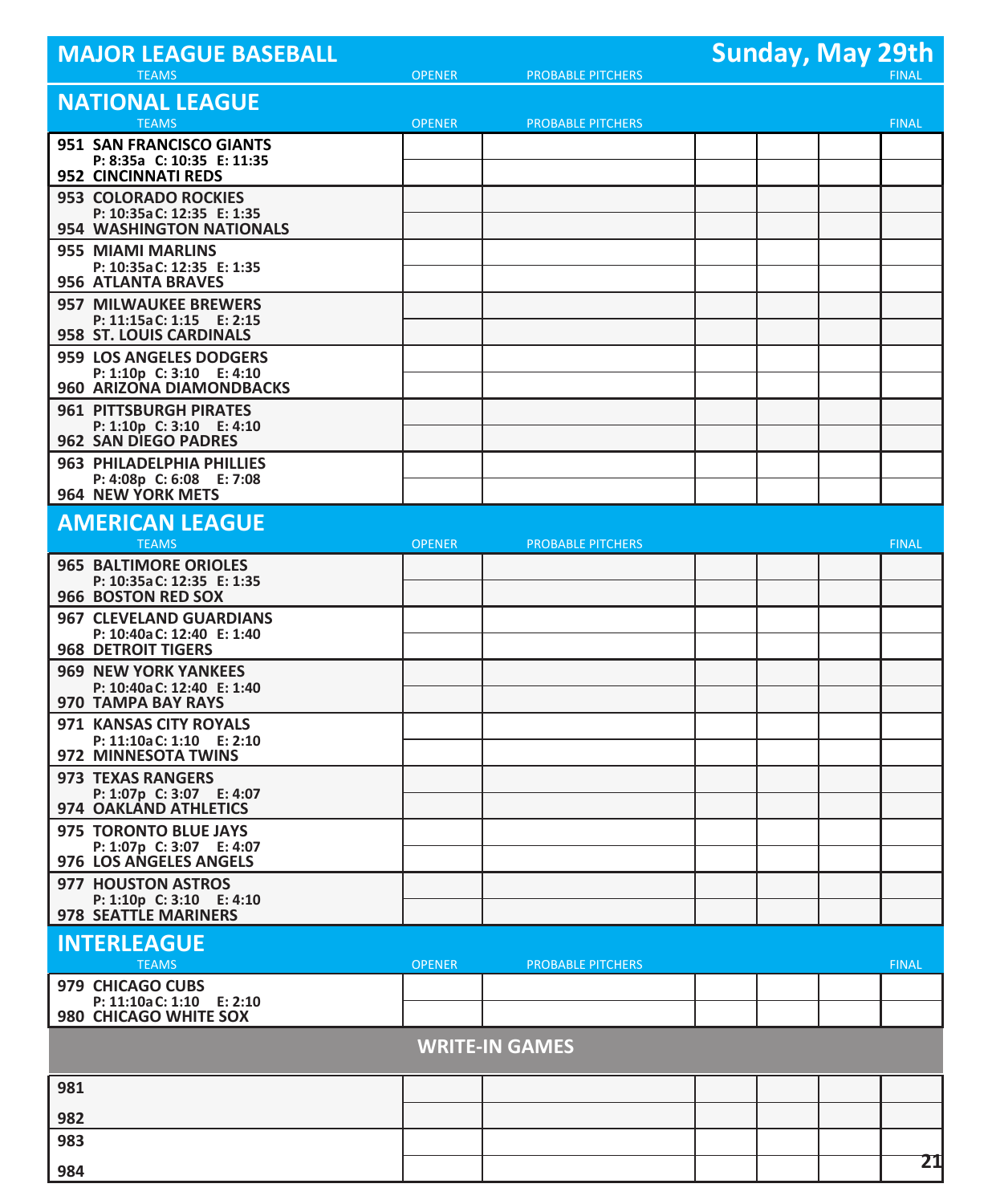| <b>MAJOR LEAGUE BASEBALL</b><br><b>TEAMS</b>                                             |             | <b>OPENER</b> | <b>PROBABLE PITCHERS</b> | <b>Monday, May 30th</b> |              |
|------------------------------------------------------------------------------------------|-------------|---------------|--------------------------|-------------------------|--------------|
| <b>NATIONAL LEAGUE</b><br><b>TEAMS</b>                                                   |             | <b>OPENER</b> | <b>PROBABLE PITCHERS</b> |                         | <b>FINAL</b> |
| 901 MILWAUKEE BREWERS<br>P: 10:05a C: 12:05 E: 1:05<br>902 CHICAGO CUBS                  | GM#1        |               |                          |                         |              |
| <b>903 SAN DIEGO PADRES</b><br>P: 11:15a C: 1:15 E: 2:15<br>904 ST. LOUIS CARDINALS      |             |               |                          |                         |              |
| <b>905 SAN FRANCISCO GIANTS</b><br>P: 1:05p C: 3:05 E: 4:05<br>906 PHILADELPHIA PHILLIES |             |               |                          |                         |              |
| 907 MIAMI MARLINS<br>P: 1:10p C: 3:10 E: 4:10<br><b>908 COLORADO ROCKIES</b>             |             |               |                          |                         |              |
| <b>909 WASHINGTON NATIONALS</b><br>P: 4:10p C: 6:10 E: 7:10<br>910 NEW YORK METS         |             |               |                          |                         |              |
| <b>911 MILWAUKEE BREWERS</b><br>P: 4:40p C: 6:40 E: 7:40<br>912 CHICAGO CUBS             | <b>GM#2</b> |               |                          |                         |              |
| <b>913 ATLANTA BRAVES</b><br>P: 5:10p C: 7:10 E: 8:10<br>914 ARIZONA DIAMONDBACKS        |             |               |                          |                         |              |
| <b>915 PITTSBURGH PIRATES</b><br>P: 7:10p C: 9:10 E: 10:10<br>916 LOS ANGELES DODGERS    |             |               |                          |                         |              |
| <b>AMERICAN LEAGUE</b><br><b>TEAMS</b>                                                   |             | <b>OPENER</b> | <b>PROBABLE PITCHERS</b> |                         | <b>FINAL</b> |
| 917 MINNESOTA TWINS<br>P: 10:10a C: 12:10 E: 1:10<br><b>918 DETROIT TIGERS</b>           |             |               |                          |                         |              |
| 919 HOUSTON ASTROS<br>P: 1:07p C: 3:07 E: 4:07<br>920 OAKLAND ATHLETICS                  |             |               |                          |                         |              |
| 921 KANSAS CITY ROYALS<br>P: 3:10p C: 5:10 E: 6:10<br>922 CLEVELAND GUARDIANS            |             |               |                          |                         |              |
| 923 BALTIMORE ORIOLES<br>P: 4:10p C: 6:10 E: 7:10<br>924 BOSTON RED SOX                  |             |               |                          |                         |              |
| 925 TAMPA BAY RAYS<br>P: 5:05p C: 7:05 E: 8:05<br>926 TEXAS RANGERS                      |             |               |                          |                         |              |
|                                                                                          |             |               | <b>WRITE-IN GAMES</b>    |                         |              |
| 927                                                                                      |             |               |                          |                         |              |
| 928                                                                                      |             |               |                          |                         |              |
| 929                                                                                      |             |               |                          |                         |              |
| 930                                                                                      |             |               |                          |                         |              |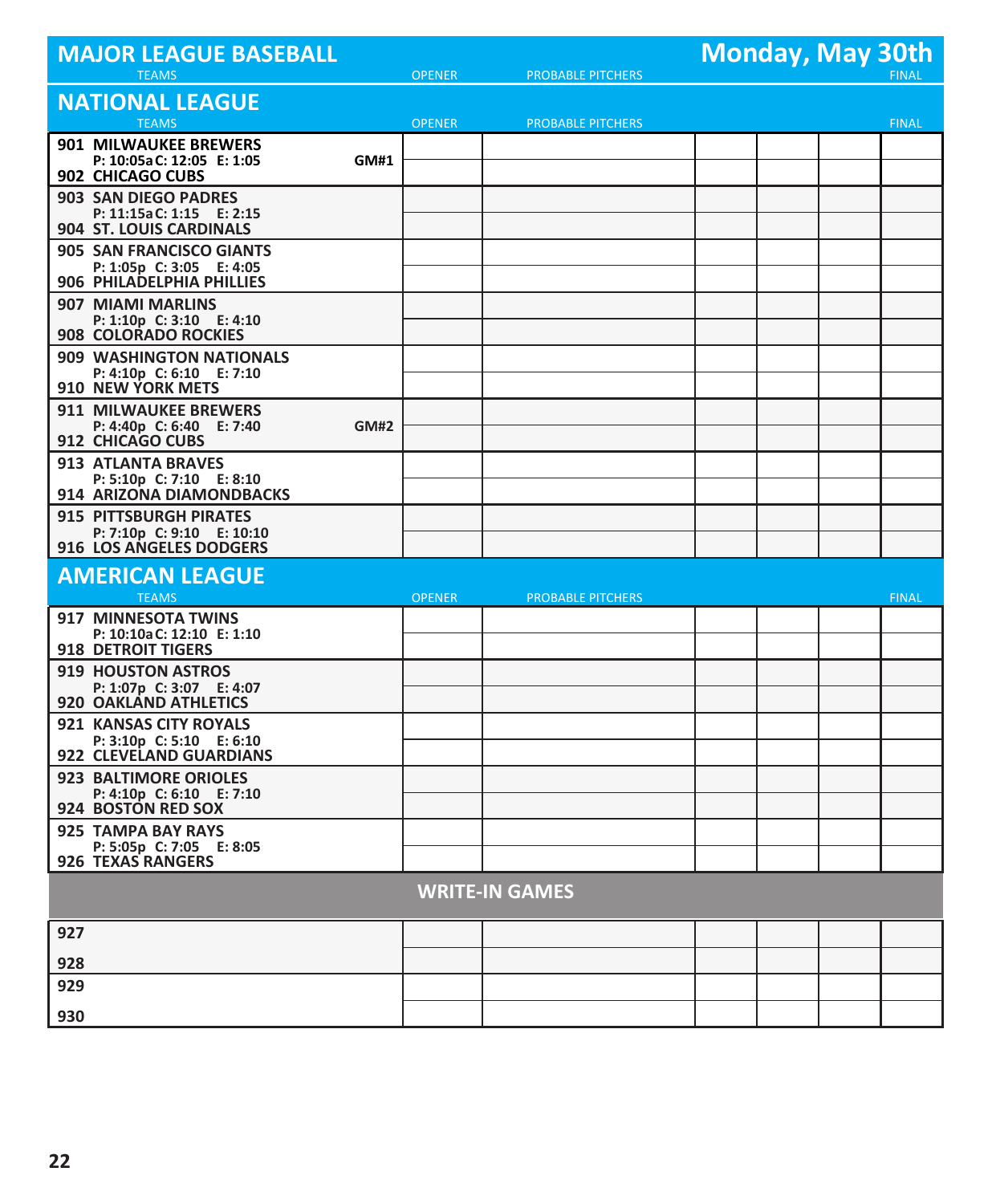| <b>MAJOR LEAGUE BASEBALL</b>                                           |               |                          |  | <b>Tuesday, May 31st</b> |              |
|------------------------------------------------------------------------|---------------|--------------------------|--|--------------------------|--------------|
| <b>TEAMS</b>                                                           | <b>OPENER</b> | <b>PROBABLE PITCHERS</b> |  |                          | <b>FINAL</b> |
| <b>NATIONAL LEAGUE</b>                                                 |               |                          |  |                          |              |
| <b>TEAMS</b>                                                           | <b>OPENER</b> | <b>PROBABLE PITCHERS</b> |  |                          | <b>FINAL</b> |
| 951 SAN FRANCISCO GIANTS<br>P: 3:45p C: 5:45 E: 6:45                   |               |                          |  |                          |              |
| 952 PHILADELPHIA PHILLIES                                              |               |                          |  |                          |              |
| <b>953 WASHINGTON NATIONALS</b><br>P: 4:10p C: 6:10 E: 7:10            |               |                          |  |                          |              |
| 954 NEW YORK METS                                                      |               |                          |  |                          |              |
| <b>955 SAN DIEGO PADRES</b><br>P: 4:45p C: 6:45 E: 7:45                |               |                          |  |                          |              |
| 956 ST. LOUIS CARDINALS                                                |               |                          |  |                          |              |
| <b>957 MILWAUKEE BREWERS</b><br>P: 5:05p C: 7:05 E: 8:05               |               |                          |  |                          |              |
| 958 CHICAGO CUBS                                                       |               |                          |  |                          |              |
| 959 MIAMI MARLINS<br>P: 5:40p C: 7:40 E: 8:40                          |               |                          |  |                          |              |
| <b>960 COLORADO ROCKIES</b>                                            |               |                          |  |                          |              |
| <b>961 ATLANTA BRAVES</b><br>P: 6:40p C: 8:40 E: 9:40                  |               |                          |  |                          |              |
| 962 ARIZONA DIAMONDBACKS                                               |               |                          |  |                          |              |
| <b>963 PITTSBURGH PIRATES</b>                                          |               |                          |  |                          |              |
| P: 7:10p C: 9:10 E: 10:10<br>964 LOS ANGELES DODGERS                   |               |                          |  |                          |              |
| <b>AMERICAN LEAGUE</b>                                                 |               |                          |  |                          |              |
| <b>TEAMS</b>                                                           | <b>OPENER</b> | <b>PROBABLE PITCHERS</b> |  |                          | <b>FINAL</b> |
| 965 MINNESOTA TWINS                                                    |               |                          |  |                          |              |
| P: 10:10a C: 12:10 E: 1:10<br><b>GM#1</b><br><b>966 DETROIT TIGERS</b> |               |                          |  |                          |              |
| 967 KANSAS CITY ROYALS                                                 |               |                          |  |                          |              |
| P: 3:10p C: 5:10 E: 6:10<br>968 CLEVELAND GUARDIANS                    |               |                          |  |                          |              |
| <b>969 SEATTLE MARINERS</b>                                            |               |                          |  |                          |              |
| P: 4:05p C: 6:05 E: 7:05<br>970 BALTIMORE ORIOLES                      |               |                          |  |                          |              |
| 971 LOS ANGELES ANGELS                                                 |               |                          |  |                          |              |
| P: 4:05p C: 6:05 E: 7:05<br>972 NEW YORK YANKEES                       |               |                          |  |                          |              |
| 973 CHICAGO WHITE SOX                                                  |               |                          |  |                          |              |
| P: 4:07p C: 6:07 E: 7:07<br>974 TORONTO BLUE JAYS                      |               |                          |  |                          |              |
| 975 MINNESOTA TWINS                                                    |               |                          |  |                          |              |
| P: 4:10p C: 6:10 E: 7:10<br><b>GM#2</b>                                |               |                          |  |                          |              |
| 976 DETROIT TIGERS<br>977 TAMPA BAY RAYS                               |               |                          |  |                          |              |
| P: 5:05p C: 7:05 E: 8:05                                               |               |                          |  |                          |              |
| 978 TEXAS RANGERS<br>979 HOUSTON ASTROS                                |               |                          |  |                          |              |
| P: 6:40p C: 8:40 E: 9:40                                               |               |                          |  |                          |              |
| 980 OAKLAND ATHLETICS                                                  |               |                          |  |                          |              |
| <b>INTERLEAGUE</b>                                                     |               |                          |  |                          |              |
| <b>TEAMS</b><br><b>981 CINCINNATI REDS</b>                             | <b>OPENER</b> | <b>PROBABLE PITCHERS</b> |  |                          | <b>FINAL</b> |
| P: 4:10p C: 6:10 E: 7:10                                               |               |                          |  |                          |              |
| 982 BOSTON RED SOX                                                     |               |                          |  |                          |              |
|                                                                        |               | <b>WRITE-IN GAMES</b>    |  |                          |              |
| 983                                                                    |               |                          |  |                          |              |
| 984                                                                    |               |                          |  |                          | 23           |
| 985                                                                    |               |                          |  |                          |              |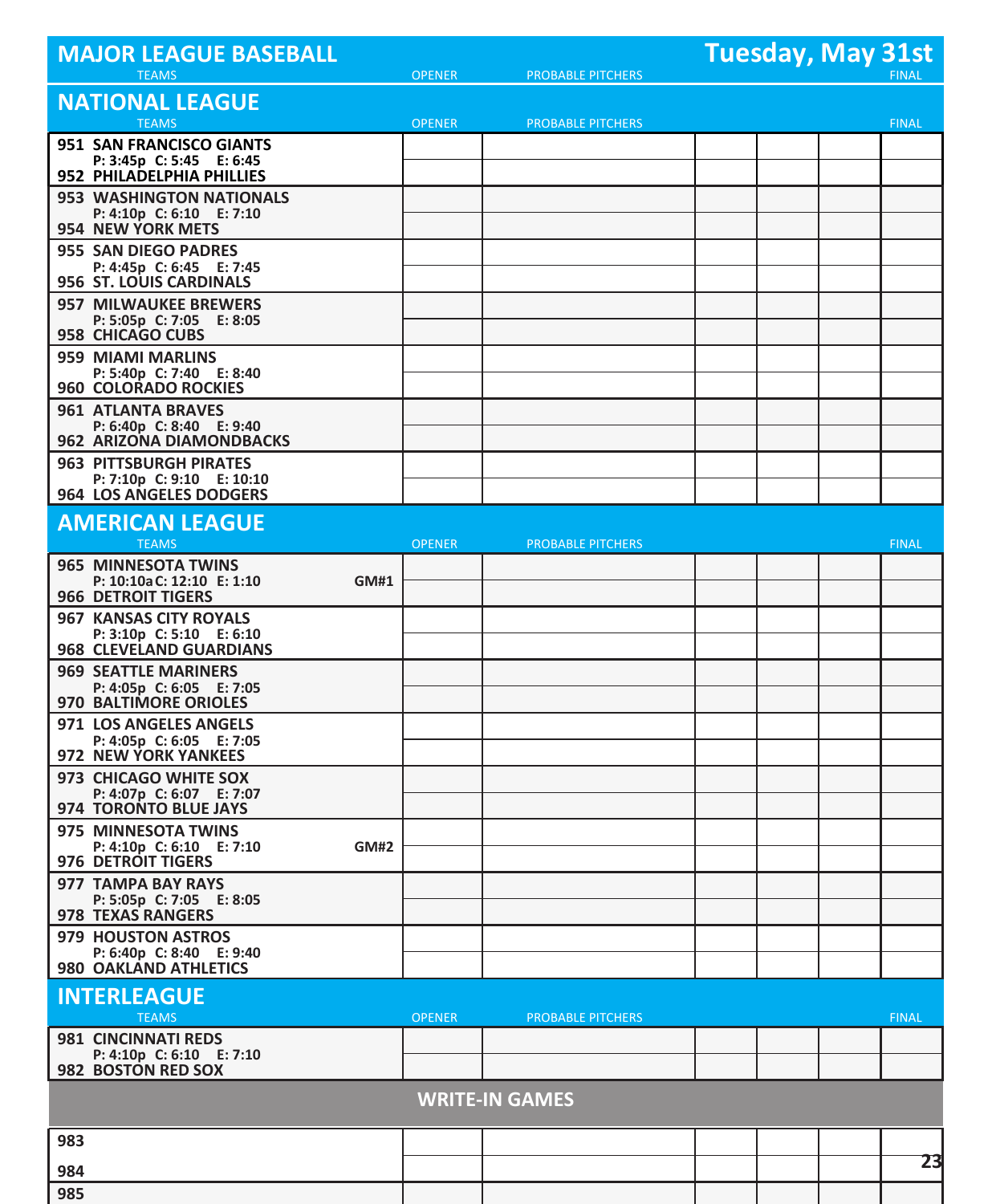| <b>MAJOR LEAGUE BASEBALL</b>                                                |               |                          | <b>Wednesday, June 1st</b> |              |
|-----------------------------------------------------------------------------|---------------|--------------------------|----------------------------|--------------|
| <b>TEAMS</b>                                                                | <b>OPENER</b> | <b>PROBABLE PITCHERS</b> |                            | <b>FINAL</b> |
| <b>NATIONAL LEAGUE</b>                                                      |               |                          |                            |              |
| <b>TEAMS</b>                                                                | <b>OPENER</b> | <b>PROBABLE PITCHERS</b> |                            | <b>FINAL</b> |
| 901 WASHINGTON NATIONALS<br>P: 10:10a C: 12:10 E: 1:10<br>902 NEW YORK METS |               |                          |                            |              |
| 903 SAN DIEGO PADRES                                                        |               |                          |                            |              |
| P: 10:15a C: 12:15 E: 1:15<br>904 ST. LOUIS CARDINALS                       |               |                          |                            |              |
| 905 MIAMI MARLINS                                                           |               |                          |                            |              |
| P: 12:10pC: 2:10 E: 3:10<br>906 COLORADO ROCKIES                            |               |                          |                            |              |
| <b>907 ATLANTA BRAVES</b>                                                   |               |                          |                            |              |
| P: 12:40pC: 2:40 E: 3:40<br>908 ARIZONA DIAMONDBACKS                        |               |                          |                            |              |
| <b>909 SAN FRANCISCO GIANTS</b>                                             |               |                          |                            |              |
| P: 3:05p C: 5:05 E: 6:05<br>910 PHILADELPHIA PHILLIES                       |               |                          |                            |              |
| 911 MILWAUKEE BREWERS                                                       |               |                          |                            |              |
| P: 5:05p C: 7:05 E: 8:05<br>912 CHICAGO CUBS                                |               |                          |                            |              |
| <b>913 PITTSBURGH PIRATES</b>                                               |               |                          |                            |              |
| P: 5:10p C: 7:10 E: 8:10<br>914 LOS ANGELES DODGERS                         |               |                          |                            |              |
| <b>AMERICAN LEAGUE</b>                                                      |               |                          |                            |              |
| <b>TEAMS</b>                                                                | <b>OPENER</b> | <b>PROBABLE PITCHERS</b> |                            | <b>FINAL</b> |
| 915 KANSAS CITY ROYALS                                                      |               |                          |                            |              |
| P: 10:10a C: 12:10 E: 1:10<br><b>916 CLEVELAND GUARDIANS</b>                |               |                          |                            |              |
| 917 HOUSTON ASTROS                                                          |               |                          |                            |              |
| P: 12:37pC: 2:37 E: 3:37                                                    |               |                          |                            |              |
| 918 OAKLAND ATHLETICS                                                       |               |                          |                            |              |
| 919 LOS ANGELES ANGELS<br>P: 4:05p C: 6:05 E: 7:05                          |               |                          |                            |              |
| <b>920 NEW YORK YANKEES</b>                                                 |               |                          |                            |              |
| <b>921 SEATTLE MARINERS</b><br>P: 4:05p C: 6:05 E: 7:05                     |               |                          |                            |              |
| 922 BALTIMORE ORIOLES                                                       |               |                          |                            |              |
| 923 CHICAGO WHITE SOX                                                       |               |                          |                            |              |
| P: 4:07p C: 6:07 E: 7:07<br>924 TORONTO BLUE JAYS                           |               |                          |                            |              |
| 925 MINNESOTA TWINS                                                         |               |                          |                            |              |
| P: 4:10p C: 6:10 E: 7:10<br>926 DETROIT TIGERS                              |               |                          |                            |              |
| 927 TAMPA BAY RAYS                                                          |               |                          |                            |              |
| P: 5:05p C: 7:05 E: 8:05<br><b>928 TEXAS RANGERS</b>                        |               |                          |                            |              |
| <b>INTERLEAGUE</b>                                                          |               |                          |                            |              |
| <b>TEAMS</b>                                                                | <b>OPENER</b> | <b>PROBABLE PITCHERS</b> |                            | <b>FINAL</b> |
| <b>929 CINCINNATI REDS</b>                                                  |               |                          |                            |              |
| P: 4:10p C: 6:10 E: 7:10<br>930 BOSTON RED SOX                              |               |                          |                            |              |
|                                                                             |               | <b>WRITE-IN GAMES</b>    |                            |              |
| 931                                                                         |               |                          |                            |              |
| 932                                                                         |               |                          |                            |              |
| 933                                                                         |               |                          |                            |              |
| 24<br><sup>2</sup> 934                                                      |               |                          |                            |              |
|                                                                             |               |                          |                            |              |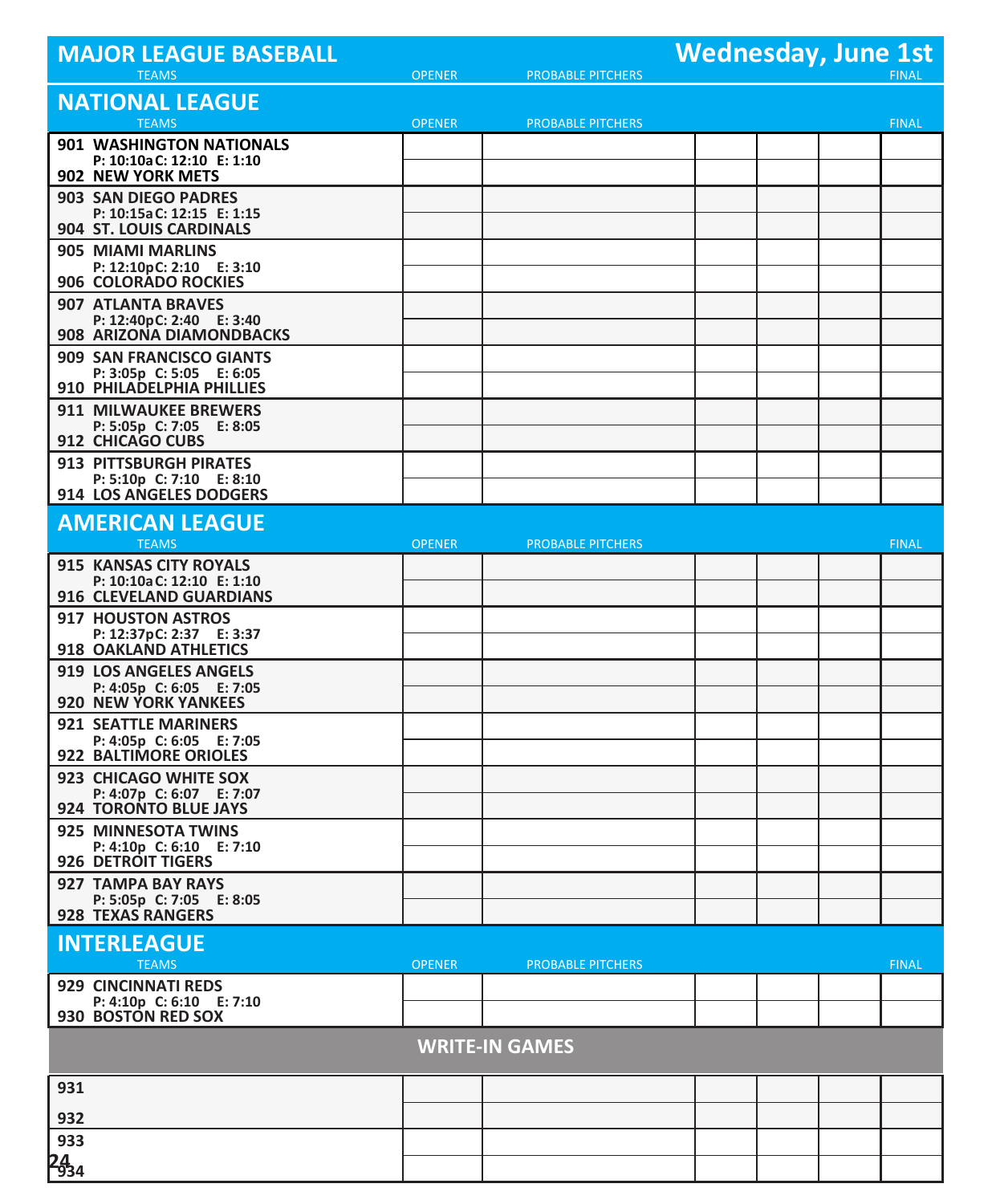| <b>MAJOR LEAGUE BASEBALL</b><br><b>TEAMS</b>                                            | <b>OPENER</b> | <b>PROBABLE PITCHERS</b> | <b>Thursday, June 2nd</b> |  | <b>FINAL</b> |
|-----------------------------------------------------------------------------------------|---------------|--------------------------|---------------------------|--|--------------|
| <b>NATIONAL LEAGUE</b><br><b>TEAMS</b>                                                  | <b>OPENER</b> | <b>PROBABLE PITCHERS</b> |                           |  | <b>FINAL</b> |
| 951 WASHINGTON NATIONALS<br>P: 3:40p C: 5:40 E: 6:40                                    |               |                          |                           |  |              |
| 952 CINCINNATI REDS                                                                     |               |                          |                           |  |              |
| 953 SAN FRANCISCO GIANTS<br>P: 3:40p C: 5:40 E: 6:40<br>954 MIAMI MARLINS               |               |                          |                           |  |              |
| <b>955 SAN DIEGO PADRES</b><br>P: 4:40p C: 6:40 E: 7:40<br><b>956 MILWAUKEE BREWERS</b> |               |                          |                           |  |              |
| <b>957 ST. LOUIS CARDINALS</b><br>P: 5:05p C: 7:05 E: 8:05<br><b>958 CHICAGO CUBS</b>   |               |                          |                           |  |              |
| <b>959 ATLANTA BRAVES</b><br>P: 5:40p C: 7:40 E: 8:40<br><b>960 COLORADO ROCKIES</b>    |               |                          |                           |  |              |
| <b>961 NEW YORK METS</b><br>P: 7:10p C: 9:10 E: 10:10                                   |               |                          |                           |  |              |
| 962 LOS ANGELES DODGERS                                                                 |               |                          |                           |  |              |
| <b>AMERICAN LEAGUE</b><br><b>TEAMS</b>                                                  | <b>OPENER</b> | <b>PROBABLE PITCHERS</b> |                           |  | <b>FINAL</b> |
| 963 MINNESOTA TWINS                                                                     |               |                          |                           |  |              |
| P: 10:10a C: 12:10 E: 1:10<br><b>964 DETROIT TIGERS</b>                                 |               |                          |                           |  |              |
| <b>965 TAMPA BAY RAYS</b><br>P: 11:05a C: 1:05 E: 2:05<br><b>966 TEXAS RANGERS</b>      |               |                          |                           |  |              |
| 967 CHICAGO WHITE SOX<br>P: 12:07pC: 2:07 E: 3:07                                       |               |                          |                           |  |              |
| <b>968 TORONTO BLUE JAYS</b>                                                            |               |                          |                           |  |              |
| <b>969 SEATTLE MARINERS</b><br>P: 4:05p C: 6:05 E: 7:05<br>970 BALTIMORE ORIOLES        |               |                          |                           |  |              |
| <b>971 LOS ANGELES ANGELS</b><br>P: 4:05p C: 6:05 E: 7:05                               |               |                          |                           |  |              |
| 972 NEW YORK YANKEES                                                                    |               |                          |                           |  |              |
|                                                                                         |               | <b>WRITE-IN GAMES</b>    |                           |  |              |
| 973                                                                                     |               |                          |                           |  |              |
| 974                                                                                     |               |                          |                           |  |              |
| 975                                                                                     |               |                          |                           |  |              |
| 976                                                                                     |               |                          |                           |  |              |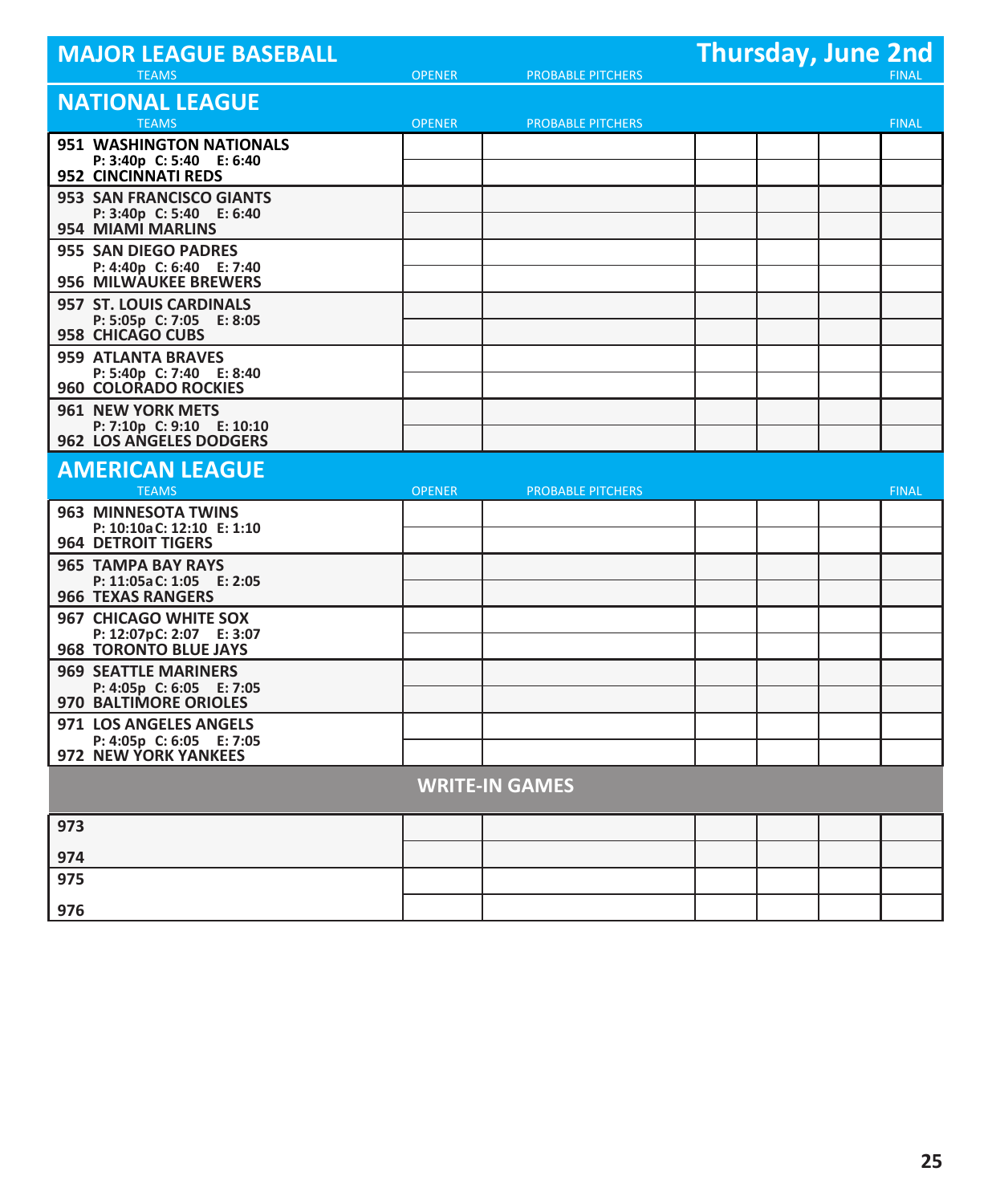| <b>MAJOR LEAGUE BASEBALL</b>                                 |               |                          | <b>Friday, June 3rd</b> |              |
|--------------------------------------------------------------|---------------|--------------------------|-------------------------|--------------|
| <b>TEAMS</b>                                                 | <b>OPENER</b> | <b>PROBABLE PITCHERS</b> |                         | <b>FINAL</b> |
| <b>NATIONAL LEAGUE</b>                                       |               |                          |                         |              |
| <b>TEAMS</b>                                                 | <b>OPENER</b> | <b>PROBABLE PITCHERS</b> |                         | <b>FINAL</b> |
| 901 ST. LOUIS CARDINALS<br>P: 11:20a C: 1:20 E: 2:20         |               |                          |                         |              |
| 902 CHICAGO CUBS                                             |               |                          |                         |              |
| 903 SAN FRANCISCO GIANTS                                     |               |                          |                         |              |
| P: 3:40p C: 5:40 E: 6:40<br>904 MIAMI MARLINS                |               |                          |                         |              |
| 905 WASHINGTON NATIONALS                                     |               |                          |                         |              |
| P: 3:40p C: 5:40 E: 6:40<br>906 CINCINNATI REDS              |               |                          |                         |              |
| 907 ARIZONA DIAMONDBACKS                                     |               |                          |                         |              |
| P: 4:05p C: 6:05 E: 7:05                                     |               |                          |                         |              |
| <b>908 PITTSBURGH PIRATES</b><br><b>909 SAN DIEGO PADRES</b> |               |                          |                         |              |
| P: 5:10p C: 7:10 E: 8:10                                     |               |                          |                         |              |
| <b>910 MILWAUKEE BREWERS</b>                                 |               |                          |                         |              |
| <b>911 ATLANTA BRAVES</b><br>P: 5:40p C: 7:40 E: 8:40        |               |                          |                         |              |
| 912 COLORADO ROCKIES                                         |               |                          |                         |              |
| 913 NEW YORK METS<br>P: 7:10p C: 9:10 E: 10:10               |               |                          |                         |              |
| 914 LOS ANGELES DODGERS                                      |               |                          |                         |              |
| <b>AMERICAN LEAGUE</b>                                       |               |                          |                         |              |
| <b>TEAMS</b>                                                 | <b>OPENER</b> | <b>PROBABLE PITCHERS</b> |                         | <b>FINAL</b> |
| 915 CLEVELAND GUARDIANS                                      |               |                          |                         |              |
| P: 4:05p C: 6:05 E: 7:05<br>916 BALTIMORE ORIOLES            |               |                          |                         |              |
| <b>917 DETROIT TIGERS</b>                                    |               |                          |                         |              |
| P: 4:05p C: 6:05 E: 7:05<br>918 NEW YORK YANKEES             |               |                          |                         |              |
| 919 MINNESOTA TWINS                                          |               |                          |                         |              |
| P: 4:07p C: 6:07 E: 7:07<br><b>920 TORONTO BLUE JAYS</b>     |               |                          |                         |              |
| <b>921 CHICAGO WHITE SOX</b>                                 |               |                          |                         |              |
| P: 4:10p C: 6:10 E: 7:10                                     |               |                          |                         |              |
| 922 TAMPA BAY RAYS                                           |               |                          |                         |              |
| <b>923 SEATTLE MARINERS</b><br>P: 5:05p C: 7:05 E: 8:05      |               |                          |                         |              |
| <b>924 TEXAS RANGERS</b>                                     |               |                          |                         |              |
| 925 HOUSTON ASTROS<br>P: 5:10p C: 7:10 E: 8:10               |               |                          |                         |              |
| 926 KANSAS CITY ROYALS                                       |               |                          |                         |              |
| 927 BOSTON RED SOX<br>P: 6:40p C: 8:40 E: 9:40               |               |                          |                         |              |
| 928 OAKLAND ATHLETICS                                        |               |                          |                         |              |
| <b>INTERLEAGUE</b>                                           |               |                          |                         |              |
| <b>TEAMS</b>                                                 | <b>OPENER</b> | <b>PROBABLE PITCHERS</b> |                         | <b>FINAL</b> |
| 929 LOS ANGELES ANGELS                                       |               |                          |                         |              |
| P: 4:05p C: 6:05 E: 7:05<br>930 PHILADELPHIA PHILLIES        |               |                          |                         |              |
|                                                              |               | <b>WRITE-IN GAMES</b>    |                         |              |
|                                                              |               |                          |                         |              |
| 931                                                          |               |                          |                         |              |
| 932                                                          |               |                          |                         |              |
| 933                                                          |               |                          |                         |              |
| 26<br>934                                                    |               |                          |                         |              |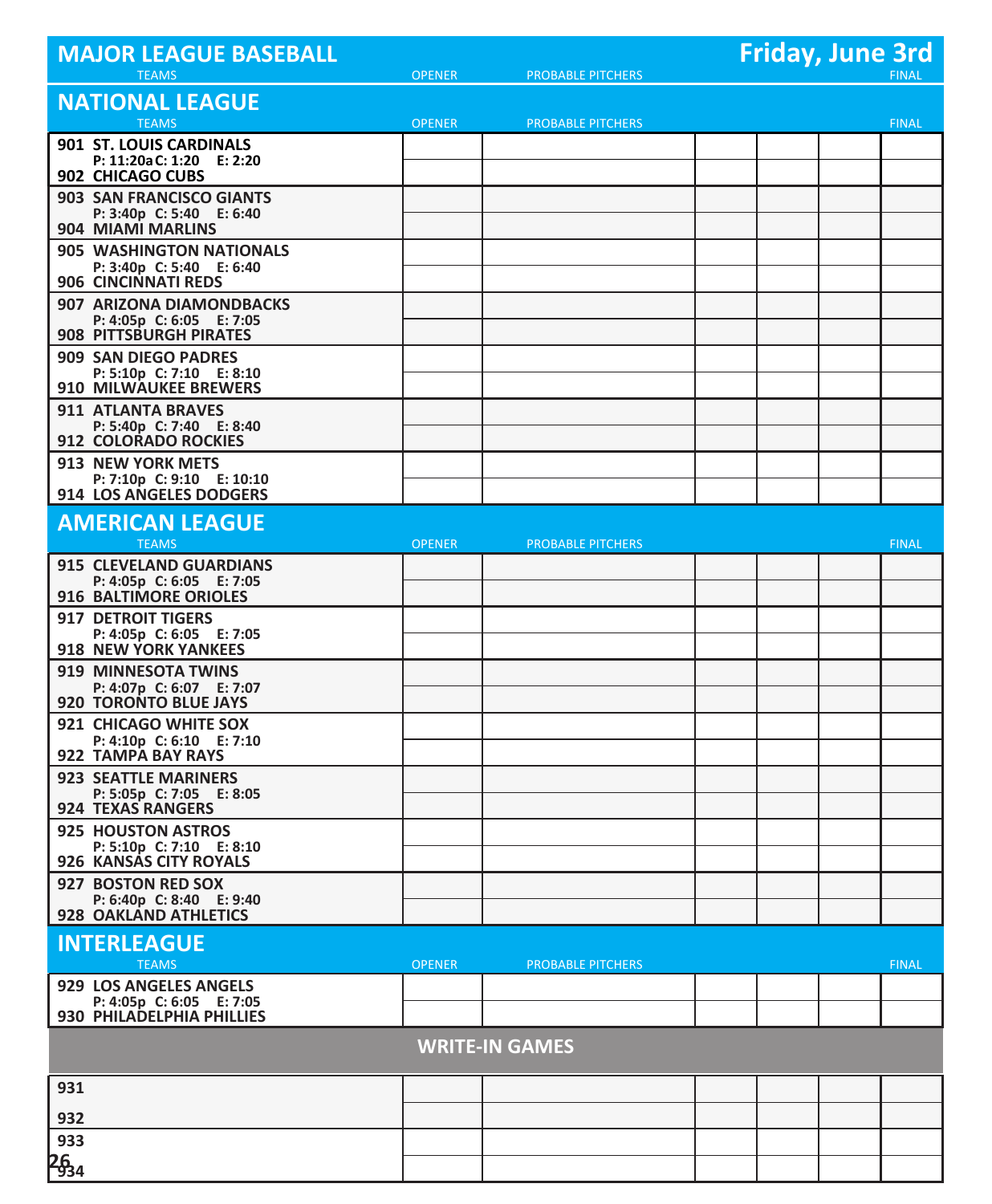| <b>MAJOR LEAGUE BASEBALL</b>                                                         |             |               |                          | <b>Saturday, June 4th</b> |
|--------------------------------------------------------------------------------------|-------------|---------------|--------------------------|---------------------------|
| <b>TEAMS</b>                                                                         |             | <b>OPENER</b> | <b>PROBABLE PITCHERS</b> | <b>FINAL</b>              |
| <b>NATIONAL LEAGUE</b><br><b>TEAMS</b>                                               |             | <b>OPENER</b> | <b>PROBABLE PITCHERS</b> | <b>FINAL</b>              |
| <b>951 ST. LOUIS CARDINALS</b><br>P: 10:20a C: 12:20 E: 1:20<br>952 CHICAGO CUBS     | <b>GM#1</b> |               |                          |                           |
| 953 ARIZONA DIAMONDBACKS<br>P: 1:05p C: 3:05 E: 4:05<br>954 PITTSBURGH PIRATES       |             |               |                          |                           |
| 955 WASHINGTON NATIONALS<br>P: 1:10p C: 3:10 E: 4:10<br>956 CINCINNATI REDS          |             |               |                          |                           |
| 957 SAN DIEGO PADRES<br>P: 1:10p C: 3:10 E: 4:10<br><b>958 MILWAUKEE BREWERS</b>     |             |               |                          |                           |
| 959 SAN FRANCISCO GIANTS<br>P: 1:10p C: 3:10 E: 4:10<br>960 MIAMI MARLINS            |             |               |                          |                           |
| 961 ST. LOUIS CARDINALS<br>P: 4:15p C: 6:15 E: 7:15                                  | <b>GM#2</b> |               |                          |                           |
| 962 CHICAGO CUBS<br><b>963 ATLANTA BRAVES</b><br>P: 6:10p C: 8:10 E: 9:10            |             |               |                          |                           |
| <b>964 COLORADO ROCKIES</b><br><b>965 NEW YORK METS</b><br>P: 7:10p C: 9:10 E: 10:10 |             |               |                          |                           |
| 966 LOS ANGELES DODGERS<br><b>AMERICAN LEAGUE</b>                                    |             |               |                          |                           |
| <b>TEAMS</b><br><b>967 DETROIT TIGERS</b>                                            |             | <b>OPENER</b> | <b>PROBABLE PITCHERS</b> | <b>FINAL</b>              |
| P: 10:05a C: 12:05 E: 1:05<br><b>968 NEW YORK YANKEES</b>                            |             |               |                          |                           |
| 969 MINNESOTA TWINS<br>P: 12:07pC: 2:07 E: 3:07                                      |             |               |                          |                           |
| 970 TORONTO BLUE JAYS                                                                |             |               |                          |                           |
| <b>971 SEATTLE MARINERS</b><br>P: 1:05p C: 3:05 E: 4:05<br>972 TEXAS RANGERS         |             |               |                          |                           |
| 973 CLEVELAND GUARDIANS<br>P: 1:05p C: 3:05 E: 4:05<br>974 BALTIMORE ORIOLES         |             |               |                          |                           |
| 975 BOSTON RED SOX<br>P: 1:07p C: 3:07 E: 4:07<br>976 OAKLAND ATHLETICS              |             |               |                          |                           |
| 977 CHICAGO WHITE SOX<br>P: 1:10p C: 3:10 E: 4:10<br><b>978 TAMPA BAY RAYS</b>       |             |               |                          |                           |
| 979 HOUSTON ASTROS<br>P: 1:10p C: 3:10 E: 4:10<br>980 KANSAS CITY ROYALS             |             |               |                          |                           |
| <b>INTERLEAGUE</b>                                                                   |             |               |                          |                           |
| <b>TEAMS</b>                                                                         |             | <b>OPENER</b> | <b>PROBABLE PITCHERS</b> | <b>FINAL</b>              |
| 981 LOS ANGELES ANGELS<br>P: 4:15p C: 6:15 E: 7:15<br>982 PHILADELPHIA PHILLIES      |             |               |                          |                           |
|                                                                                      |             |               | <b>WRITE-IN GAMES</b>    |                           |
| 983                                                                                  |             |               |                          |                           |
| 984                                                                                  |             |               |                          | 27                        |
| 985                                                                                  |             |               |                          |                           |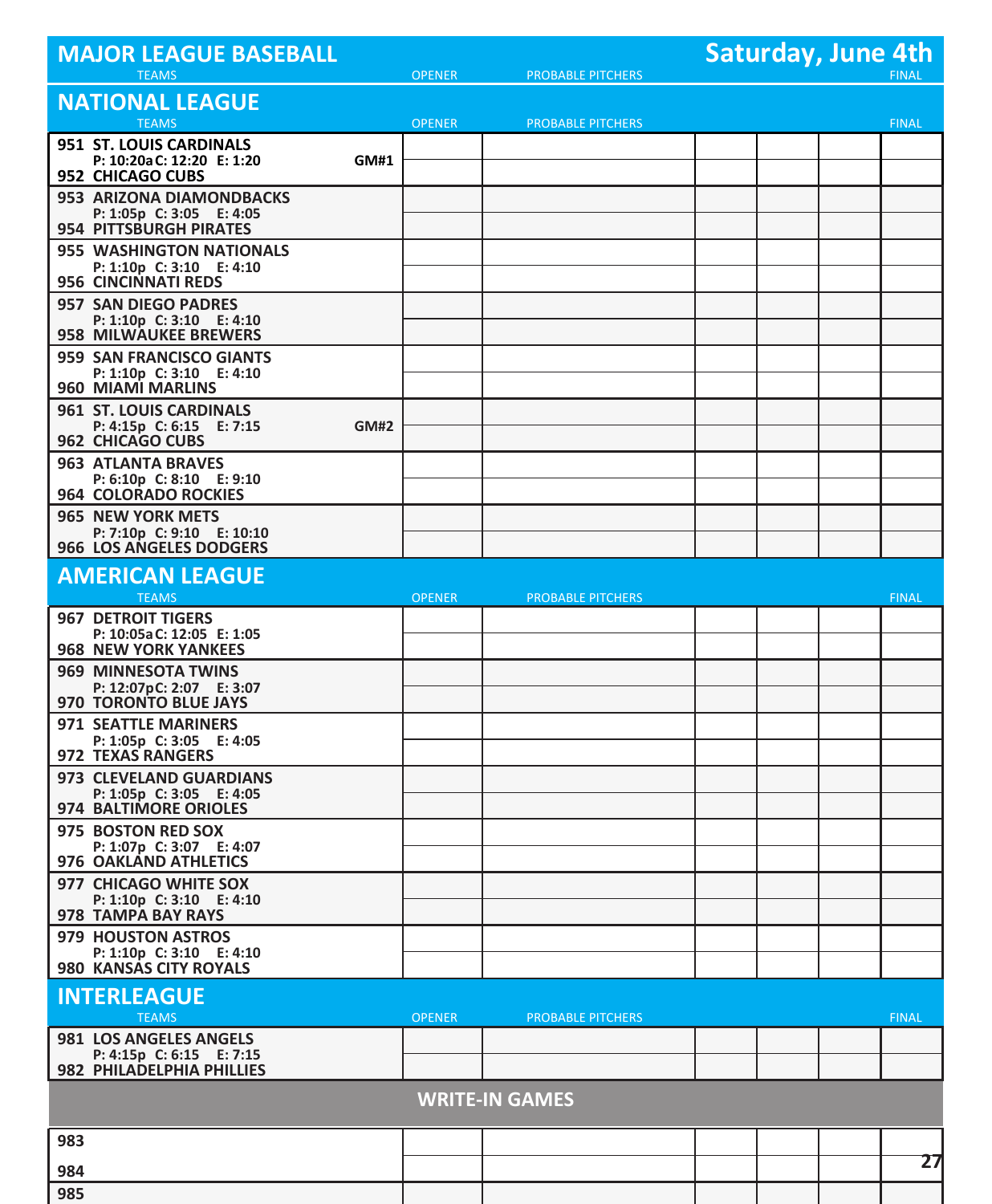| <b>MAJOR LEAGUE BASEBALL</b>                                                     |               |                          | <b>Sunday, June 5th</b> |
|----------------------------------------------------------------------------------|---------------|--------------------------|-------------------------|
| <b>TEAMS</b>                                                                     | <b>OPENER</b> | <b>PROBABLE PITCHERS</b> | <b>FINAL</b>            |
| <b>NATIONAL LEAGUE</b>                                                           |               |                          |                         |
| <b>TEAMS</b>                                                                     | <b>OPENER</b> | <b>PROBABLE PITCHERS</b> | <b>FINAL</b>            |
| 901 ARIZONA DIAMONDBACKS<br>P: 10:35a C: 12:35 E: 1:35<br>902 PITTSBURGH PIRATES |               |                          |                         |
| <b>903 WASHINGTON NATIONALS</b>                                                  |               |                          |                         |
| P: 10:40a C: 12:40 E: 1:40<br>904 CINCINNATI REDS                                |               |                          |                         |
| <b>905 SAN FRANCISCO GIANTS</b>                                                  |               |                          |                         |
| P: 10:40a C: 12:40 E: 1:40<br>906 MIAMI MARLINS                                  |               |                          |                         |
| <b>907 SAN DIEGO PADRES</b>                                                      |               |                          |                         |
| P: 11:10a C: 1:10 E: 2:10<br><b>908 MILWAUKEE BREWERS</b>                        |               |                          |                         |
| 909 ST. LOUIS CARDINALS                                                          |               |                          |                         |
| P: 11:20a C: 1:20 E: 2:20<br>910 CHICAGO CUBS                                    |               |                          |                         |
| 911 ATLANTA BRAVES                                                               |               |                          |                         |
| P: 12:10pC: 2:10 E: 3:10<br>912 COLORADO ROCKIES                                 |               |                          |                         |
| 913 NEW YORK METS                                                                |               |                          |                         |
| P: 1:10p C: 3:10 E: 4:10<br>914 LOS ANGELES DODGERS                              |               |                          |                         |
| <b>AMERICAN LEAGUE</b>                                                           |               |                          |                         |
| <b>TEAMS</b>                                                                     | <b>OPENER</b> | <b>PROBABLE PITCHERS</b> | <b>FINAL</b>            |
| <b>915 DETROIT TIGERS</b>                                                        |               |                          |                         |
| P: 8:35a C: 10:35 E: 11:35<br><b>916 NEW YORK YANKEES</b>                        |               |                          |                         |
| 917 CLEVELAND GUARDIANS                                                          |               |                          |                         |
| P: 10:35a C: 12:35 E: 1:35<br>918 BALTIMORE ORIOLES                              |               |                          |                         |
| 919 MINNESOTA TWINS                                                              |               |                          |                         |
| P: 10:37a C: 12:37 E: 1:37<br><b>920 TORONTO BLUE JAYS</b>                       |               |                          |                         |
| 921 CHICAGO WHITE SOX                                                            |               |                          |                         |
| P: 10:40a C: 12:40 E: 1:40<br>922 TAMPA BAY RAYS                                 |               |                          |                         |
| 923 HOUSTON ASTROS                                                               |               |                          |                         |
| P: 11:10a C: 1:10 E: 2:10<br>924 KANSAS CITY ROYALS                              |               |                          |                         |
| <b>925 SEATTLE MARINERS</b>                                                      |               |                          |                         |
| P: 11:35a C: 1:35 E: 2:35<br>926 TEXAS RANGERS                                   |               |                          |                         |
| 927 BOSTON RED SOX                                                               |               |                          |                         |
| P: 1:07p C: 3:07 E: 4:07<br>928 OAKLAND ATHLETICS                                |               |                          |                         |
| <b>INTERLEAGUE</b>                                                               |               |                          |                         |
| <b>TEAMS</b>                                                                     | <b>OPENER</b> | <b>PROBABLE PITCHERS</b> | <b>FINAL</b>            |
| 929 LOS ANGELES ANGELS                                                           |               |                          |                         |
| P: 10:35a C: 12:35 E: 1:35<br>930 PHILADELPHIA PHILLIES                          |               |                          |                         |
|                                                                                  |               | <b>WRITE-IN GAMES</b>    |                         |
| 931                                                                              |               |                          |                         |
| 932                                                                              |               |                          |                         |
| 933                                                                              |               |                          |                         |
| 28<br>934                                                                        |               |                          |                         |
|                                                                                  |               |                          |                         |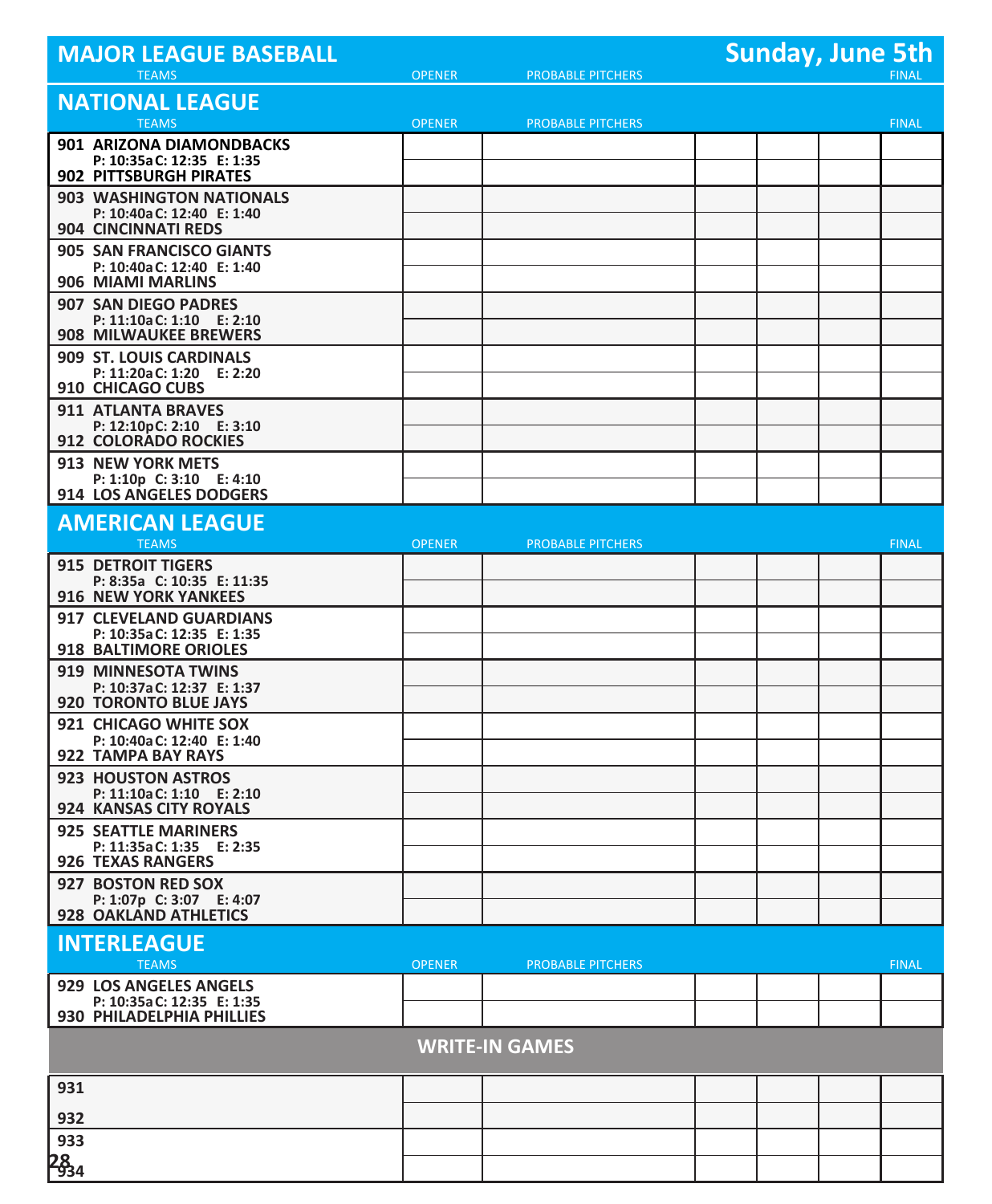| <b>MAJOR LEAGUE BASEBALL</b>                                                    |               |                          | <b>Monday, June 6th</b> |              |
|---------------------------------------------------------------------------------|---------------|--------------------------|-------------------------|--------------|
| <b>TEAMS</b>                                                                    | <b>OPENER</b> | <b>PROBABLE PITCHERS</b> |                         | <b>FINAL</b> |
| <b>NATIONAL LEAGUE</b>                                                          |               |                          |                         |              |
| <b>TEAMS</b>                                                                    | <b>OPENER</b> | <b>PROBABLE PITCHERS</b> |                         | <b>FINAL</b> |
| 951 ARIZONA DIAMONDBACKS<br>P: 3:40p C: 5:40 E: 6:40<br>952 CINCINNATI REDS     |               |                          |                         |              |
| 953 NEW YORK METS<br>P: 6:40p C: 8:40 E: 9:40<br>954 SAN DIEGO PADRES           |               |                          |                         |              |
| <b>AMERICAN LEAGUE</b>                                                          |               |                          |                         |              |
| <b>TEAMS</b>                                                                    | <b>OPENER</b> | <b>PROBABLE PITCHERS</b> |                         | <b>FINAL</b> |
| <b>955 TEXAS RANGERS</b><br>P: 4:10p C: 6:10 E: 7:10<br>956 CLEVELAND GUARDIANS |               |                          |                         |              |
| <b>957 TORONTO BLUE JAYS</b>                                                    |               |                          |                         |              |
| P: 5:10p C: 7:10 E: 8:10<br>958 KANSAS CITY ROYALS                              |               |                          |                         |              |
| <b>959 SEATTLE MARINERS</b>                                                     |               |                          |                         |              |
| P: 5:10p C: 7:10 E: 8:10<br>960 HOUSTON ASTROS                                  |               |                          |                         |              |
| 961 BOSTON RED SOX                                                              |               |                          |                         |              |
| P: 6:38p C: 8:38 E: 9:38<br>962 LOS ANGELES ANGELS                              |               |                          |                         |              |
|                                                                                 |               | <b>WRITE-IN GAMES</b>    |                         |              |
| 963                                                                             |               |                          |                         |              |
| 964                                                                             |               |                          |                         |              |
| 965                                                                             |               |                          |                         |              |
| 966                                                                             |               |                          |                         |              |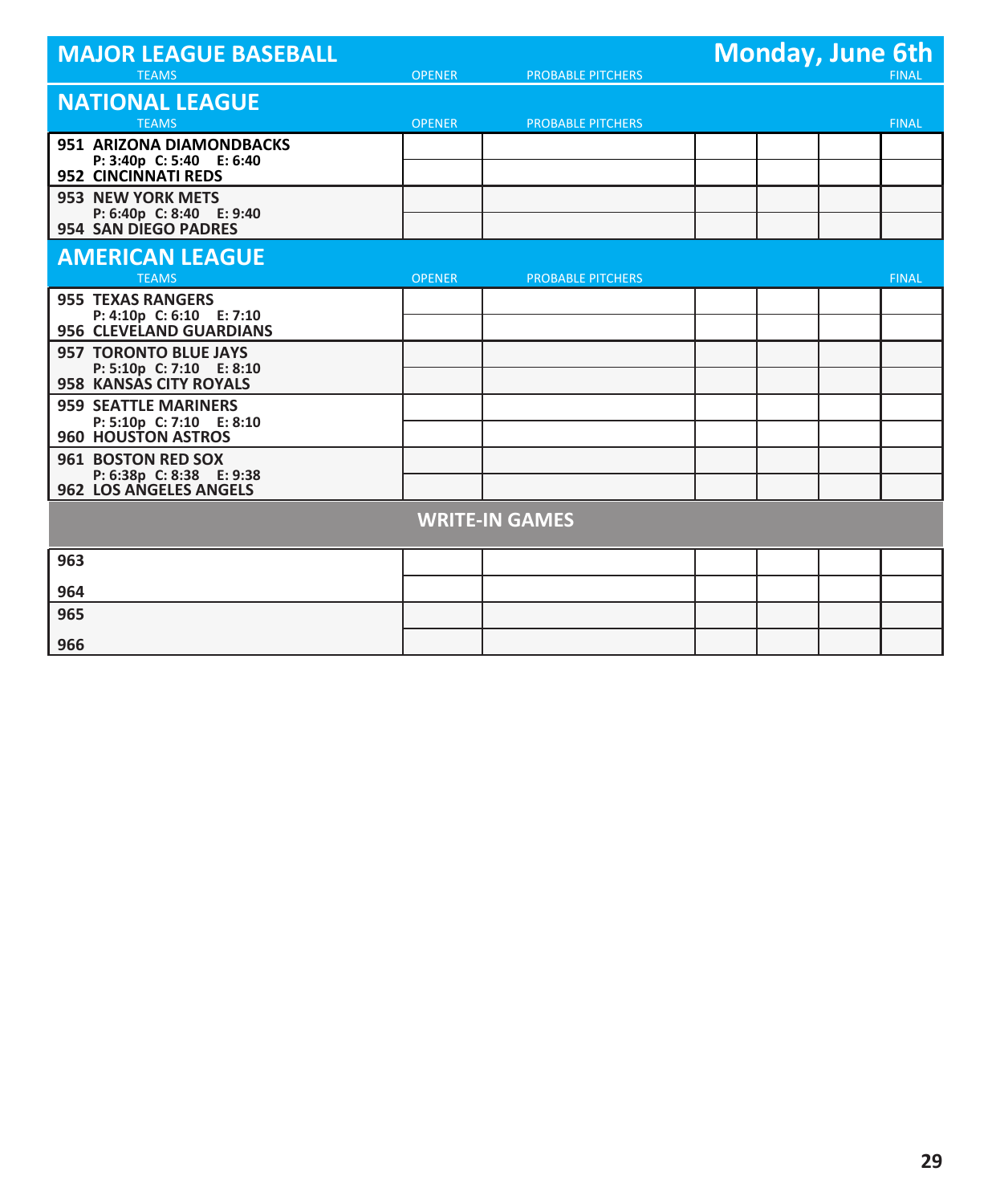| <b>MAJOR LEAGUE BASEBALL</b>                                |               |                          |  | <b>Tuesday, June 7th</b> |              |
|-------------------------------------------------------------|---------------|--------------------------|--|--------------------------|--------------|
| <b>TEAMS</b>                                                | <b>OPENER</b> | <b>PROBABLE PITCHERS</b> |  |                          | <b>FINAL</b> |
| <b>NATIONAL LEAGUE</b>                                      |               |                          |  |                          |              |
| <b>TEAMS</b>                                                | <b>OPENER</b> | <b>PROBABLE PITCHERS</b> |  |                          | <b>FINAL</b> |
| 901 ARIZONA DIAMONDBACKS<br>P: 3:40p C: 5:40 E: 6:40        |               |                          |  |                          |              |
| 902 CINCINNATI REDS                                         |               |                          |  |                          |              |
| <b>903 WASHINGTON NATIONALS</b><br>P: 3:40p C: 5:40 E: 6:40 |               |                          |  |                          |              |
| 904 MIAMI MARLINS                                           |               |                          |  |                          |              |
| 905 PHILADELPHIA PHILLIES                                   |               |                          |  |                          |              |
| P: 5:10p C: 7:10 E: 8:10<br><b>906 MILWAUKEE BREWERS</b>    |               |                          |  |                          |              |
| 907 NEW YORK METS                                           |               |                          |  |                          |              |
| P: 6:40p C: 8:40 E: 9:40<br>908 SAN DIEGO PADRES            |               |                          |  |                          |              |
| 909 COLORADO ROCKIES                                        |               |                          |  |                          |              |
| P: 6:45p C: 8:45 E: 9:45<br>910 SAN FRANCISCO GIANTS        |               |                          |  |                          |              |
|                                                             |               |                          |  |                          |              |
| <b>AMERICAN LEAGUE</b><br><b>TEAMS</b>                      | <b>OPENER</b> | <b>PROBABLE PITCHERS</b> |  |                          | <b>FINAL</b> |
| 911 TEXAS RANGERS                                           |               |                          |  |                          |              |
| P: 4:10p C: 6:10 E: 7:10                                    |               |                          |  |                          |              |
| 912 CLEVELAND GUARDIANS<br><b>913 NEW YORK YANKEES</b>      |               |                          |  |                          |              |
| P: 4:40p C: 6:40 E: 7:40                                    |               |                          |  |                          |              |
| 914 MINNESOTA TWINS                                         |               |                          |  |                          |              |
| 915 TORONTO BLUE JAYS<br>P: 5:10p C: 7:10 E: 8:10           |               |                          |  |                          |              |
| 916 KANSAS CITY ROYALS                                      |               |                          |  |                          |              |
| <b>917 SEATTLE MARINERS</b><br>P: 5:10p C: 7:10 E: 8:10     |               |                          |  |                          |              |
| 918 HOUSTON ASTROS                                          |               |                          |  |                          |              |
| 919 BOSTON RED SOX<br>P: 6:38p C: 8:38 E: 9:38              |               |                          |  |                          |              |
| 920 LOS ANGELES ANGELS                                      |               |                          |  |                          |              |
| <b>INTERLEAGUE</b>                                          |               |                          |  |                          |              |
| <b>TEAMS</b>                                                | <b>OPENER</b> | <b>PROBABLE PITCHERS</b> |  |                          | <b>FINAL</b> |
| <b>921 DETROIT TIGERS</b><br>P: 4:05p C: 6:05 E: 7:05       |               |                          |  |                          |              |
| <b>922 PITTSBURGH PIRATES</b>                               |               |                          |  |                          |              |
| 923 CHICAGO CUBS                                            |               |                          |  |                          |              |
| P: 4:05p C: 6:05 E: 7:05<br>924 BALTIMORE ORIOLES           |               |                          |  |                          |              |
| 925 ST. LOUIS CARDINALS                                     |               |                          |  |                          |              |
| P: 4:10p C: 6:10 E: 7:10<br>926 TAMPA BAY RAYS              |               |                          |  |                          |              |
| 927 OAKLAND ATHLETICS                                       |               |                          |  |                          |              |
| P: 4:20p C: 6:20 E: 7:20<br>928 ATLANTA BRAVES              |               |                          |  |                          |              |
| 929 LOS ANGELES DODGERS                                     |               |                          |  |                          |              |
| P: 5:10p C: 7:10 E: 8:10                                    |               |                          |  |                          |              |
| 930 CHICAGO WHITE SOX                                       |               |                          |  |                          |              |
|                                                             |               | <b>WRITE-IN GAMES</b>    |  |                          |              |
| 931                                                         |               |                          |  |                          |              |
|                                                             |               |                          |  |                          |              |
| 932                                                         |               |                          |  |                          |              |
| 933                                                         |               |                          |  |                          |              |
| 3034                                                        |               |                          |  |                          |              |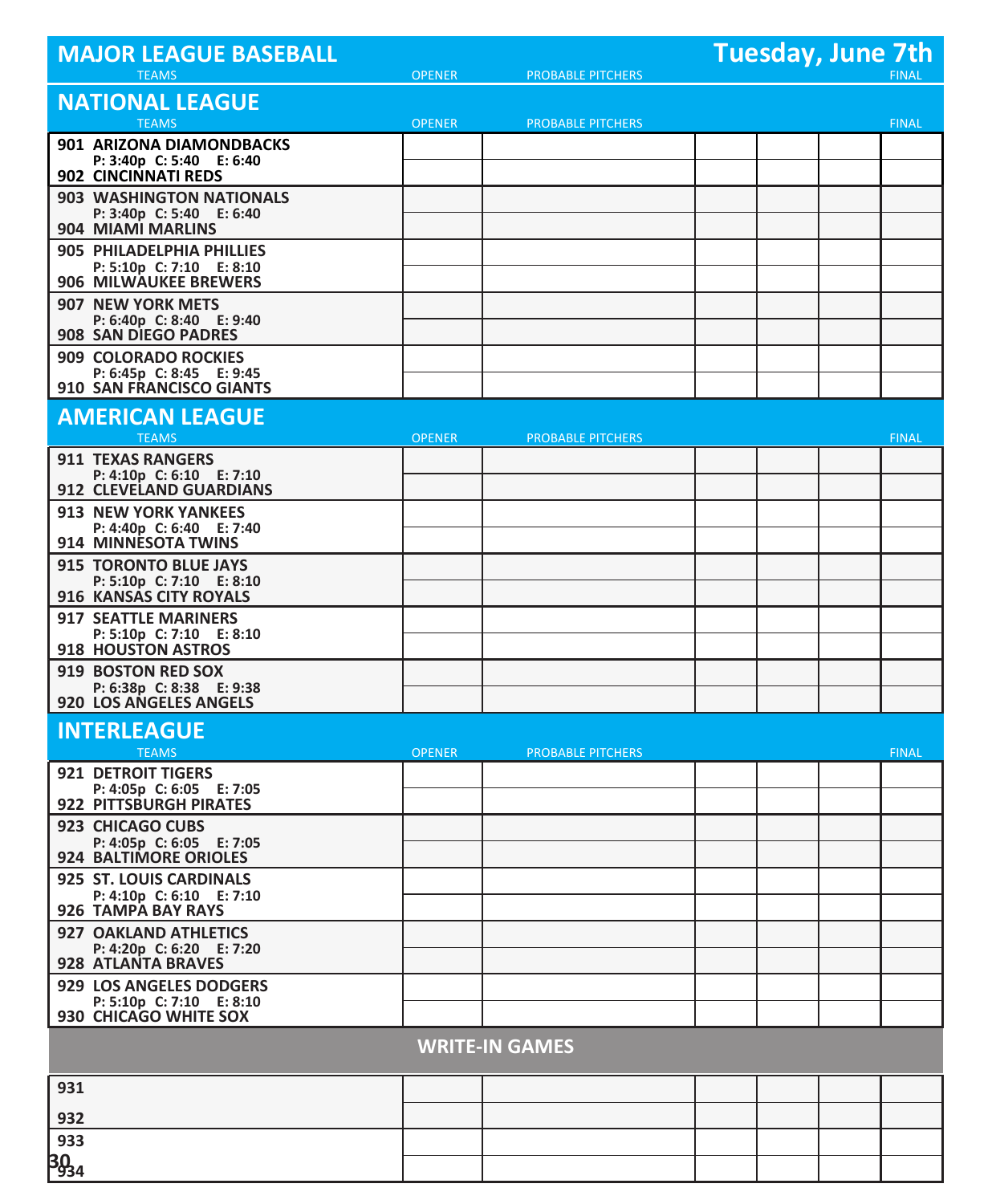| <b>MAJOR LEAGUE BASEBALL</b>                                                           |               |                          | <b>Wednesday, June 8th</b> |  |              |
|----------------------------------------------------------------------------------------|---------------|--------------------------|----------------------------|--|--------------|
| <b>TEAMS</b>                                                                           | <b>OPENER</b> | <b>PROBABLE PITCHERS</b> |                            |  | <b>FINAL</b> |
| <b>NATIONAL LEAGUE</b><br><b>TEAMS</b>                                                 | <b>OPENER</b> | <b>PROBABLE PITCHERS</b> |                            |  | FINAL        |
| 951 ARIZONA DIAMONDBACKS<br>P: 3:40p C: 5:40 E: 6:40<br>952 CINCINNATI REDS            |               |                          |                            |  |              |
| <b>953 WASHINGTON NATIONALS</b><br>P: 3:40p C: 5:40 E: 6:40<br>954 MIAMI MARLINS       |               |                          |                            |  |              |
| 955 PHILADELPHIA PHILLIES<br>P: 5:10p C: 7:10 E: 8:10                                  |               |                          |                            |  |              |
| <b>956 MILWAUKEE BREWERS</b><br><b>957 NEW YORK METS</b><br>P: 6:40p C: 8:40 E: 9:40   |               |                          |                            |  |              |
| <b>958 SAN DIEGO PADRES</b><br><b>959 COLORADO ROCKIES</b><br>P: 6:45p C: 8:45 E: 9:45 |               |                          |                            |  |              |
| 960 SAN FRANCISCO GIANTS                                                               |               |                          |                            |  |              |
| <b>AMERICAN LEAGUE</b><br><b>TEAMS</b>                                                 | <b>OPENER</b> | <b>PROBABLE PITCHERS</b> |                            |  | <b>FINAL</b> |
| <b>961 TORONTO BLUE JAYS</b><br>P: 11:10a C: 1:10 E: 2:10                              |               |                          |                            |  |              |
| 962 KANSAS CITY ROYALS<br><b>963 SEATTLE MARINERS</b><br>P: 3:40p C: 5:40 E: 6:40      |               |                          |                            |  |              |
| 964 HOUSTON ASTROS<br><b>965 TEXAS RANGERS</b><br>P: 4:10p C: 6:10 E: 7:10             |               |                          |                            |  |              |
| 966 CLEVELAND GUARDIANS<br>967 NEW YORK YANKEES                                        |               |                          |                            |  |              |
| P: 4:40p C: 6:40 E: 7:40<br>968 MINNESOTA TWINS                                        |               |                          |                            |  |              |
| 969 BOSTON RED SOX<br>P: 6:38p C: 8:38 E: 9:38<br>970 LOS ANGELES ANGELS               |               |                          |                            |  |              |
| <b>INTERLEAGUE</b><br><b>TEAMS</b>                                                     | <b>OPENER</b> | <b>PROBABLE PITCHERS</b> |                            |  | <b>FINAL</b> |
| 971 DETROIT TIGERS<br>P: 9:35a C: 11:35 E: 12:35<br>972 PITTSBURGH PIRATES             |               |                          |                            |  |              |
| 973 CHICAGO CUBS<br>P: 4:05p C: 6:05 E: 7:05<br>974 BALTIMORE ORIOLES                  |               |                          |                            |  |              |
| 975 ST. LOUIS CARDINALS<br>P: 4:10p C: 6:10 E: 7:10                                    |               |                          |                            |  |              |
| 976 TAMPA BAY RAYS<br>977 OAKLAND ATHLETICS<br>P: 4:20p C: 6:20 E: 7:20                |               |                          |                            |  |              |
| 978 ATLANTA BRAVES<br>979 LOS ANGELES DODGERS<br>P: 5:10p C: 7:10 E: 8:10              |               |                          |                            |  |              |
| <b>980 CHICAGO WHITE SOX</b>                                                           |               |                          |                            |  |              |
|                                                                                        |               | <b>WRITE-IN GAMES</b>    |                            |  |              |
| 981                                                                                    |               |                          |                            |  |              |
| 982<br>983                                                                             |               |                          |                            |  |              |
| 984                                                                                    |               |                          |                            |  | 31           |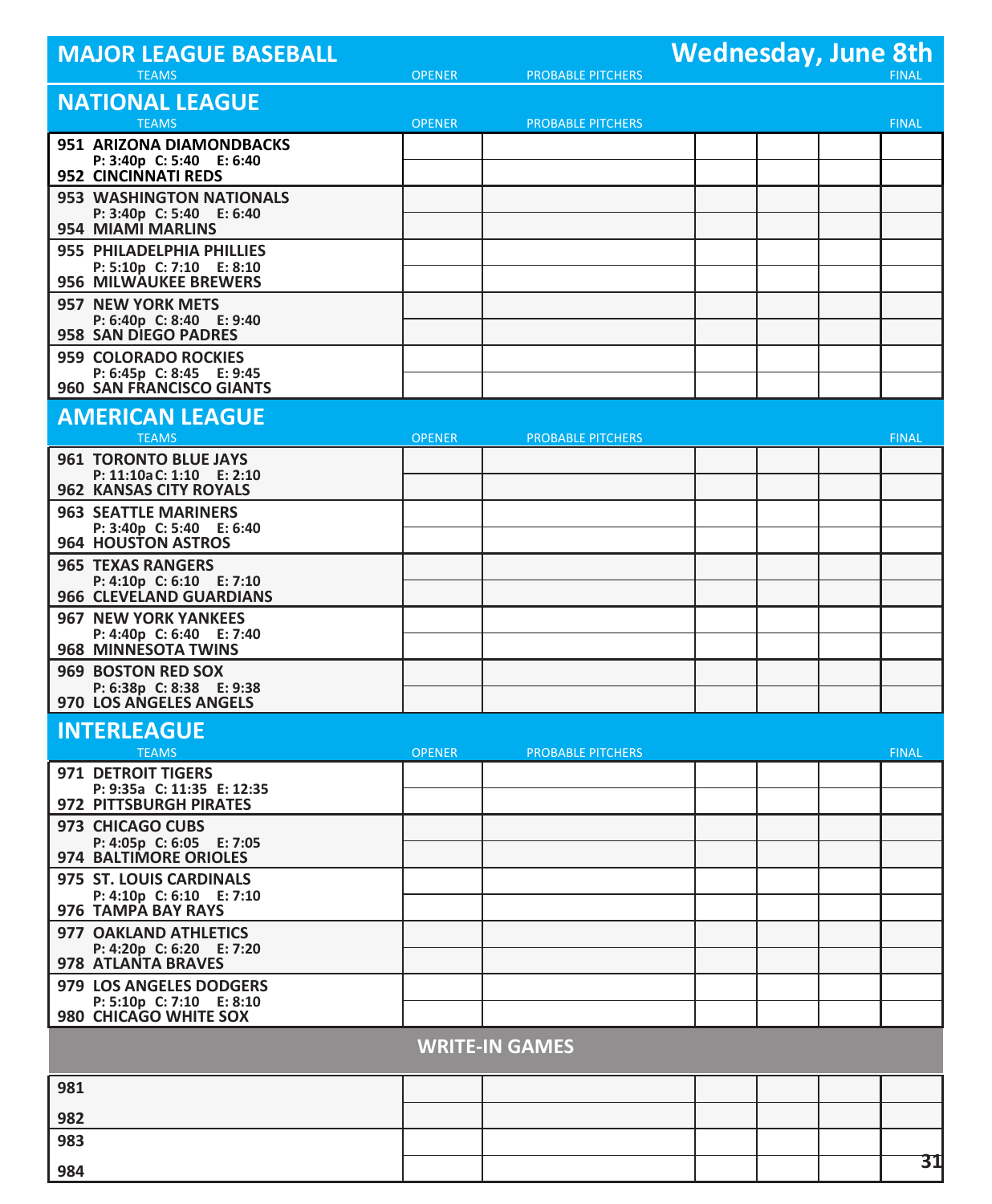| <b>MAJOR LEAGUE BASEBALL</b><br><b>TEAMS</b>                 | <b>OPENER</b> | <b>PROBABLE PITCHERS</b> | <b>Thursday, June 9th</b> | <b>FINAL</b> |
|--------------------------------------------------------------|---------------|--------------------------|---------------------------|--------------|
| <b>NATIONAL LEAGUE</b><br><b>TEAMS</b>                       | <b>OPENER</b> | <b>PROBABLE PITCHERS</b> |                           | <b>FINAL</b> |
| 901 ARIZONA DIAMONDBACKS                                     |               |                          |                           |              |
| P: 9:35a C: 11:35 E: 12:35<br>902 CINCINNATI REDS            |               |                          |                           |              |
| 903 PHILADELPHIA PHILLIES                                    |               |                          |                           |              |
| P: 11:10a C: 1:10 E: 2:10<br><b>904 MILWAUKEE BREWERS</b>    |               |                          |                           |              |
| <b>905 COLORADO ROCKIES</b>                                  |               |                          |                           |              |
| P: 12:45pC: 2:45 E: 3:45<br>906 SAN FRANCISCO GIANTS         |               |                          |                           |              |
| 907 WASHINGTON NATIONALS                                     |               |                          |                           |              |
| P: 3:40p C: 5:40 E: 6:40<br>908 MIAMI MARLINS                |               |                          |                           |              |
| <b>909 PITTSBURGH PIRATES</b>                                |               |                          |                           |              |
| P: 4:20p C: 6:20 E: 7:20<br>910 ATLANTA BRAVES               |               |                          |                           |              |
| <b>AMERICAN LEAGUE</b>                                       |               |                          |                           |              |
| <b>TEAMS</b>                                                 | <b>OPENER</b> | <b>PROBABLE PITCHERS</b> |                           | <b>FINAL</b> |
| <b>911 OAKLAND ATHLETICS</b><br>P: 4:10p C: 6:10 E: 7:10     |               |                          |                           |              |
| 912 CLEVELAND GUARDIANS                                      |               |                          |                           |              |
| <b>913 NEW YORK YANKEES</b><br>P: 4:40p C: 6:40 E: 7:40      |               |                          |                           |              |
| 914 MINNESOTA TWINS                                          |               |                          |                           |              |
| <b>915 BALTIMORE ORIOLES</b><br>P: 5:10p C: 7:10 E: 8:10     |               |                          |                           |              |
| 916 KANSAS CITY ROYALS                                       |               |                          |                           |              |
| 917 BOSTON RED SOX<br>P: 6:38p C: 8:38 E: 9:38               |               |                          |                           |              |
| 918 LOS ANGELES ANGELS                                       |               |                          |                           |              |
| <b>INTERLEAGUE</b>                                           |               |                          |                           |              |
| <b>TEAMS</b>                                                 | <b>OPENER</b> | <b>PROBABLE PITCHERS</b> |                           | <b>FINAL</b> |
| <b>919 ST. LOUIS CARDINALS</b><br>P: 10:10a C: 12:10 E: 1:10 |               |                          |                           |              |
| 920 TAMPA BAY RAYS                                           |               |                          |                           |              |
| <b>921 LOS ANGELES DODGERS</b><br>P: 11:10a C: 1:10 E: 2:10  |               |                          |                           |              |
| 922 CHICAGO WHITE SOX                                        |               |                          |                           |              |
|                                                              |               | <b>WRITE-IN GAMES</b>    |                           |              |
| 923                                                          |               |                          |                           |              |
| 924                                                          |               |                          |                           |              |
| 925                                                          |               |                          |                           |              |
| 926                                                          |               |                          |                           |              |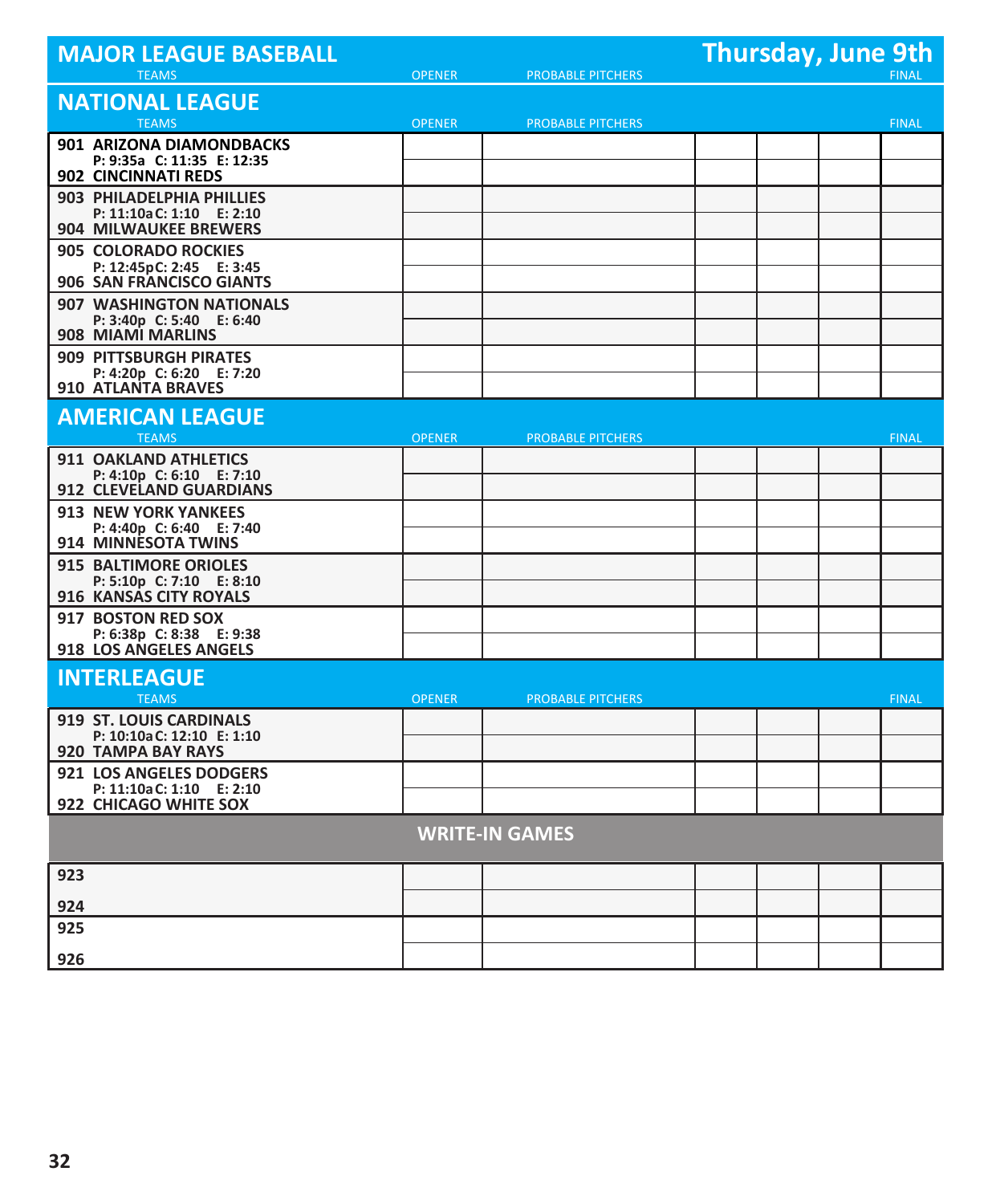| <b>FINAL</b><br><b>TEAMS</b><br><b>OPENER</b><br><b>PROBABLE PITCHERS</b><br><b>NATIONAL LEAGUE</b><br><b>TEAMS</b><br><b>OPENER</b><br><b>FINAL</b><br><b>PROBABLE PITCHERS</b><br>951 ARIZONA DIAMONDBACKS<br>P: 4:05p C: 6:05 E: 7:05<br>952 PHILADELPHIA PHILLIES<br><b>953 MILWAUKEE BREWERS</b><br>P: 4:05p C: 6:05 E: 7:05<br>954 WASHINGTON NATIONALS<br><b>955 PITTSBURGH PIRATES</b><br>P: 4:20p C: 6:20 E: 7:20<br>956 ATLANTA BRAVES<br><b>957 CINCINNATI REDS</b><br>P: 5:15p C: 7:15 E: 8:15 | <b>MAJOR LEAGUE BASEBALL</b> |  | <b>Friday, June 10th</b> |
|------------------------------------------------------------------------------------------------------------------------------------------------------------------------------------------------------------------------------------------------------------------------------------------------------------------------------------------------------------------------------------------------------------------------------------------------------------------------------------------------------------|------------------------------|--|--------------------------|
|                                                                                                                                                                                                                                                                                                                                                                                                                                                                                                            |                              |  |                          |
|                                                                                                                                                                                                                                                                                                                                                                                                                                                                                                            |                              |  |                          |
|                                                                                                                                                                                                                                                                                                                                                                                                                                                                                                            |                              |  |                          |
|                                                                                                                                                                                                                                                                                                                                                                                                                                                                                                            |                              |  |                          |
|                                                                                                                                                                                                                                                                                                                                                                                                                                                                                                            |                              |  |                          |
|                                                                                                                                                                                                                                                                                                                                                                                                                                                                                                            |                              |  |                          |
|                                                                                                                                                                                                                                                                                                                                                                                                                                                                                                            |                              |  |                          |
|                                                                                                                                                                                                                                                                                                                                                                                                                                                                                                            |                              |  |                          |
|                                                                                                                                                                                                                                                                                                                                                                                                                                                                                                            |                              |  |                          |
|                                                                                                                                                                                                                                                                                                                                                                                                                                                                                                            |                              |  |                          |
|                                                                                                                                                                                                                                                                                                                                                                                                                                                                                                            | 958 ST. LOUIS CARDINALS      |  |                          |
| <b>959 COLORADO ROCKIES</b>                                                                                                                                                                                                                                                                                                                                                                                                                                                                                |                              |  |                          |
| P: 6:40p C: 8:40 E: 9:40<br><b>960 SAN DIEGO PADRES</b>                                                                                                                                                                                                                                                                                                                                                                                                                                                    |                              |  |                          |
| 961 LOS ANGELES DODGERS                                                                                                                                                                                                                                                                                                                                                                                                                                                                                    |                              |  |                          |
| P: 7:15p C: 9:15 E: 10:15<br>962 SAN FRANCISCO GIANTS                                                                                                                                                                                                                                                                                                                                                                                                                                                      |                              |  |                          |
|                                                                                                                                                                                                                                                                                                                                                                                                                                                                                                            |                              |  |                          |
| <b>AMERICAN LEAGUE</b><br><b>TEAMS</b><br><b>OPENER</b><br><b>PROBABLE PITCHERS</b><br><b>FINAL</b>                                                                                                                                                                                                                                                                                                                                                                                                        |                              |  |                          |
| <b>963 TORONTO BLUE JAYS</b>                                                                                                                                                                                                                                                                                                                                                                                                                                                                               |                              |  |                          |
| P: 4:10p C: 6:10 E: 7:10<br><b>964 DETROIT TIGERS</b>                                                                                                                                                                                                                                                                                                                                                                                                                                                      |                              |  |                          |
| <b>965 OAKLAND ATHLETICS</b>                                                                                                                                                                                                                                                                                                                                                                                                                                                                               |                              |  |                          |
| P: 4:10p C: 6:10 E: 7:10<br>966 CLEVELAND GUARDIANS                                                                                                                                                                                                                                                                                                                                                                                                                                                        |                              |  |                          |
| <b>967 TEXAS RANGERS</b>                                                                                                                                                                                                                                                                                                                                                                                                                                                                                   |                              |  |                          |
| P: 5:10p C: 7:10 E: 8:10<br><b>968 CHICAGO WHITE SOX</b>                                                                                                                                                                                                                                                                                                                                                                                                                                                   |                              |  |                          |
| <b>969 BALTIMORE ORIOLES</b>                                                                                                                                                                                                                                                                                                                                                                                                                                                                               |                              |  |                          |
| P: 5:10p C: 7:10 E: 8:10<br>970 KANSAS CITY ROYALS                                                                                                                                                                                                                                                                                                                                                                                                                                                         |                              |  |                          |
| 971 TAMPA BAY RAYS                                                                                                                                                                                                                                                                                                                                                                                                                                                                                         |                              |  |                          |
| P: 5:10p C: 7:10 E: 8:10<br>972 MINNESOTA TWINS                                                                                                                                                                                                                                                                                                                                                                                                                                                            |                              |  |                          |
| 973 BOSTON RED SOX                                                                                                                                                                                                                                                                                                                                                                                                                                                                                         |                              |  |                          |
| P: 7:10p C: 9:10 E: 10:10<br><b>974 SEATTLE MARINERS</b>                                                                                                                                                                                                                                                                                                                                                                                                                                                   |                              |  |                          |
| <b>INTERLEAGUE</b>                                                                                                                                                                                                                                                                                                                                                                                                                                                                                         |                              |  |                          |
| <b>TEAMS</b><br><b>OPENER</b><br><b>FINAL</b><br><b>PROBABLE PITCHERS</b>                                                                                                                                                                                                                                                                                                                                                                                                                                  |                              |  |                          |
| 975 CHICAGO CUBS                                                                                                                                                                                                                                                                                                                                                                                                                                                                                           |                              |  |                          |
| P: 4:05p C: 6:05 E: 7:05<br><b>976 NEW YORK YANKEES</b>                                                                                                                                                                                                                                                                                                                                                                                                                                                    |                              |  |                          |
| 977 MIAMI MARLINS                                                                                                                                                                                                                                                                                                                                                                                                                                                                                          |                              |  |                          |
| P: 5:10p C: 7:10 E: 8:10<br>978 HOUSTON ASTROS                                                                                                                                                                                                                                                                                                                                                                                                                                                             |                              |  |                          |
| 979 NEW YORK METS                                                                                                                                                                                                                                                                                                                                                                                                                                                                                          |                              |  |                          |
| P: 6:38p C: 8:38 E: 9:38<br>980 LOS ANGELES ANGELS                                                                                                                                                                                                                                                                                                                                                                                                                                                         |                              |  |                          |
| <b>WRITE-IN GAMES</b>                                                                                                                                                                                                                                                                                                                                                                                                                                                                                      |                              |  |                          |
| 981                                                                                                                                                                                                                                                                                                                                                                                                                                                                                                        |                              |  |                          |
| 982                                                                                                                                                                                                                                                                                                                                                                                                                                                                                                        |                              |  |                          |
| 983                                                                                                                                                                                                                                                                                                                                                                                                                                                                                                        |                              |  |                          |
| 984                                                                                                                                                                                                                                                                                                                                                                                                                                                                                                        |                              |  | 33                       |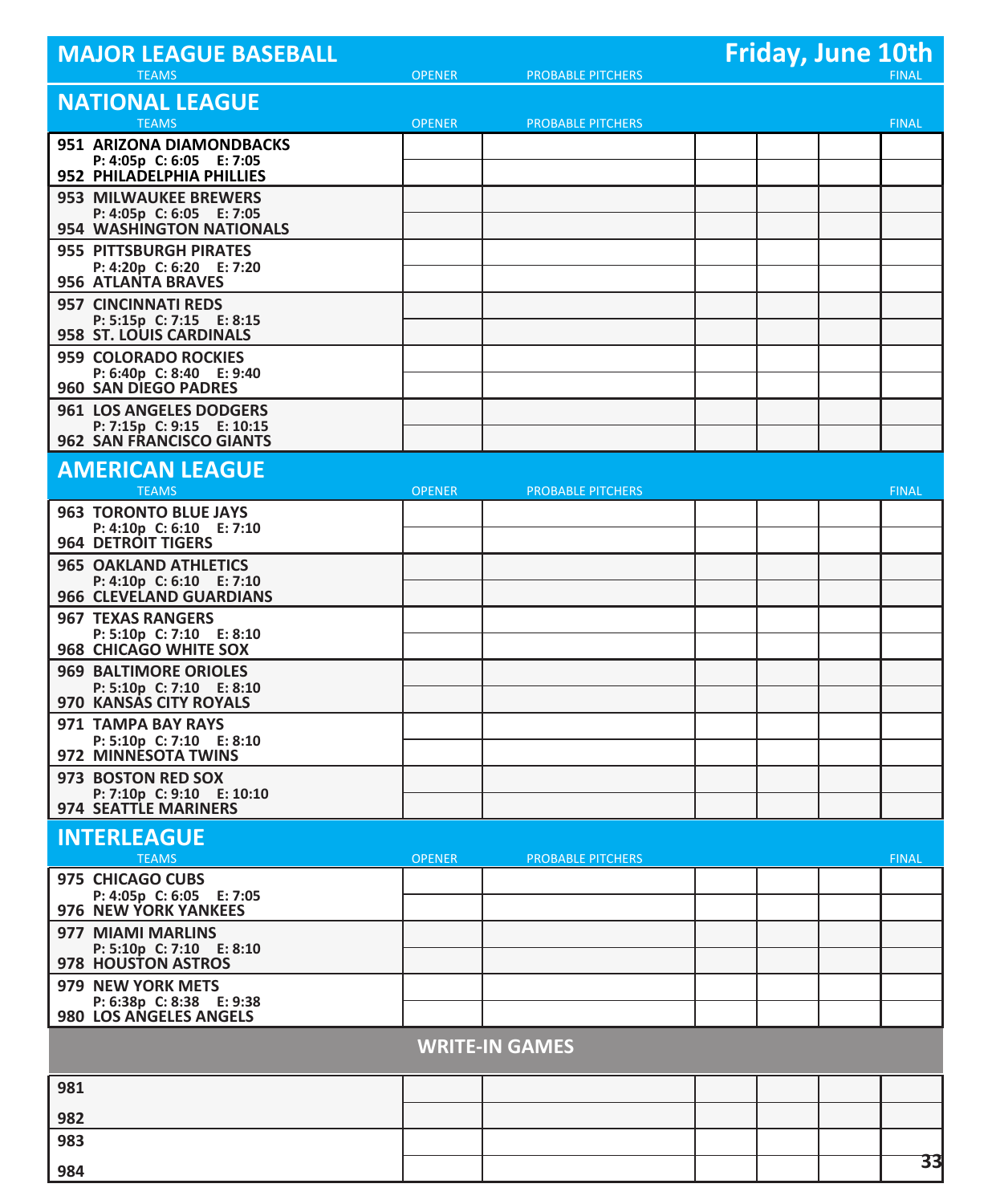| <b>MAJOR LEAGUE BASEBALL</b>                          |             |               |                          | <b>Saturday, June 11th</b> |  |              |
|-------------------------------------------------------|-------------|---------------|--------------------------|----------------------------|--|--------------|
| <b>TEAMS</b>                                          |             | <b>OPENER</b> | <b>PROBABLE PITCHERS</b> |                            |  | <b>FINAL</b> |
| <b>NATIONAL LEAGUE</b>                                |             |               |                          |                            |  |              |
| <b>TEAMS</b>                                          |             | <b>OPENER</b> | <b>PROBABLE PITCHERS</b> |                            |  | <b>FINAL</b> |
| 901 CINCINNATI REDS<br>P: 11:15a C: 1:15 E: 2:15      |             |               |                          |                            |  |              |
| 902 ST. LOUIS CARDINALS                               |             |               |                          |                            |  |              |
| <b>903 MILWAUKEE BREWERS</b>                          |             |               |                          |                            |  |              |
| P: 1:05p C: 3:05 E: 4:05<br>904 WASHINGTON NATIONALS  |             |               |                          |                            |  |              |
| 905 ARIZONA DIAMONDBACKS                              |             |               |                          |                            |  |              |
| P: 1:05p C: 3:05 E: 4:05                              |             |               |                          |                            |  |              |
| 906 PHILADELPHIA PHILLIES                             |             |               |                          |                            |  |              |
| 907 PITTSBURGH PIRATES<br>P: 1:10p C: 3:10 E: 4:10    |             |               |                          |                            |  |              |
| 908 ATLANTA BRAVES                                    |             |               |                          |                            |  |              |
| 909 COLORADO ROCKIES                                  |             |               |                          |                            |  |              |
| P: 1:10p C: 3:10 E: 4:10<br>910 SAN DIEGO PADRES      | <b>GM#1</b> |               |                          |                            |  |              |
| 911 LOS ANGELES DODGERS                               |             |               |                          |                            |  |              |
| P: 4:15p C: 6:15 E: 7:15<br>912 SAN FRANCISCO GIANTS  |             |               |                          |                            |  |              |
| 913 COLORADO ROCKIES                                  |             |               |                          |                            |  |              |
| P: 7:10p C: 9:10 E: 10:10                             | <b>GM#2</b> |               |                          |                            |  |              |
| 914 SAN DIEGO PADRES                                  |             |               |                          |                            |  |              |
| <b>AMERICAN LEAGUE</b>                                |             |               |                          |                            |  |              |
| <b>TEAMS</b>                                          |             | <b>OPENER</b> | <b>PROBABLE PITCHERS</b> |                            |  | <b>FINAL</b> |
| <b>915 TEXAS RANGERS</b><br>P: 11:10a C: 1:10 E: 2:10 |             |               |                          |                            |  |              |
| 916 CHICAGO WHITE SOX                                 |             |               |                          |                            |  |              |
| <b>917 TAMPA BAY RAYS</b>                             |             |               |                          |                            |  |              |
| P: 11:10a C: 1:10 E: 2:10<br>918 MINNESOTA TWINS      |             |               |                          |                            |  |              |
| 919 TORONTO BLUE JAYS                                 |             |               |                          |                            |  |              |
| P: 1:10p C: 3:10 E: 4:10                              |             |               |                          |                            |  |              |
| <b>920 DETROIT TIGERS</b><br>921 OAKLAND ATHLETICS    |             |               |                          |                            |  |              |
| P: 1:10p C: 3:10 E: 4:10                              |             |               |                          |                            |  |              |
| 922 CLEVELAND GUARDIANS                               |             |               |                          |                            |  |              |
| 923 BALTIMORE ORIOLES<br>P: 1:10p C: 3:10 E: 4:10     |             |               |                          |                            |  |              |
| 924 KANSAS CITY ROYALS                                |             |               |                          |                            |  |              |
| 925 BOSTON RED SOX                                    |             |               |                          |                            |  |              |
| P: 7:10p C: 9:10 E: 10:10<br>926 SEATTLE MARINERS     |             |               |                          |                            |  |              |
| <b>INTERLEAGUE</b>                                    |             |               |                          |                            |  |              |
| <b>TEAMS</b>                                          |             | <b>OPENER</b> | <b>PROBABLE PITCHERS</b> |                            |  | <b>FINAL</b> |
| 927 MIAMI MARLINS                                     |             |               |                          |                            |  |              |
| P: 1:10p C: 3:10 E: 4:10                              |             |               |                          |                            |  |              |
| 928 HOUSTON ASTROS<br>929 CHICAGO CUBS                |             |               |                          |                            |  |              |
| P: 4:15p C: 6:15 E: 7:15                              |             |               |                          |                            |  |              |
| <b>930 NEW YORK YANKEES</b>                           |             |               |                          |                            |  |              |
| 931 NEW YORK METS<br>P: 7:07p C: 9:07 E: 10:07        |             |               |                          |                            |  |              |
| 932 LOS ANGELES ANGELS                                |             |               |                          |                            |  |              |
|                                                       |             |               | <b>WRITE-IN GAMES</b>    |                            |  |              |
| 933                                                   |             |               |                          |                            |  |              |
| 3434                                                  |             |               |                          |                            |  |              |
| 935                                                   |             |               |                          |                            |  |              |
|                                                       |             |               |                          |                            |  |              |